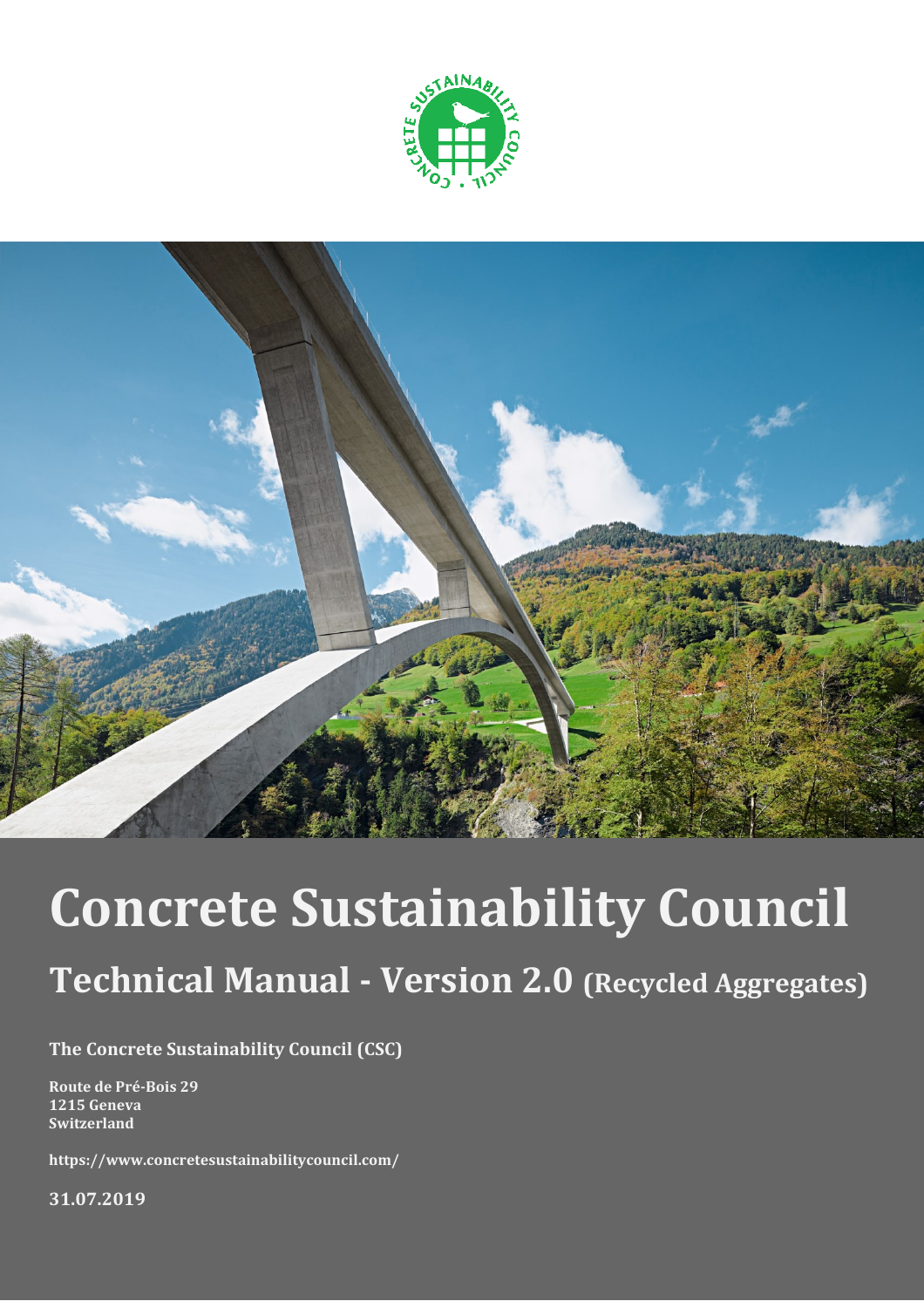

### **Table of Contents**

|               | <b>Table of Contents</b>          | 1              |
|---------------|-----------------------------------|----------------|
|               | <b>Prerequisites</b>              | $\overline{2}$ |
|               | P1 - Ethical and Legal Compliance | $\overline{c}$ |
|               | P2 - Human Rights                 | $\overline{4}$ |
|               | P5 - Traced Materials             | 7              |
|               | <b>Management</b>                 | 8              |
|               | M1 - Sustainable Purchasing       | 8              |
|               | M2 - Environmental Management     | 11             |
|               | M3 - Quality Management           | 12             |
|               | M4 - Health & Safety Management   | 13             |
|               | M5 - Benchmarking                 | 14             |
|               | <b>Environmental</b>              | 16             |
|               | E1 - Life Cycle Impact            | 16             |
|               | E2 - Land Use                     | 18             |
|               | E3 - Energy & Climate             | 20             |
|               | E4 - Air Quality                  | 24             |
|               | E5 - Water                        | 25             |
|               | E8 - Transport                    | 30             |
| <b>Social</b> |                                   | 32             |
|               | S1 - Local Community              | 32             |
|               | S3 - Occupational Health & Safety | 37             |
|               | S4 - Labor Practices              | 44             |
|               | <b>Economics</b>                  | 49             |
|               | B1 - Local Economy                | 49             |
|               | <b>B2 - Ethical Business</b>      | 50             |
|               | B3 - Innovation                   | 53             |
|               | B4 - Feedback Procedure           | 54             |
|               |                                   |                |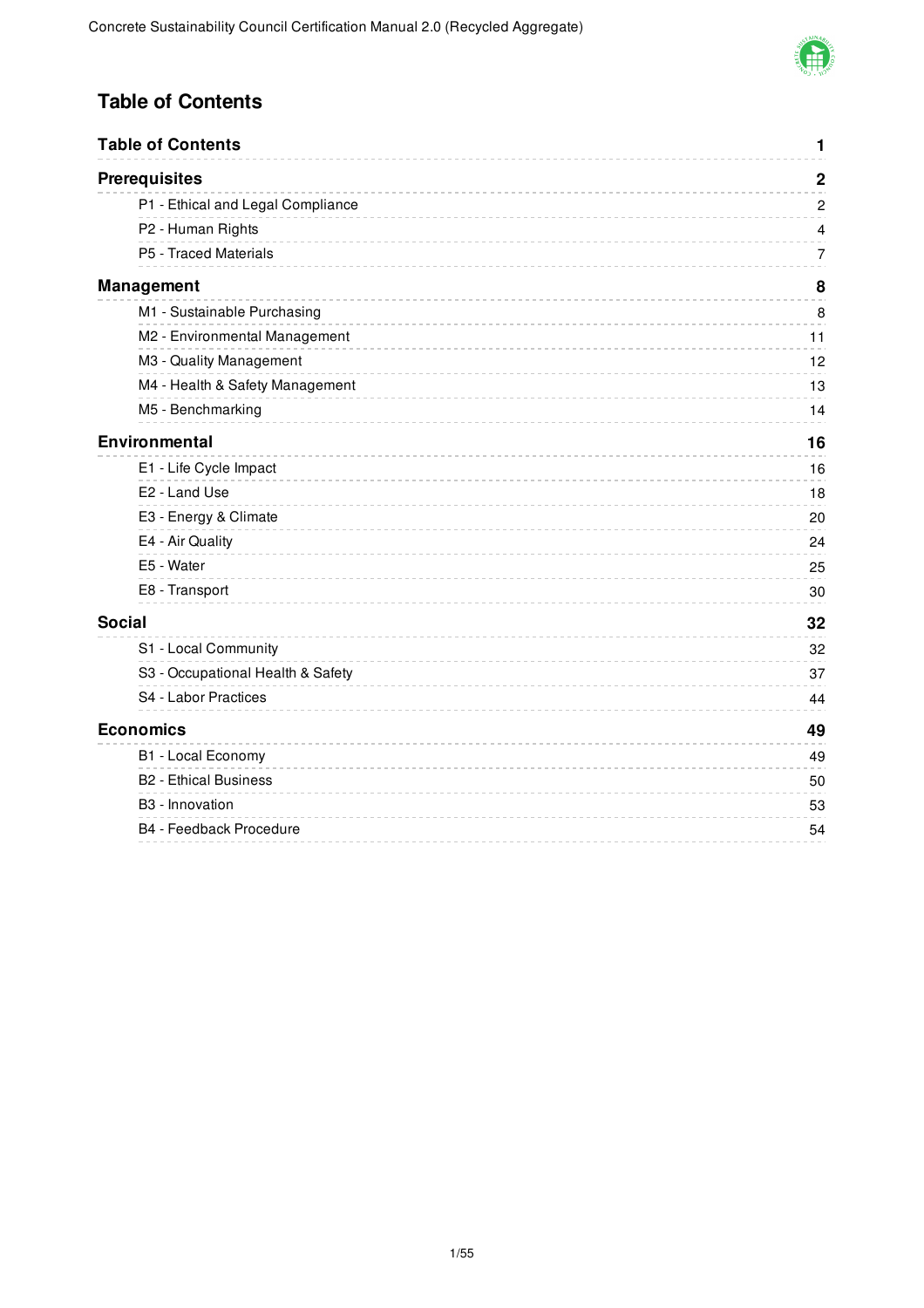# **Prerequisites**

### **P1 - Ethical and Legal Compliance**

#### **Aim**

To ensure compliance with all applicable legislation.

This credit is a prerequisite for certification. No points can be achieved.

| Total points achievable for this credit                                                                                                                                                                                                                          |               |                        |                        |          |  |
|------------------------------------------------------------------------------------------------------------------------------------------------------------------------------------------------------------------------------------------------------------------|---------------|------------------------|------------------------|----------|--|
| Concrete:<br>Cement:                                                                                                                                                                                                                                             |               |                        | Aggregate: 0.03 points |          |  |
|                                                                                                                                                                                                                                                                  |               |                        |                        |          |  |
| P1.01 Legal Compliance                                                                                                                                                                                                                                           |               |                        |                        |          |  |
| <b>Criterium Type</b><br>Company                                                                                                                                                                                                                                 |               |                        |                        |          |  |
| <b>Points achievable for this criterion</b>                                                                                                                                                                                                                      |               |                        |                        |          |  |
| Concrete:                                                                                                                                                                                                                                                        | Cement:       | Aggregate: 0.03 points |                        |          |  |
| <b>Prerequisite to obtain</b>                                                                                                                                                                                                                                    |               |                        |                        |          |  |
|                                                                                                                                                                                                                                                                  | <b>Bronze</b> | Silver                 | Gold                   | Platinum |  |
| Concrete                                                                                                                                                                                                                                                         |               |                        |                        |          |  |
| Cement                                                                                                                                                                                                                                                           |               |                        |                        |          |  |
| Aggregate                                                                                                                                                                                                                                                        | $\mathsf{x}$  | X                      | X                      | X        |  |
| The organization must declare that all efforts have been made that may reasonably be expected of the<br>organization in order to ensure that all of its operations comply with all applicable legal legislation,<br>requirements, regulations, laws and by-laws. |               |                        |                        |          |  |

#### **Required evidence**

Written declaration by senior management satisfying the assessment criteria.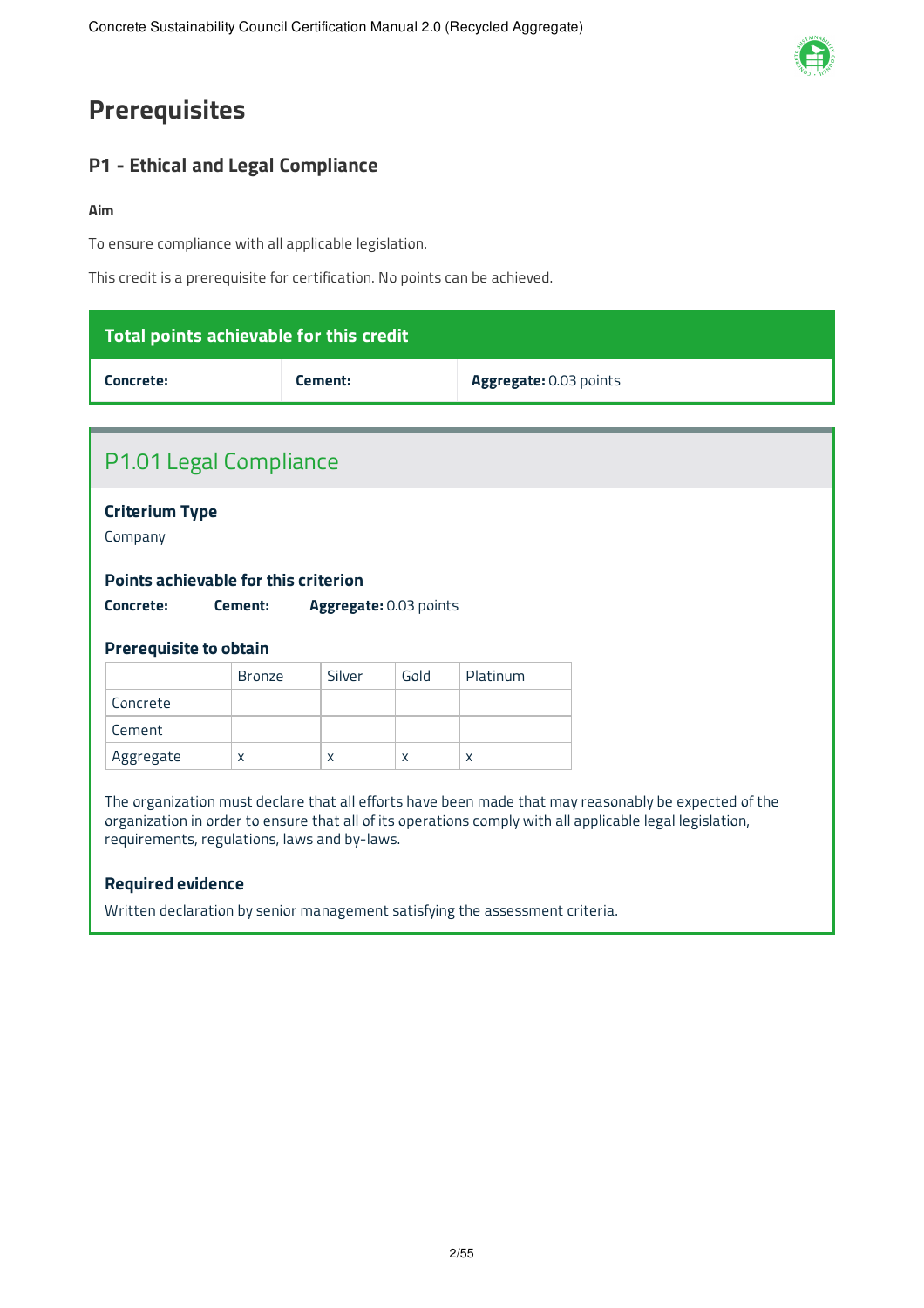

# P1.02 Anti Corruption

#### **Criterium Type**

Company

#### **Points achievable for this criterion**

**Concrete: Cement: Aggregate:** 0 points

#### **Prerequisite to obtain**

|           | <b>Bronze</b> | Silver | Gold | Platinum |
|-----------|---------------|--------|------|----------|
| Concrete  |               |        |      |          |
| Cement    |               |        |      |          |
| Aggregate | х             | X      | X    | x        |

The organization must declare that all efforts have been made that may reasonably be expected of the organization and its suppliers in order to prevent corruption.

The organization expects its suppliers to adhere to the highest standard of moral and ethical conduct, to respect local laws and not engage in any form of corrupt practices such as extortion, fraud, or bribery.

#### **Required evidence**

1: Written declaration by senior management satisfying the assessment criteria.

AND

2A: Company specific guidelines, directives, policies addressing the risk of corruption.

OR

2B: B2 Ethical Business 'B2.01 Ethical risk assessment' or B2.02 'Policy or code for ethical business' is achieved.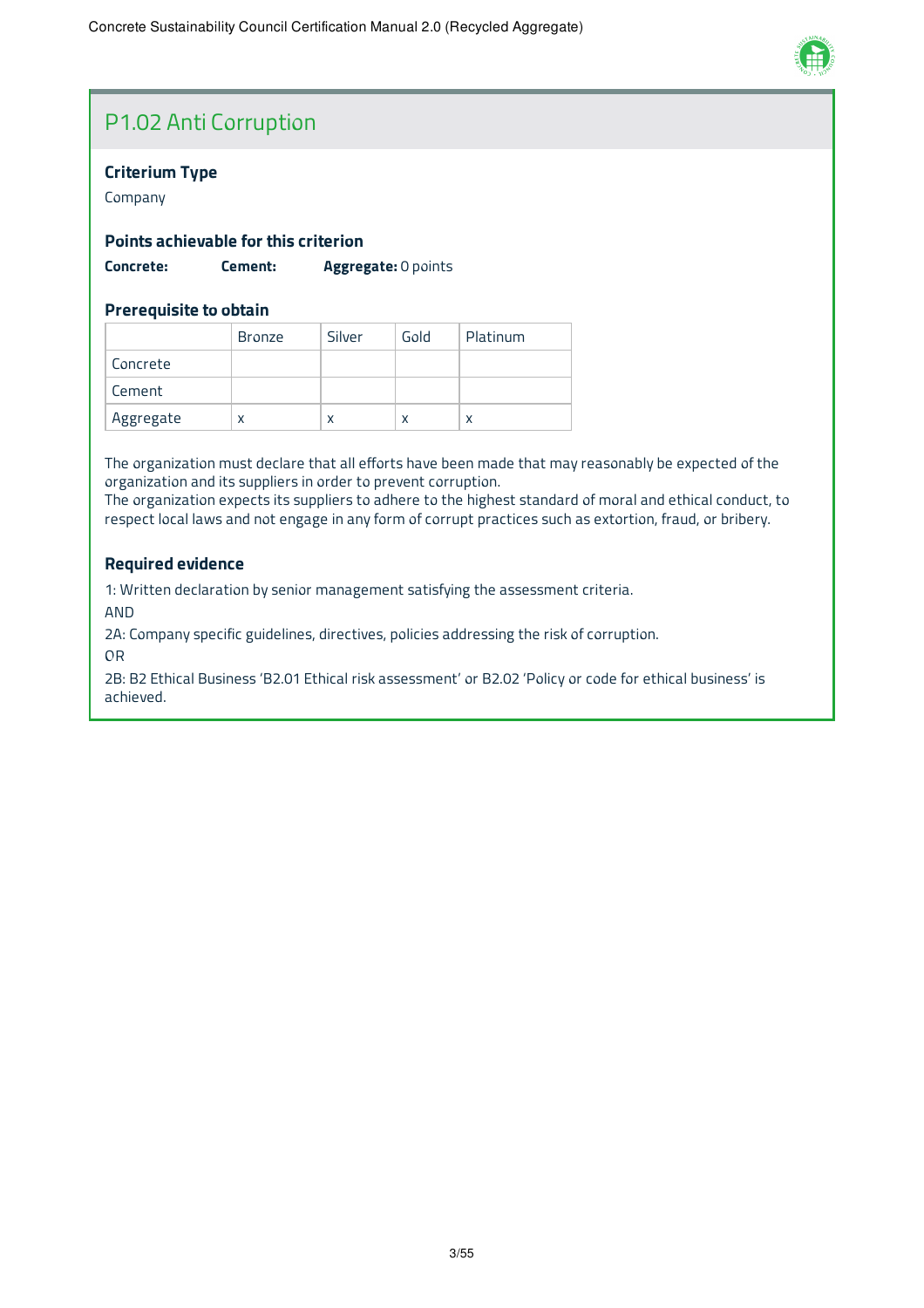

### **P2 - Human Rights**

#### **Aim**

To ensure compliance with human rights. This credit is a prerequisite for certification. No points can be achieved.

| Total points achievable for this credit |         |                               |  |  |  |
|-----------------------------------------|---------|-------------------------------|--|--|--|
| Concrete:                               | Cement: | <b>Aggregate: 0.03 points</b> |  |  |  |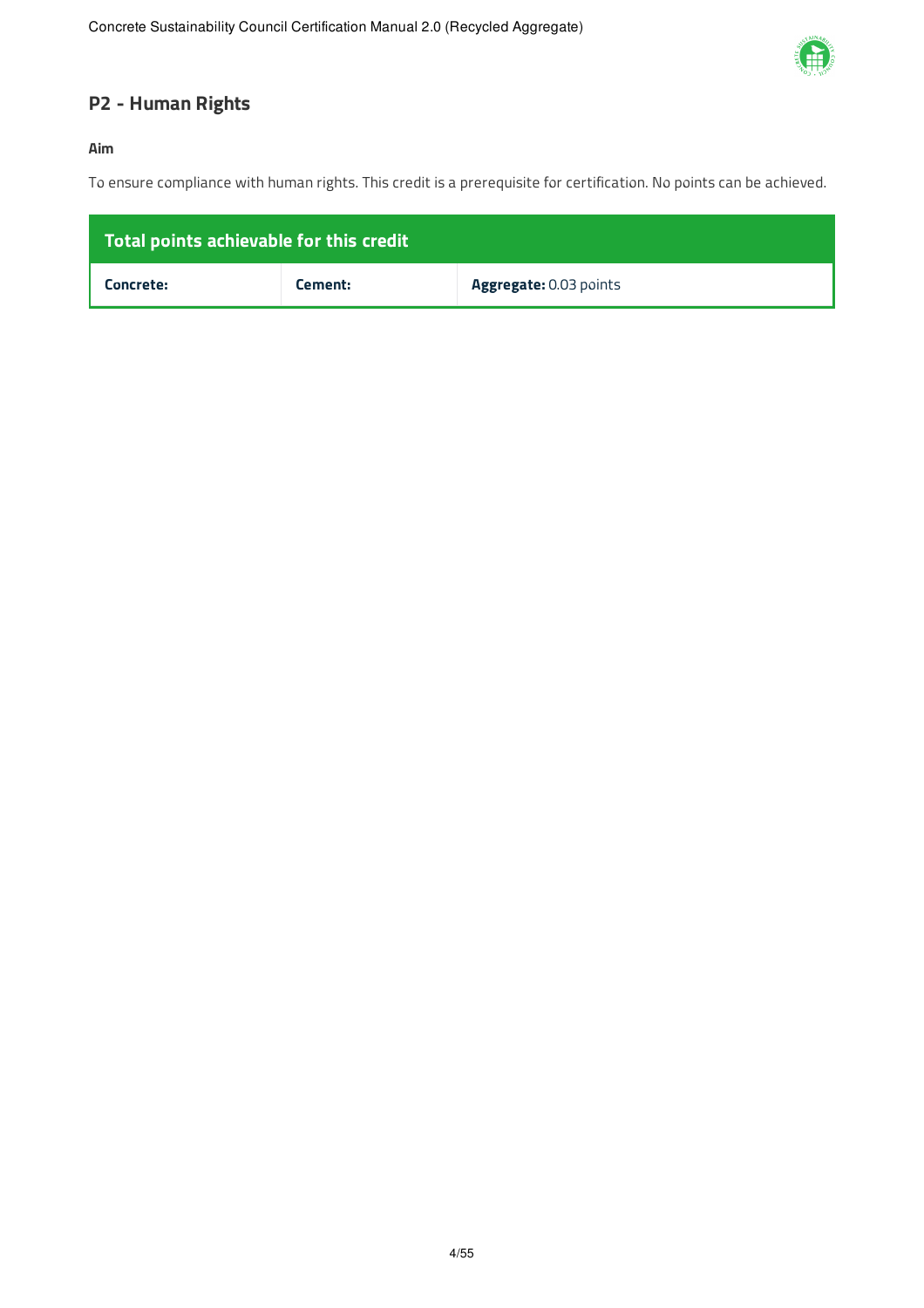

### P2.01 Human rights

#### **Criterium Type**

Company

#### **Points achievable for this criterion**

**Concrete: Cement: Aggregate:** 0.03 points

#### **Prerequisite to obtain**

|           | <b>Bronze</b> | Silver | Gold | Platinum |
|-----------|---------------|--------|------|----------|
| Concrete  |               |        |      |          |
| Cement    |               |        |      |          |
| Aggregate | х             | X      | X    |          |

The organization must declare that all efforts have been made that may reasonably be expected of the organization in order to ensure that all of its operations comply with the Universal Declaration of Human Rights (UDHR). Topics that must be addressed in the declaration are:

- Human rights risk situations
- Avoidance of complicity
- Resolving grievances
- Discrimination and vulnerable groups (ILO convention 100, 111)
- Civil and political rights
- Economic, social and cultural rights
- Fundamental principles and rights at work (ILO convention 87, 98, appendix D)
- Child labor (ILO convention 138 and 182)
- Forced labor (ILO convention 29, 105, 203)

See the annex for additional information. For countries listed in the annex the provision of evidence is waived. This waiver applies to: A: cement and aggregates plants in those countries, B: Concrete plants that are in such countries, C: Concrete plants that receive at least the percentages of main materials (cement and aggregates) specified in P5 Traced Materials for the targeted certification level from such countries. D: For countries that have legal frameworks that conflict with one of the listed ILO conventions, plants have to deliver alternative evidence (see the annex).

#### **Required evidence**

Written declaration by senior management satisfying the requirements

OR

an SA8000 certificate covering the scope of this certification, not older than three years.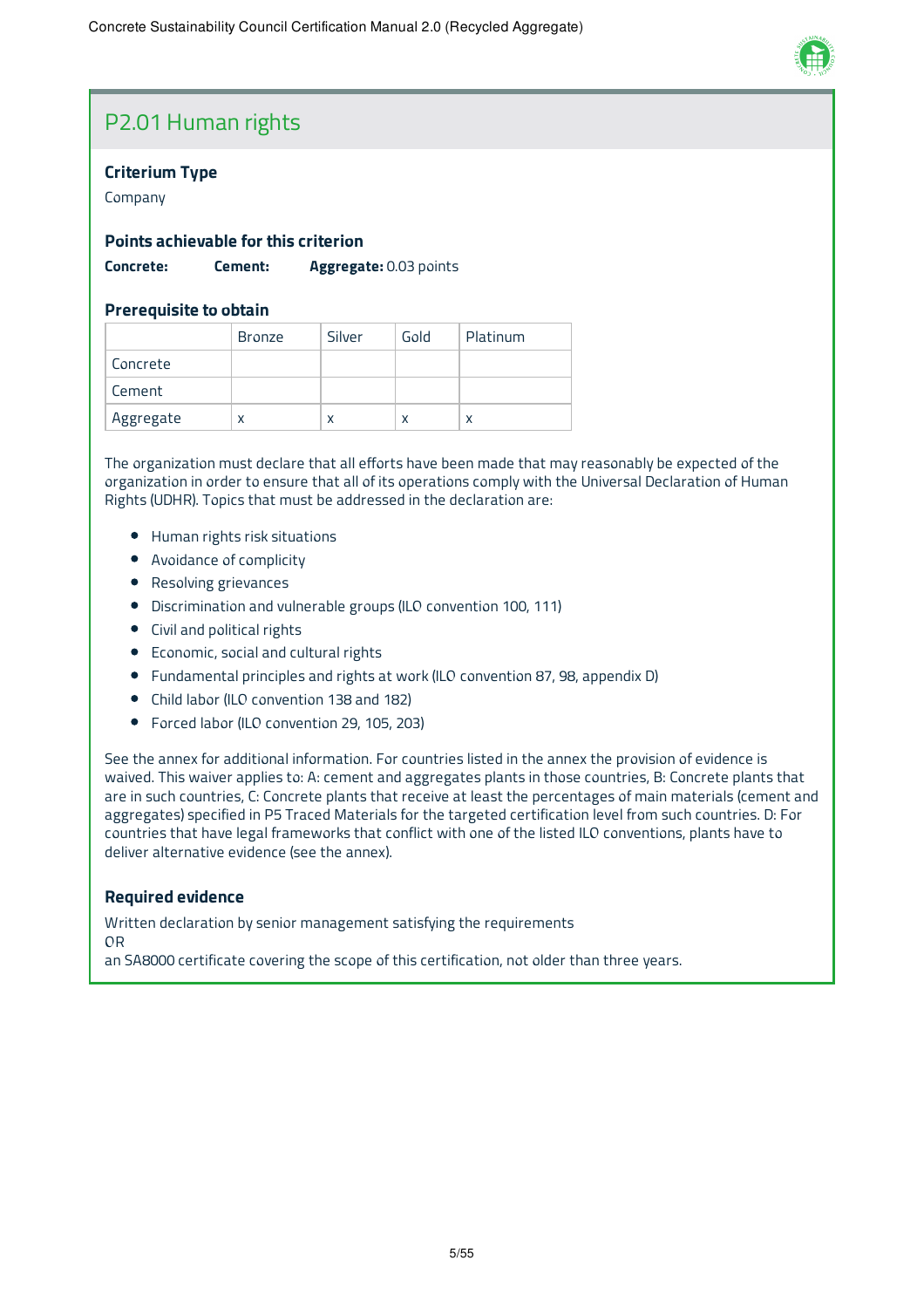

### P2.02 Fair wages

#### **Criterium Type**

Company

#### **Points achievable for this criterion**

**Concrete: Cement: Aggregate:** 0 points

#### **Prerequisite to obtain**

|           | <b>Bronze</b> | Silver | Gold | Platinum |
|-----------|---------------|--------|------|----------|
| Concrete  |               |        |      |          |
| Cement    |               |        |      |          |
| Aggregate | x             | X      | X    |          |

In order to address the topics mentioned in ILO Convention 131 wages and salaries paid by the organization must meet the following requirements:

- Wage and salary rates
	- 1. Wage and salary rates in all circumstances meet or exceed legal minimum rates, where such rates exist.
	- 2. Wherever applicable, wage and salary rates meet or exceed: i. minimum concrete, cement or aggregates industry, respectively, minimum standards; or ii. other recognized industry wage agreements; or iii. living wages it these are higher than legal minimum wages.
	- 3. When no minimum wage levels exist, wages are established through culturally appropriate engagement with workers and/or formal and informal workers organizations.
- Wages and salaries are paid on time.

#### **Required evidence**

Written declaration by senior management satisfying the assessment criteria.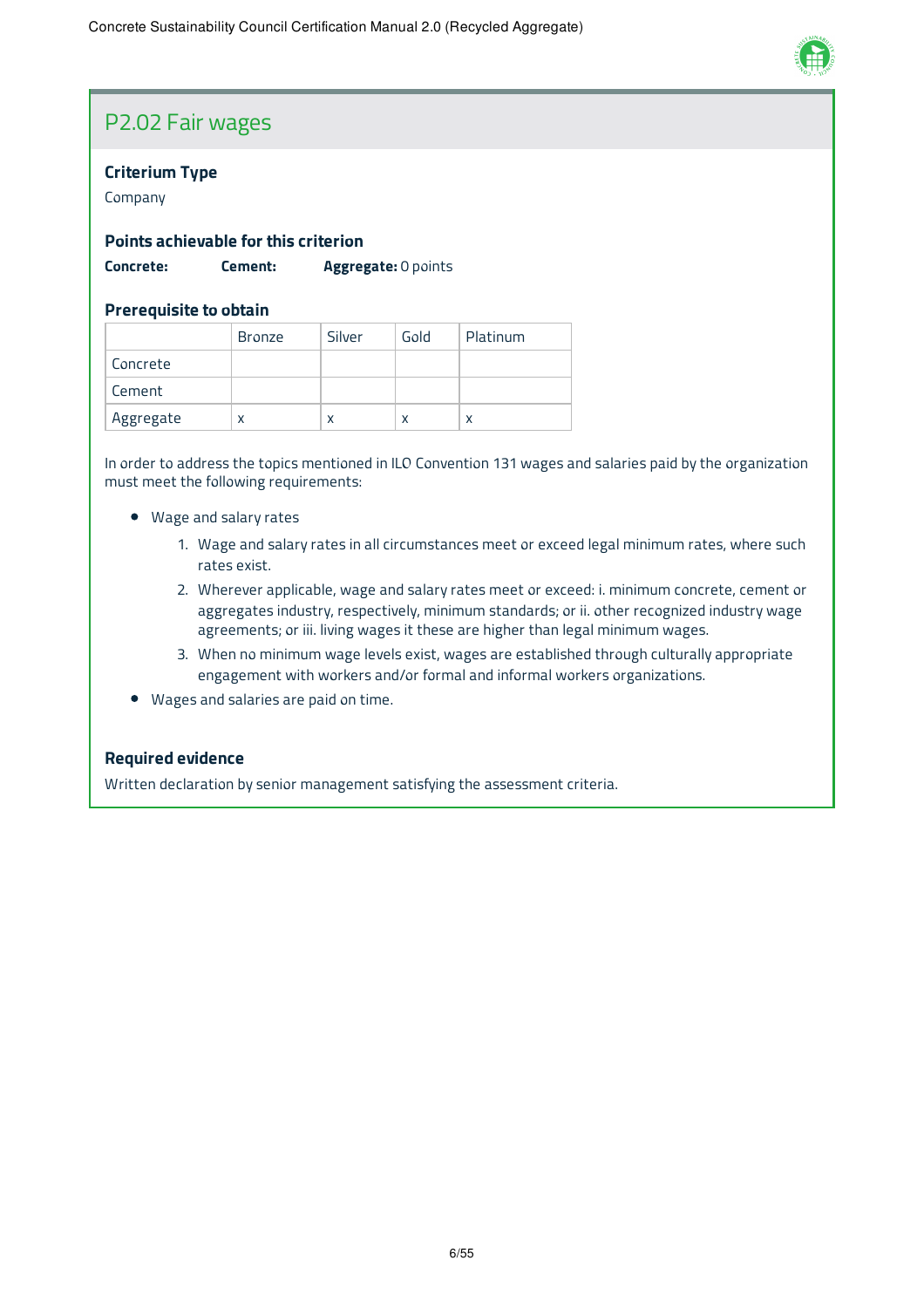

### **P5 - Traced Materials**

#### **Aim**

To ensure that all materials are from traceable sources.

This credit is a prerequisite for certification. No points can be achieved for this credit.

#### **Prerequisite "P5.01 Traced materials" is activated as Recycling Plants must ensure traceability of their incoming material flows intended for recycling.**

| Total points achievable for this credit                                              |                                                             |                        |      |                        |                                                                                                    |  |
|--------------------------------------------------------------------------------------|-------------------------------------------------------------|------------------------|------|------------------------|----------------------------------------------------------------------------------------------------|--|
| Concrete:                                                                            |                                                             | Cement:                |      | Aggregate: 0.02 points |                                                                                                    |  |
|                                                                                      |                                                             |                        |      |                        |                                                                                                    |  |
| P5.01 Traceability of materials                                                      |                                                             |                        |      |                        |                                                                                                    |  |
| <b>Criterium Type</b>                                                                |                                                             |                        |      |                        |                                                                                                    |  |
| Plant                                                                                |                                                             |                        |      |                        |                                                                                                    |  |
| Points achievable for this criterion                                                 |                                                             |                        |      |                        |                                                                                                    |  |
| Concrete:                                                                            | Cement:                                                     | Aggregate: 0.02 points |      |                        |                                                                                                    |  |
|                                                                                      |                                                             |                        |      |                        |                                                                                                    |  |
| <b>Prerequisite to obtain</b>                                                        |                                                             |                        |      |                        |                                                                                                    |  |
|                                                                                      | <b>Bronze</b>                                               | Silver                 | Gold | Platinum               |                                                                                                    |  |
| Concrete                                                                             |                                                             |                        |      |                        |                                                                                                    |  |
| Cement                                                                               |                                                             |                        |      |                        |                                                                                                    |  |
| Aggregate                                                                            | X                                                           | X                      | X    | X                      |                                                                                                    |  |
|                                                                                      |                                                             |                        |      |                        | The plant must demonstrate (via Environmental Management System, material listing or similar) that |  |
| incoming material flows (by mass) intended for recycling are from traceable sources. |                                                             |                        |      |                        |                                                                                                    |  |
| The materials of all tier one suppliers have to be included in the scope.            |                                                             |                        |      |                        |                                                                                                    |  |
| CSC Bronze/Silver: >= 90% of materials must come from traceable sources              |                                                             |                        |      |                        |                                                                                                    |  |
| CSC Gold/Platinum: >= 98% of materials must come from traceable sources              |                                                             |                        |      |                        |                                                                                                    |  |
|                                                                                      |                                                             |                        |      |                        |                                                                                                    |  |
| <b>Required evidence</b>                                                             |                                                             |                        |      |                        |                                                                                                    |  |
| <b>AND</b>                                                                           | Exemplary material list giving an overview on the suppliers |                        |      |                        |                                                                                                    |  |
| Written declaration by senior management satisfying the assessment criteria.         |                                                             |                        |      |                        |                                                                                                    |  |
|                                                                                      |                                                             |                        |      |                        |                                                                                                    |  |
|                                                                                      |                                                             |                        |      |                        |                                                                                                    |  |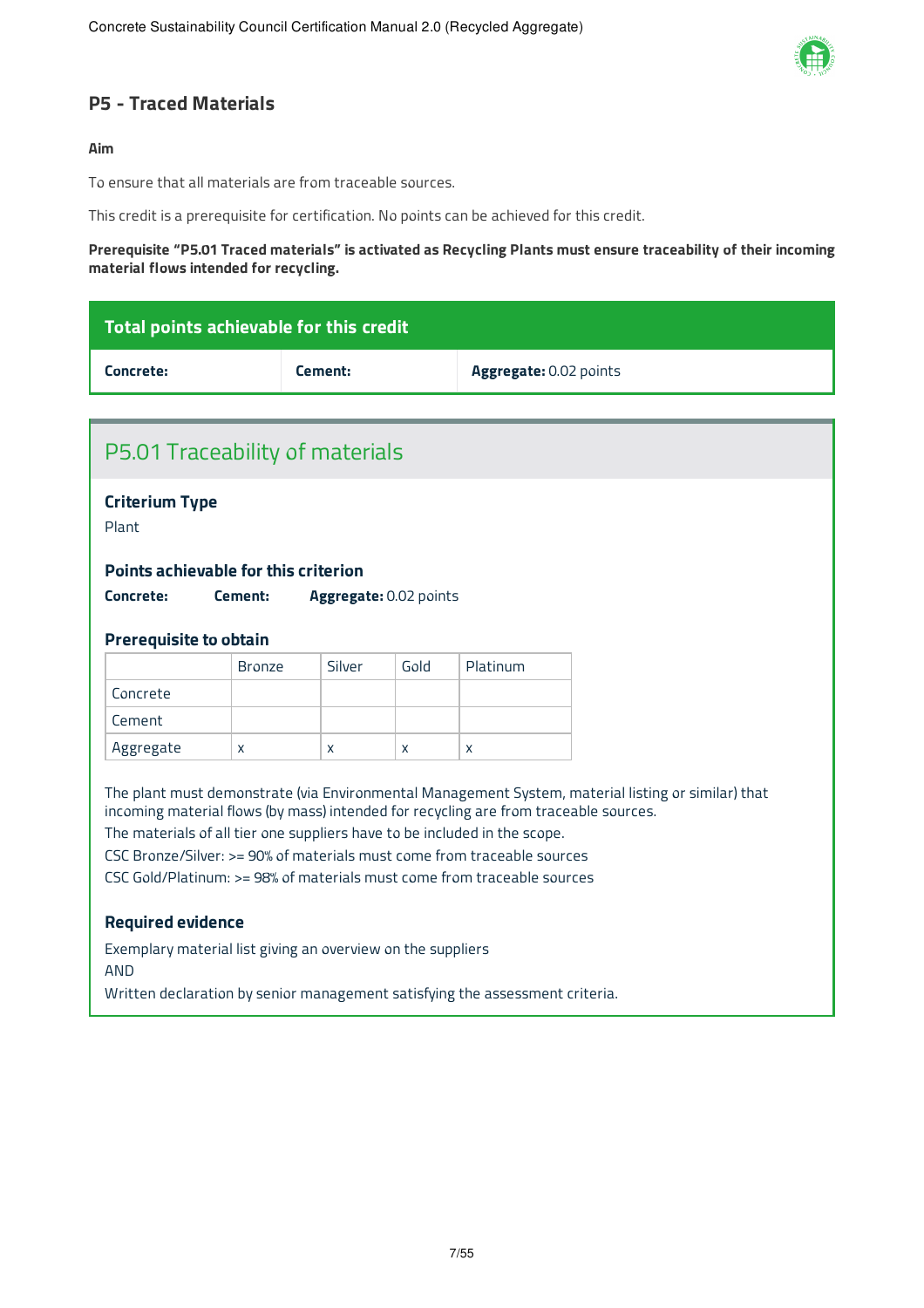

# **Management**

### **M1 - Sustainable Purchasing**

#### **Aim**

To ensure an embedded long-term focus on and implementation of responsible sourcing.

| $\,$ Total points achievable for this credit $^{\,\prime}$ |         |                             |  |  |
|------------------------------------------------------------|---------|-----------------------------|--|--|
| Concrete:                                                  | Cement: | <b>Aggregate: 14 points</b> |  |  |

| <b>M1.01 Purchasing Policy</b>                                                                                                                                                                            |  |  |  |  |  |
|-----------------------------------------------------------------------------------------------------------------------------------------------------------------------------------------------------------|--|--|--|--|--|
| <b>Criterium Type</b><br>Company                                                                                                                                                                          |  |  |  |  |  |
| <b>Points achievable for this criterion</b><br>Concrete:<br><b>Aggregate:</b> 2 points<br>Cement:                                                                                                         |  |  |  |  |  |
| The company has a purchasing policy covering social and environmental aspects. The policy is valid &<br>operational and has been approved by the management responsible for the scope of this assessment. |  |  |  |  |  |
| <b>Required evidence</b><br>A copy of the purchasing policy, with reference to social and environmental aspects including evidence that<br>senior management has formally approved the policy.            |  |  |  |  |  |
|                                                                                                                                                                                                           |  |  |  |  |  |
| M1.02 Supplier assessment                                                                                                                                                                                 |  |  |  |  |  |

**Criterium Type**

Company

**Points achievable for this criterion**

**Concrete: Cement: Aggregate:** 2 points

The company has a process of assessing its main suppliers regarding the social, and environmental aspects in the sense of this system (by online tool/on site audit or similar).

#### **Required evidence**

Documentation that the process has taken place (e.g. minutes, assessment results, used tools or similar).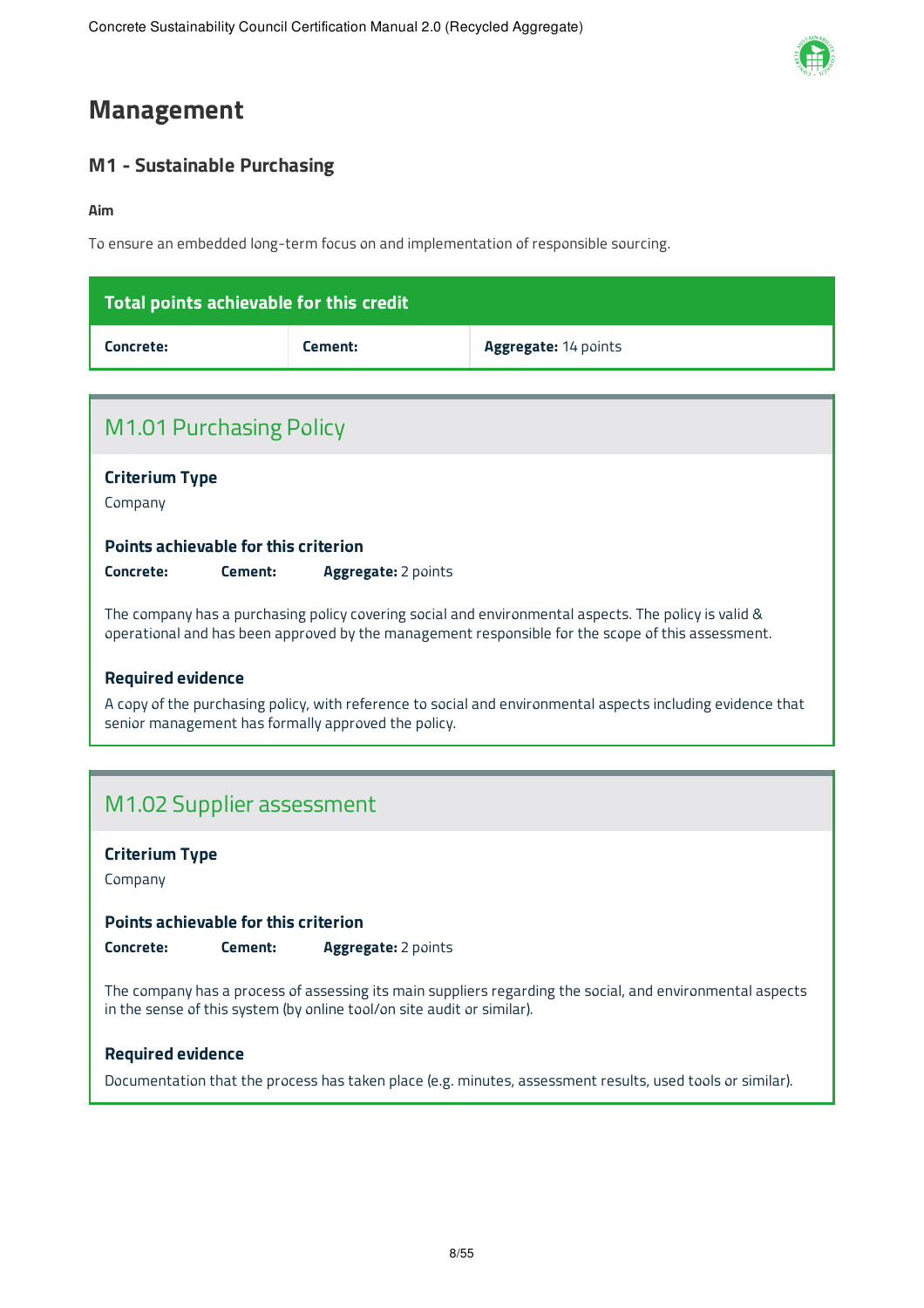

# M1.03 Monitoring performance of suppliers

#### **Criterium Type**

Company

#### **Points achievable for this criterion**

**Concrete: Cement: Aggregate:** 2 points

The company can provide evidence that the performance of its suppliers regarding the social and environmental aspects of this system are being maintained or improving.

#### **Required evidence**

Documentation of the results of an assessment process (e.g. minutes, assessment results, used tools or similar).

### M1.04 Training on responsible sourcing

#### **Criterium Type**

Company

#### **Points achievable for this criterion**

**Concrete: Cement: Aggregate:** 2 points

The company applies learning by and development of its employees to cover the principles of responsible sourcing in introduction programs and in all relevant professional and functional training.

#### **Required evidence**

Evidence that the principles of responsible sourcing (e.g. content of criteria M1.01 to M1.03) are communicated to relevant employees.

### M1.05 Promotion of responsible sourcing

#### **Criterium Type**

Company

#### **Points achievable for this criterion**

**Concrete: Cement: Aggregate:** 2 points

The company promotes, where applicable, responsible sourcing in public communications, such as websites and (financial) reporting.

#### **Required evidence**

Evidence of promotion, for example, website links and copies of reports, publications, etc.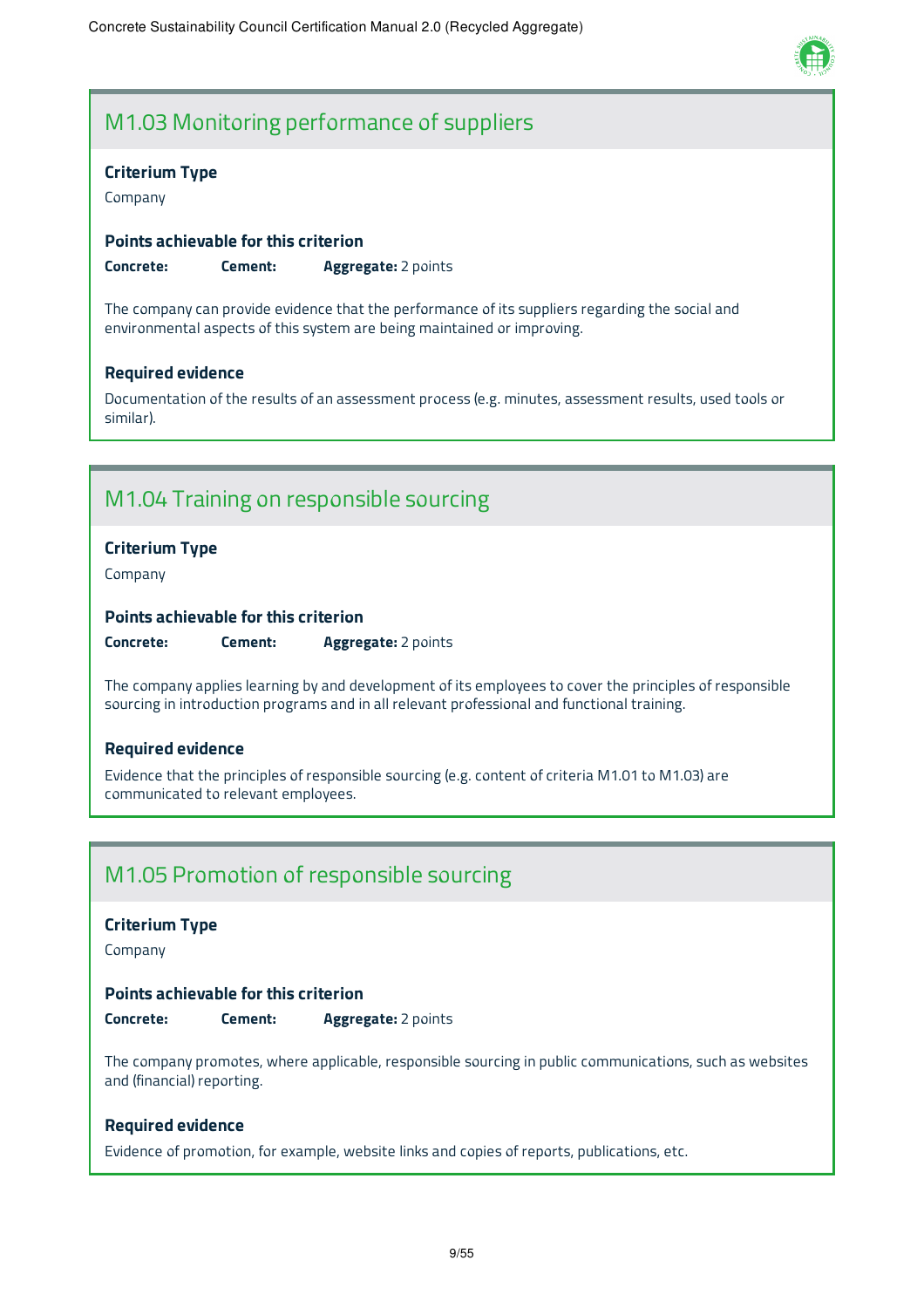

### M1.06 Responsible sourcing as a criterion in the procurement process

#### **Criterium Type**

Company

#### **Points achievable for this criterion**

**Concrete: Cement: Aggregate:** 2 points

The company includes responsible sourcing as a criterion in its procurement process.

#### **Required evidence**

Evidence of practical implementation of the purchasing policy/plan

# M1.07 Sample check

#### **Criterium Type**

Company

#### **Points achievable for this criterion**

**Concrete: Cement: Aggregate:** 2 points

Random sample by the auditor, defined by the auditor, on the site(s) visited, to check if one current material available at the location matches with the material list in the administration and that the material can be traced back to its origin. In case of a multiple site assessment, the criteria is awarded for all plants in the scope of assessment.

#### **Required evidence**

Statement from the auditor/assessor that constituent check has been performed and that it matches with the constituent list.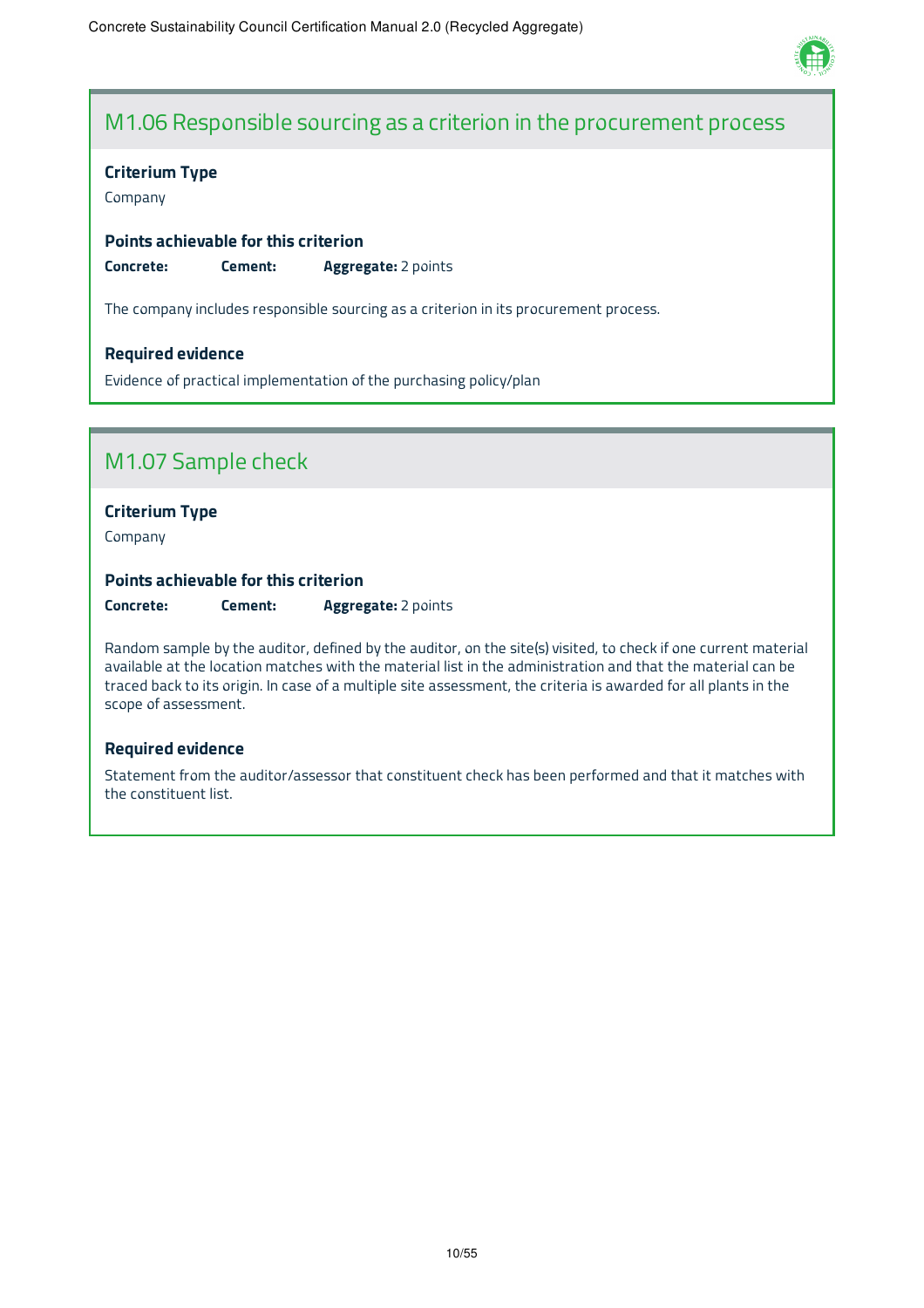

### **M2 - Environmental Management**

#### **Aim**

To promote the use of an environmental management system (EMS in the supply chain).

| Total points achievable for this credit |         |                            |  |  |
|-----------------------------------------|---------|----------------------------|--|--|
| Concrete:                               | Cement: | <b>Aggregate: 3 points</b> |  |  |

# M2.01 Environmental management system (EMS)

|                                                           | <b>Criterium Type</b><br>Company |        |                     |          |  |
|-----------------------------------------------------------|----------------------------------|--------|---------------------|----------|--|
| Points achievable for this criterion                      |                                  |        |                     |          |  |
| Concrete:                                                 | Cement:                          |        | Aggregate: 2 points |          |  |
|                                                           |                                  |        |                     |          |  |
| <b>Prerequisite to obtain</b>                             | <b>Bronze</b>                    | Silver | Gold                | Platinum |  |
| Concrete                                                  |                                  |        |                     |          |  |
| Cement                                                    |                                  |        |                     |          |  |
| Aggregate                                                 |                                  | X      | X                   | X        |  |
| M2.02 Certified environmental management system (EMS)     |                                  |        |                     |          |  |
|                                                           |                                  |        |                     |          |  |
| <b>Criterium Type</b><br>Company                          |                                  |        |                     |          |  |
| Points achievable for this criterion<br>Concrete:         | Cement:                          |        | Aggregate: 1 point  |          |  |
| The company has a certified EMS in place (see the annex). |                                  |        |                     |          |  |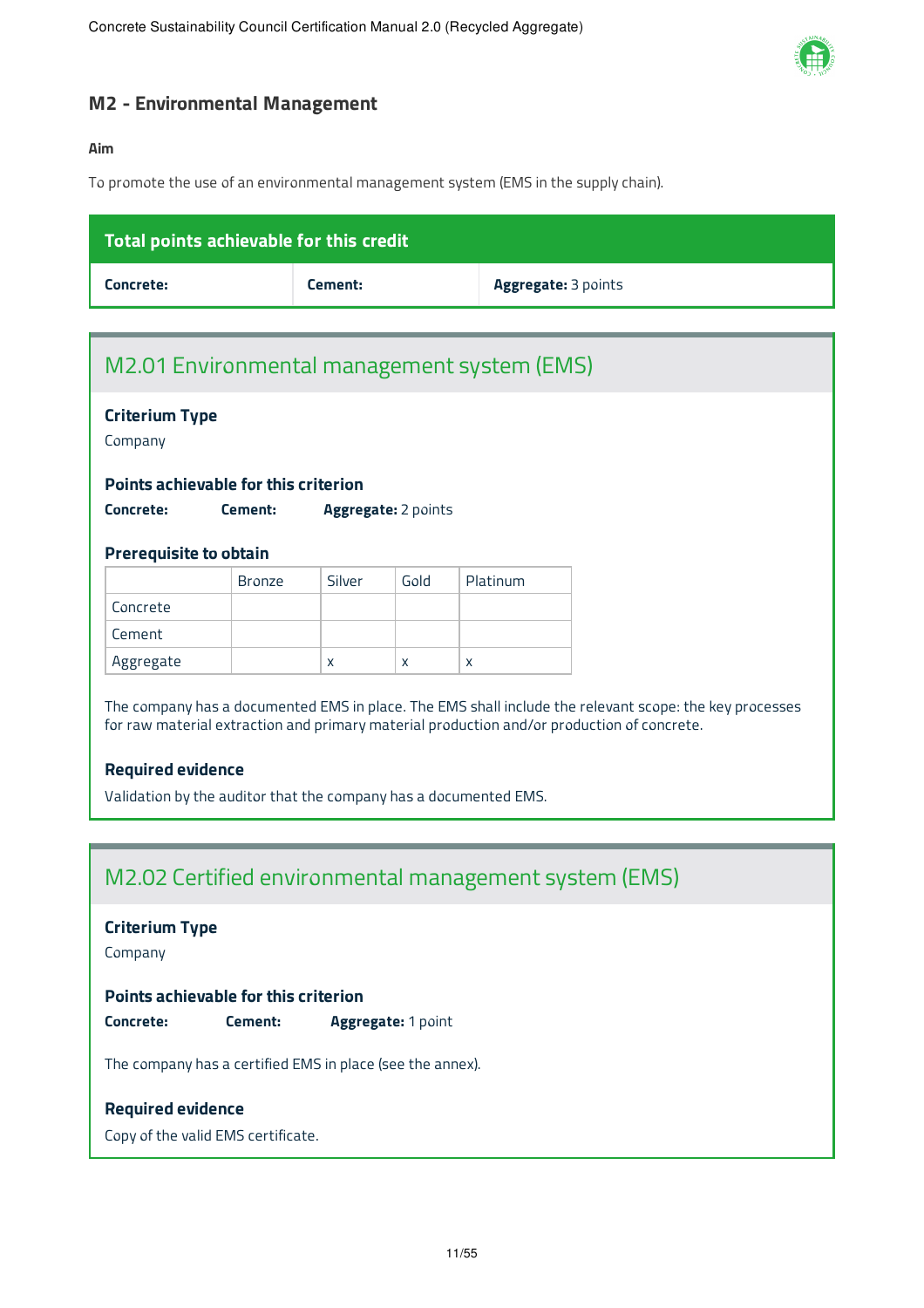

### **M3 - Quality Management**

#### **Aim**

The company has a documented quality management system in place.

| Total points achievable for this credit                            |                     |                                                                                        |  |  |  |  |
|--------------------------------------------------------------------|---------------------|----------------------------------------------------------------------------------------|--|--|--|--|
| Concrete:                                                          | Cement:             | Aggregate: 3 points                                                                    |  |  |  |  |
|                                                                    |                     |                                                                                        |  |  |  |  |
| M3.01 Quality management system (QMS)                              |                     |                                                                                        |  |  |  |  |
| <b>Criterium Type</b><br>Company                                   |                     |                                                                                        |  |  |  |  |
| <b>Points achievable for this criterion</b>                        |                     |                                                                                        |  |  |  |  |
| Concrete:<br>Cement:                                               | Aggregate: 2 points |                                                                                        |  |  |  |  |
| The company has a documented quality management system in place.   |                     |                                                                                        |  |  |  |  |
| <b>Required evidence</b>                                           |                     |                                                                                        |  |  |  |  |
|                                                                    |                     | Validation by the auditor that the company has a documented quality management system. |  |  |  |  |
|                                                                    |                     |                                                                                        |  |  |  |  |
| M3.02 Certified quality management system (QMS)                    |                     |                                                                                        |  |  |  |  |
| <b>Criterium Type</b><br>Company                                   |                     |                                                                                        |  |  |  |  |
| <b>Points achievable for this criterion</b>                        |                     |                                                                                        |  |  |  |  |
| Concrete:<br>Cement:                                               | Aggregate: 1 point  |                                                                                        |  |  |  |  |
| A certified quality management system is in place (see the annex). |                     |                                                                                        |  |  |  |  |
| <b>Required evidence</b>                                           |                     |                                                                                        |  |  |  |  |

Copy of the valid QMS certificate.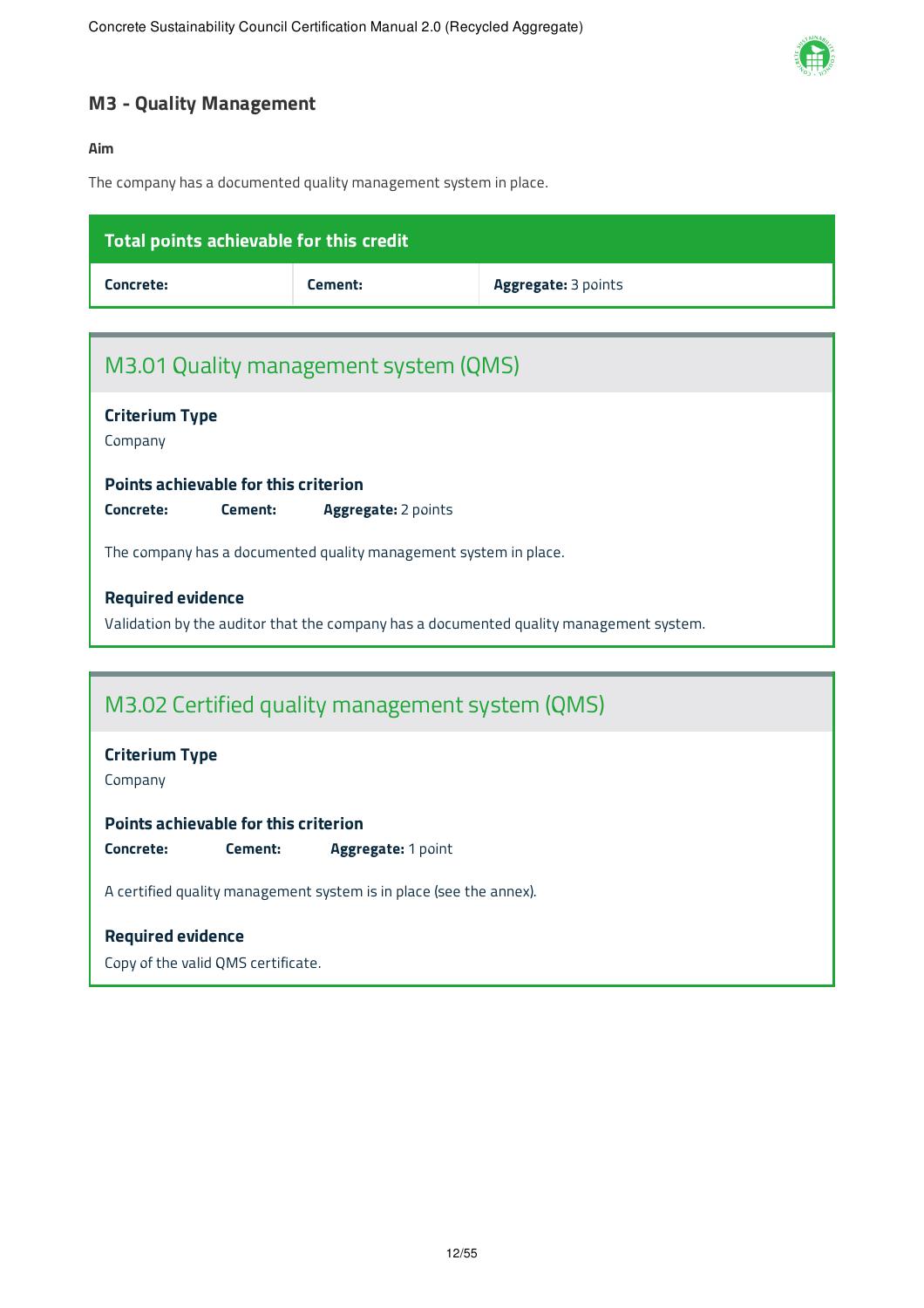

### **M4 - Health & Safety Management**

#### **Aim**

To promote the use of health and safety management systems.

| Total points achievable for this credit                                                         |                     |                     |  |  |
|-------------------------------------------------------------------------------------------------|---------------------|---------------------|--|--|
| Concrete:                                                                                       | Cement:             | Aggregate: 3 points |  |  |
|                                                                                                 |                     |                     |  |  |
| M4.01 Health and safety system                                                                  |                     |                     |  |  |
| <b>Criterium Type</b><br>Company                                                                |                     |                     |  |  |
| Points achievable for this criterion                                                            |                     |                     |  |  |
| Concrete:<br>Cement:                                                                            | Aggregate: 2 points |                     |  |  |
| The company has a health and safety management system in place.                                 |                     |                     |  |  |
| <b>Required evidence</b>                                                                        |                     |                     |  |  |
| Validation by the auditor that the company has a documented health and safety management system |                     |                     |  |  |
|                                                                                                 |                     |                     |  |  |
| M4.02 Certified health and safety management system                                             |                     |                     |  |  |
| <b>Criterium Type</b><br>Company                                                                |                     |                     |  |  |
| Points achievable for this criterion                                                            |                     |                     |  |  |
| Concrete:<br>Cement:                                                                            | Aggregate: 1 point  |                     |  |  |
| The company has a certified health and safety management system in place (see the annex).       |                     |                     |  |  |
| <b>Required evidence</b>                                                                        |                     |                     |  |  |

Copy of the valid Health & Safety certificate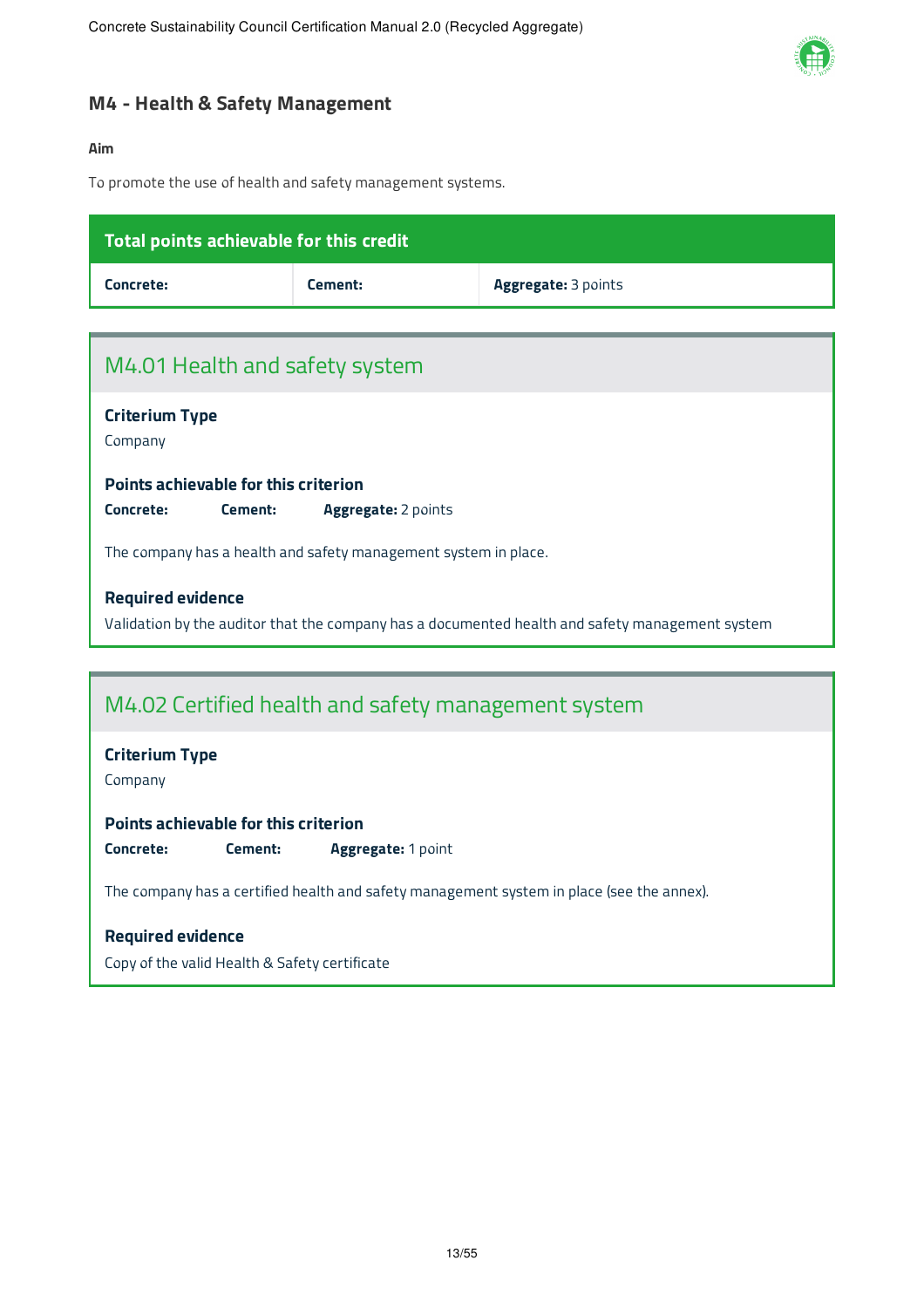

### **M5 - Benchmarking**

#### **Aim**

Publish actual performance data.

| Total points achievable for this credit                                                                                                                                          |                                                                                                                                                                                                                                                                 |                                                                        |  |  |
|----------------------------------------------------------------------------------------------------------------------------------------------------------------------------------|-----------------------------------------------------------------------------------------------------------------------------------------------------------------------------------------------------------------------------------------------------------------|------------------------------------------------------------------------|--|--|
| Concrete:                                                                                                                                                                        | Cement:                                                                                                                                                                                                                                                         | Aggregate: 5 points                                                    |  |  |
|                                                                                                                                                                                  |                                                                                                                                                                                                                                                                 |                                                                        |  |  |
| M5.01 Publishing annual performance data (KPIs)                                                                                                                                  |                                                                                                                                                                                                                                                                 |                                                                        |  |  |
| <b>Criterium Type</b>                                                                                                                                                            |                                                                                                                                                                                                                                                                 |                                                                        |  |  |
| Company                                                                                                                                                                          |                                                                                                                                                                                                                                                                 |                                                                        |  |  |
| Points achievable for this criterion                                                                                                                                             |                                                                                                                                                                                                                                                                 |                                                                        |  |  |
| Concrete:<br>Cement:                                                                                                                                                             | Aggregate: 3 points                                                                                                                                                                                                                                             |                                                                        |  |  |
|                                                                                                                                                                                  | The company publishes annual performance data (KPIs) on a regular basis by publishing a sustainability<br>report or by joining an industry benchmark.<br>The performance data must be covering the relevant topics with a minimum of five of the listed topics: |                                                                        |  |  |
| Clinker content;<br>$\bullet$                                                                                                                                                    |                                                                                                                                                                                                                                                                 |                                                                        |  |  |
|                                                                                                                                                                                  |                                                                                                                                                                                                                                                                 | % of transport (raw material and or to client) within total emissions; |  |  |
| Use of secondary materials;                                                                                                                                                      |                                                                                                                                                                                                                                                                 |                                                                        |  |  |
| Use of fossil fuels;<br>$\bullet$                                                                                                                                                |                                                                                                                                                                                                                                                                 |                                                                        |  |  |
| Production of renewable energy/ % of renewable energy;<br>$\bullet$                                                                                                              |                                                                                                                                                                                                                                                                 |                                                                        |  |  |
| Use of potable water;                                                                                                                                                            |                                                                                                                                                                                                                                                                 |                                                                        |  |  |
|                                                                                                                                                                                  | Carbon dioxide emissions;                                                                                                                                                                                                                                       |                                                                        |  |  |
| Incidents/injuries/accidents;<br>Employee health & well-being.                                                                                                                   |                                                                                                                                                                                                                                                                 |                                                                        |  |  |
|                                                                                                                                                                                  |                                                                                                                                                                                                                                                                 |                                                                        |  |  |
| <b>Required evidence</b>                                                                                                                                                         |                                                                                                                                                                                                                                                                 |                                                                        |  |  |
| The latest sustainability report, not older than three years, or evidence of participation in a benchmark<br>providing evidence that data is being published on an annual basis. |                                                                                                                                                                                                                                                                 |                                                                        |  |  |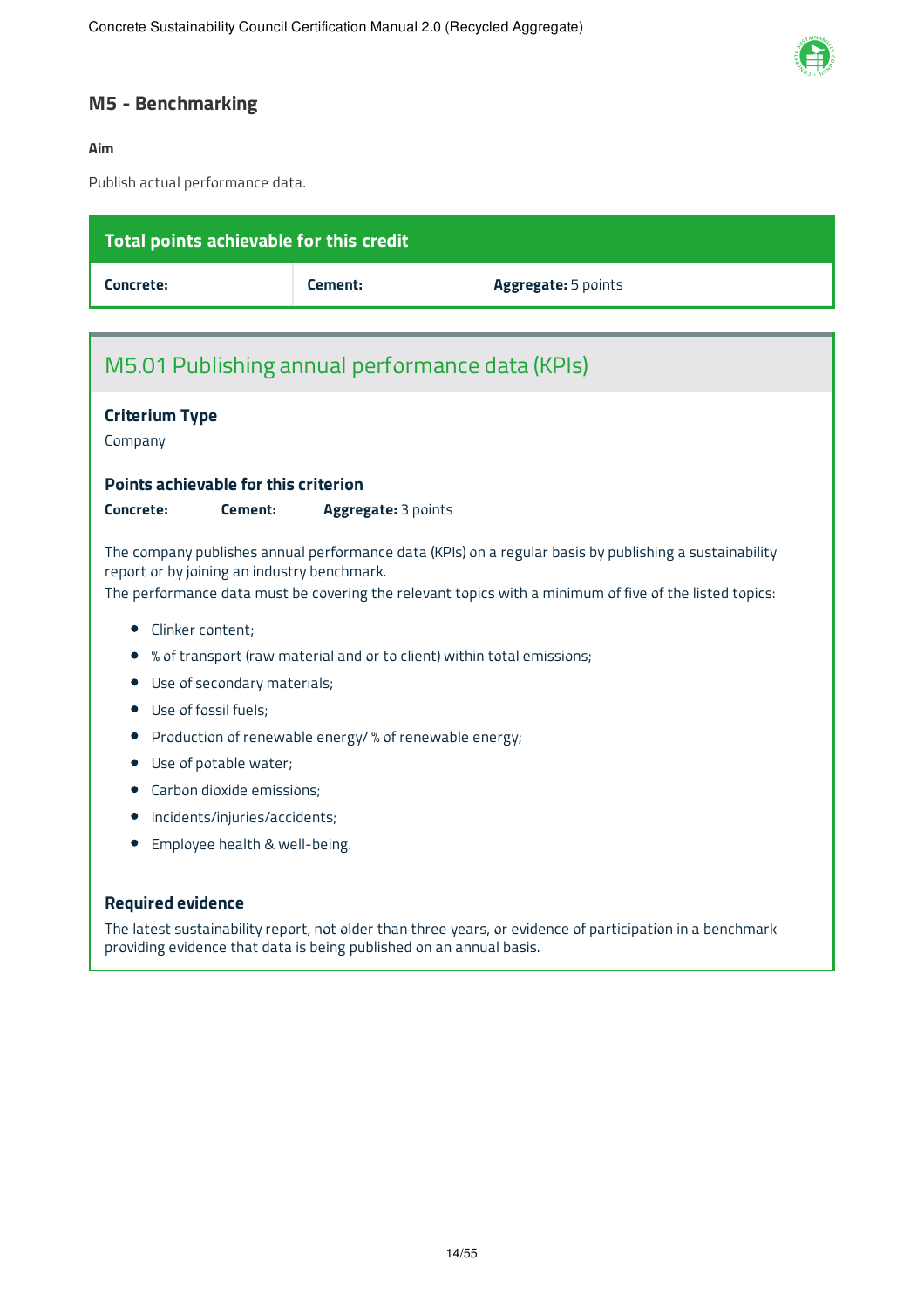

# M5.02 Externally verified KPI's

### **Criterium Type**

Company

**Points achievable for this criterion Concrete: Cement: Aggregate:** 2 points

The KPI's are externally verified.

#### **Required evidence**

Publically available evidence of external verification OR Evidence that the company has been audited against the CSI Charter within the last five years.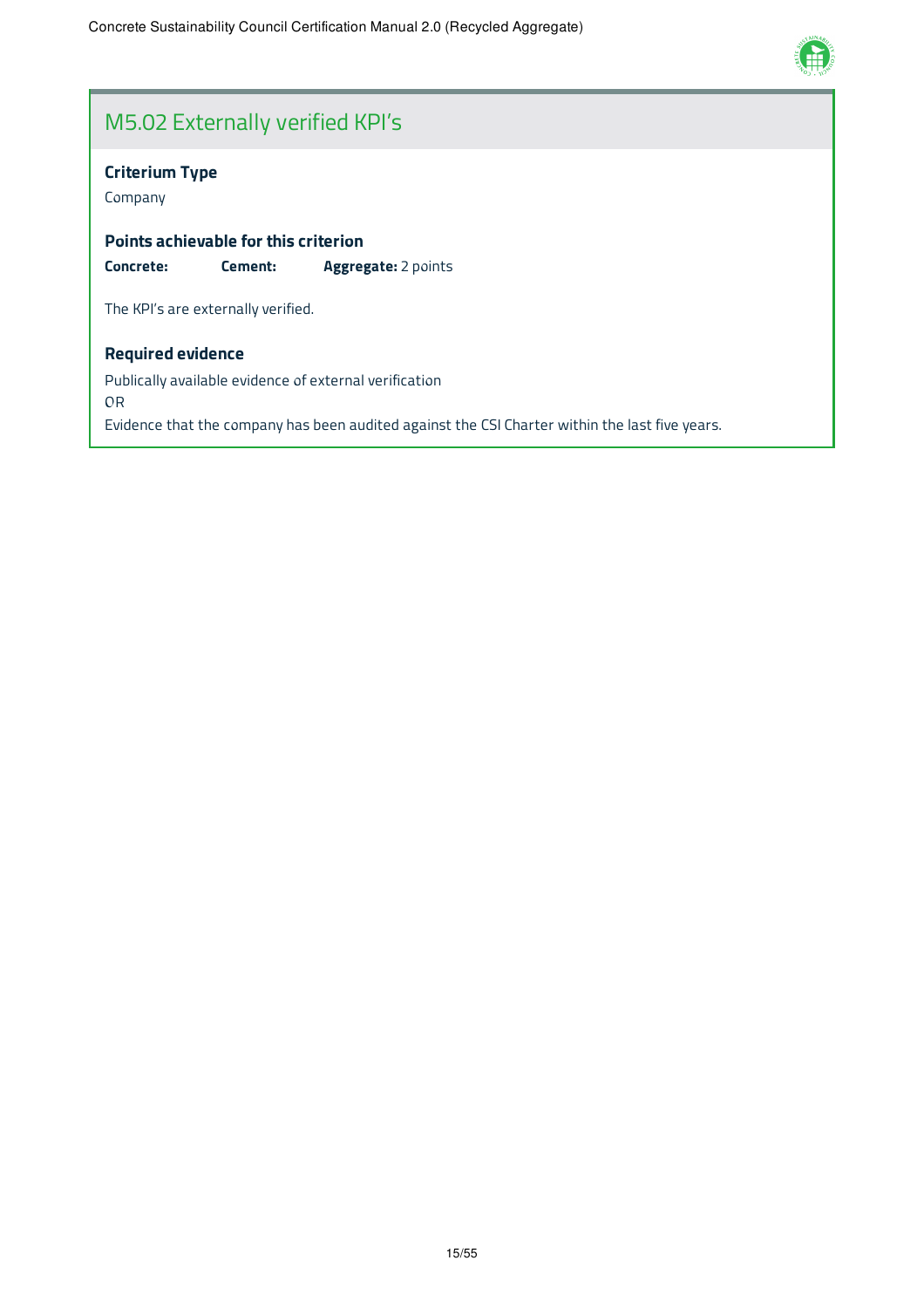

# **Environmental**

### **E1 - Life Cycle Impact**

#### **Aim**

Provide transparency and encourage the use of products and materials with an improved life-cycle impact.

| Total points achievable for this credit |         |                            |  |
|-----------------------------------------|---------|----------------------------|--|
| Concrete:                               | Cement: | <b>Aggregate:</b> 6 points |  |

### E1.01 Sectoral environmental product declaration

### **Criterium Type**

Company

#### **Points achievable for this criterion**

**Concrete: Cement: Aggregate:** 2 points

The company joins efforts to develop in the region of the assessed plant(s) sectoral environmental product declarations (EPD's) for their products, contributing to the collection of representative average LCA data. The EPD's are conforming to national EPD standards.

#### **Required evidence**

Evidence confirming that the company has contributed - by providing data - to the generation of at least one industry-wide concrete/Cement/Aggregate EPD in the country where the plant requesting certification is located. The EPD needs to be either valid or in the preparation phase. The requested evidence needs to be issued or confirmed by the party that is / was coordinating the generation of the industry-wide EPD.

#### OR

If the local sector association confirms that no EPD is available or in the preparation phase in the country where the plant requesting certification is located, E1.01 is achieved if E1.03 is fulfilled.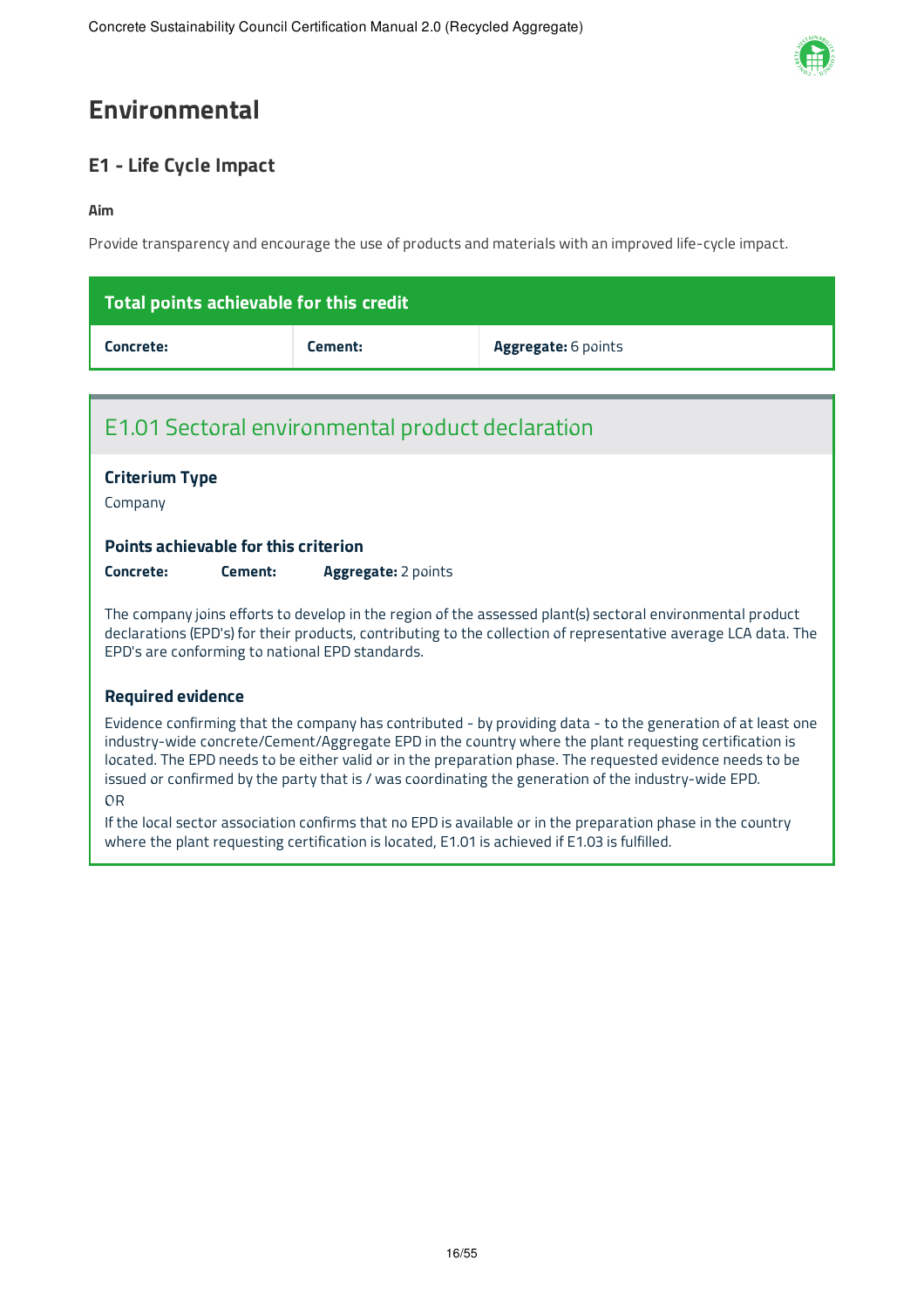

# E1.02 Implementation of life cycle assessment (LCA)

#### **Criterium Type**

Company

#### **Points achievable for this criterion**

**Concrete: Cement: Aggregate:** 2 points

#### **Prerequisite to obtain**

|           | <b>Bronze</b> | Silver | Gold | Platinum |
|-----------|---------------|--------|------|----------|
| Concrete  |               |        |      |          |
| Cement    |               |        |      |          |
| Aggregate |               | X      | X    | x        |

The company performs LCA's

#### **Required evidence**

Evidence is provided via the subscription and demonstrated use of the CSI tool OR Evidence is provided of the subscription or ownership and use of other LCA-tools (see the annex) OR E1.03 is fulfilled.

### E1.03 Release of environmental product declarations (EPDs)

#### **Criterium Type**

Company

#### **Points achievable for this criterion**

**Concrete: Cement: Aggregate:** 2 points

The company has released at least one EPD. The EPD follows international or national standards and is third party verified (see the annex).

#### **Required evidence**

Electronic copy of the EPD OR Publically available internet link to the EPD.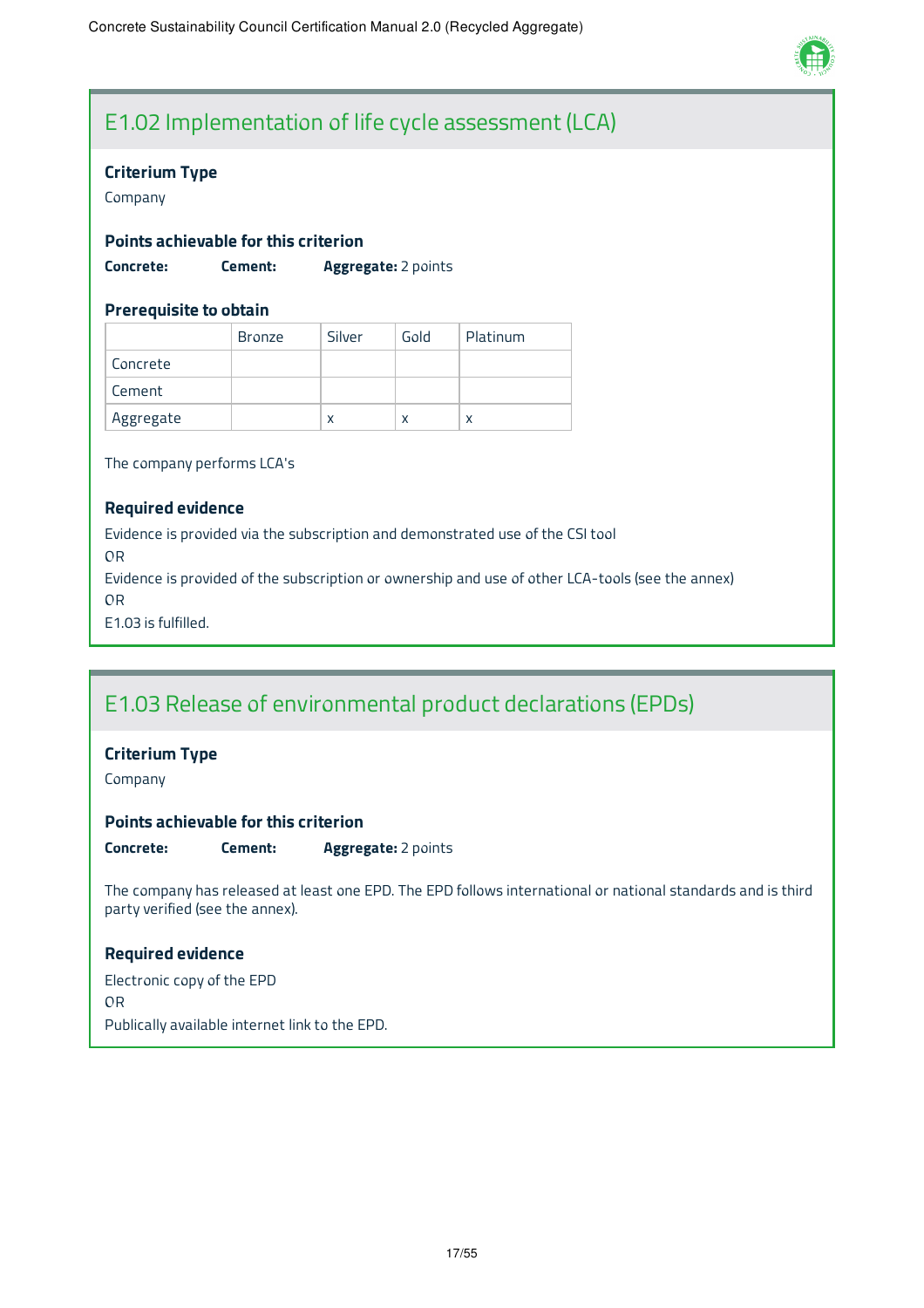

### **E2 - Land Use**

#### **Aim**

To ensure land is used in a rightful way, that land-use conflicts are minimized, and that the land is reclaimed at the end of use in accordance with the planning consent or, if there are no requirements in the planning consent, reclaimed in a way that meets the approval of the local community.

| Total points achievable for this credit |         |                            |
|-----------------------------------------|---------|----------------------------|
| Concrete:                               | Cement: | <b>Aggregate:</b> 4 points |

| E2.03 Responsible land use                                                 |               |              |                     |          |                                                                                                                                                                                                                                                                                                                                       |
|----------------------------------------------------------------------------|---------------|--------------|---------------------|----------|---------------------------------------------------------------------------------------------------------------------------------------------------------------------------------------------------------------------------------------------------------------------------------------------------------------------------------------|
| <b>Criterium Type</b><br>Plant                                             |               |              |                     |          |                                                                                                                                                                                                                                                                                                                                       |
|                                                                            |               |              |                     |          |                                                                                                                                                                                                                                                                                                                                       |
| Points achievable for this criterion                                       |               |              |                     |          |                                                                                                                                                                                                                                                                                                                                       |
| Concrete:                                                                  | Cement:       |              | Aggregate: 3 points |          |                                                                                                                                                                                                                                                                                                                                       |
| <b>Prerequisite to obtain</b>                                              |               |              |                     |          |                                                                                                                                                                                                                                                                                                                                       |
|                                                                            | <b>Bronze</b> | Silver       | Gold                | Platinum |                                                                                                                                                                                                                                                                                                                                       |
| Concrete                                                                   |               |              |                     |          |                                                                                                                                                                                                                                                                                                                                       |
| Cement                                                                     |               |              |                     |          |                                                                                                                                                                                                                                                                                                                                       |
| Aggregate                                                                  |               | $\mathsf{X}$ | X                   | X        |                                                                                                                                                                                                                                                                                                                                       |
| The plant ensures the responsible use of land.<br><b>Required evidence</b> |               |              |                     |          |                                                                                                                                                                                                                                                                                                                                       |
| Concrete:                                                                  |               |              |                     |          |                                                                                                                                                                                                                                                                                                                                       |
| processing of materials).<br><b>Cement / Aggregates:</b>                   |               |              |                     |          | Site layout showing the locations of the main plant installations including roadways, stormwater drains,<br>retention basins, etc., including an explanation why/how the site layout enables using the land in a<br>particularly efficient way (e.g. biodiversity, efficient traffic flow, stormwater management, efficient storage / |

A quarry development plan is in place which includes the extraction plan and reclamation plan (see the annex).

AND

Evidence that progressive reclamation is pursued where reasonably practical and permitted under local requirements (see the annex).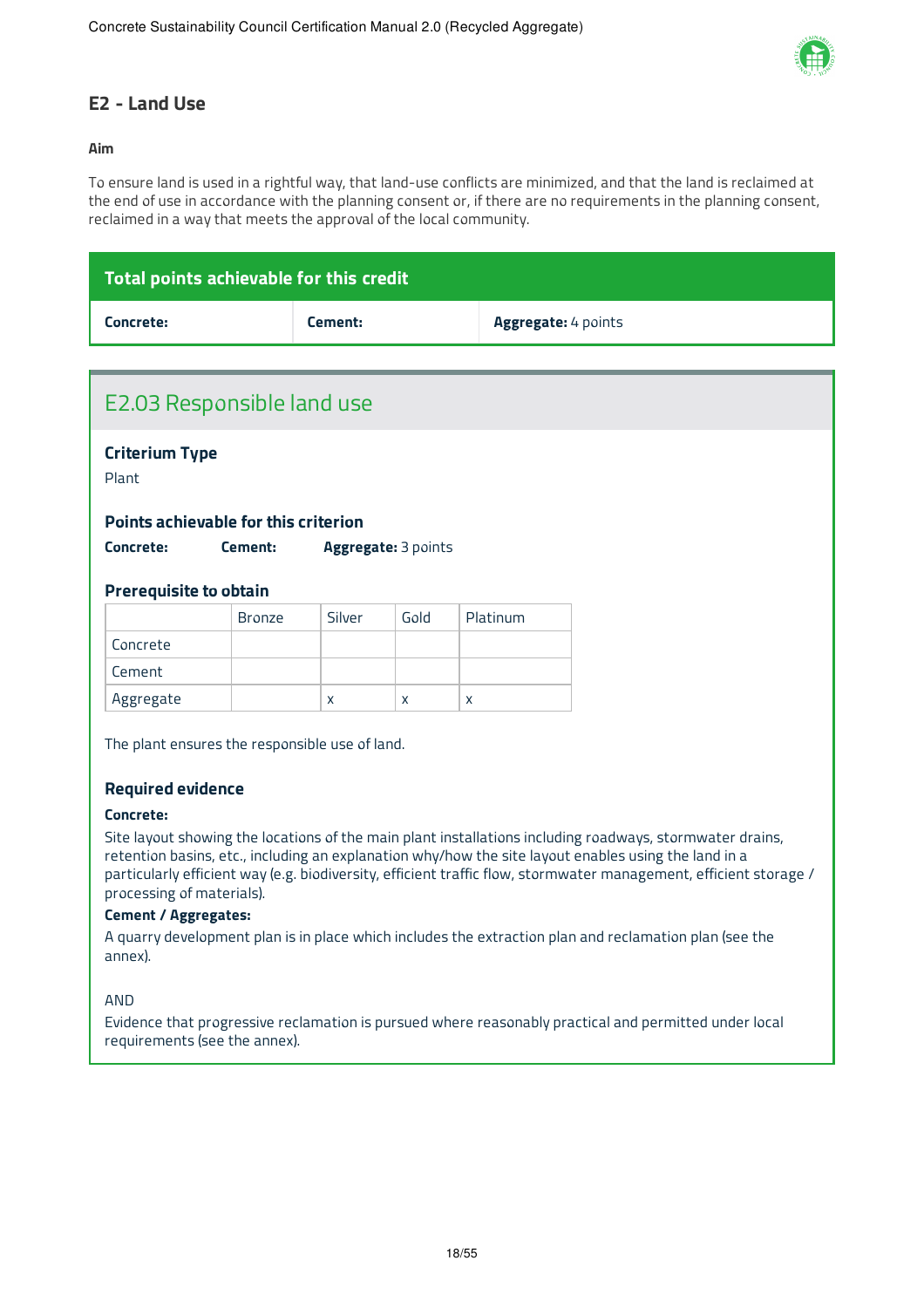

# E2.04 Protection from pollution

#### **Criterium Type**

Plant

#### **Points achievable for this criterion**

**Concrete: Cement: Aggregate:** 1 point

#### **Prerequisite to obtain**

|           | <b>Bronze</b> | Silver | Gold | Platinum |
|-----------|---------------|--------|------|----------|
| Concrete  |               |        |      |          |
| Cement    |               |        |      |          |
| Aggregate |               | x      |      |          |

The plant has facilities where chemicals (including fuels) are stored in conditions where any spillage, including accidental, does not contaminate the land.

#### **Required evidence**

Photographs of the storage facilities for chemicals and fuels OR The plant is ISO 14001 certified. OR

The criterion is awarded by default if no chemicals and fuels are used and stored on the site.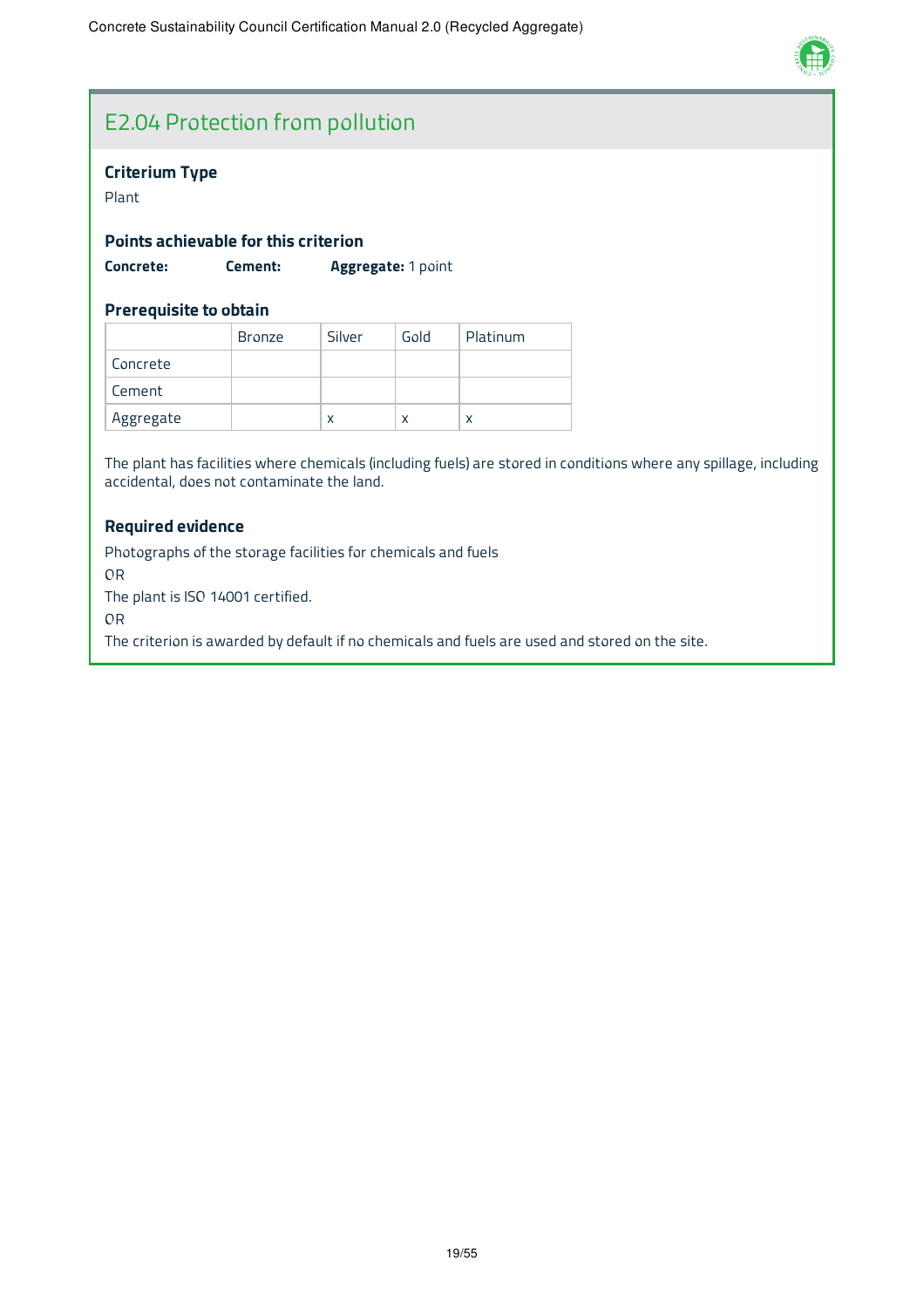

### **E3 - Energy & Climate**

#### **Aim**

To promote the responsible use of energy and the reduction of Greenhouse Gas (GHG) emissions.

| Total points achievable for this credit                                                                                                                                                                               |                                                                                               |                      |  |  |  |
|-----------------------------------------------------------------------------------------------------------------------------------------------------------------------------------------------------------------------|-----------------------------------------------------------------------------------------------|----------------------|--|--|--|
| Concrete:                                                                                                                                                                                                             | Cement:                                                                                       | Aggregate: 11 points |  |  |  |
|                                                                                                                                                                                                                       |                                                                                               |                      |  |  |  |
| E3.01 Energy & climate policy                                                                                                                                                                                         |                                                                                               |                      |  |  |  |
| <b>Criterium Type</b><br>Company                                                                                                                                                                                      |                                                                                               |                      |  |  |  |
| Points achievable for this criterion                                                                                                                                                                                  |                                                                                               |                      |  |  |  |
| Concrete:<br>Cement:<br><b>Aggregate: 1 point</b>                                                                                                                                                                     |                                                                                               |                      |  |  |  |
| The company is committed to measuring, reporting and reducing its GHG emissions.                                                                                                                                      |                                                                                               |                      |  |  |  |
| <b>Required evidence</b>                                                                                                                                                                                              |                                                                                               |                      |  |  |  |
| Publically available policy / commitment to measuring, reporting and reducing the company's greenhouse<br>gas emissions.<br>0 <sub>R</sub>                                                                            |                                                                                               |                      |  |  |  |
| Membership to a sector organization (e.g. CSI) that is publicly committed to measuring, reporting and<br>reducing GHG emissions, and were committing to these principles is required to join the organization.<br>AND |                                                                                               |                      |  |  |  |
| commitment.                                                                                                                                                                                                           | Evidence for the commitment to measure GHG emissions is automatically covered via a reporting |                      |  |  |  |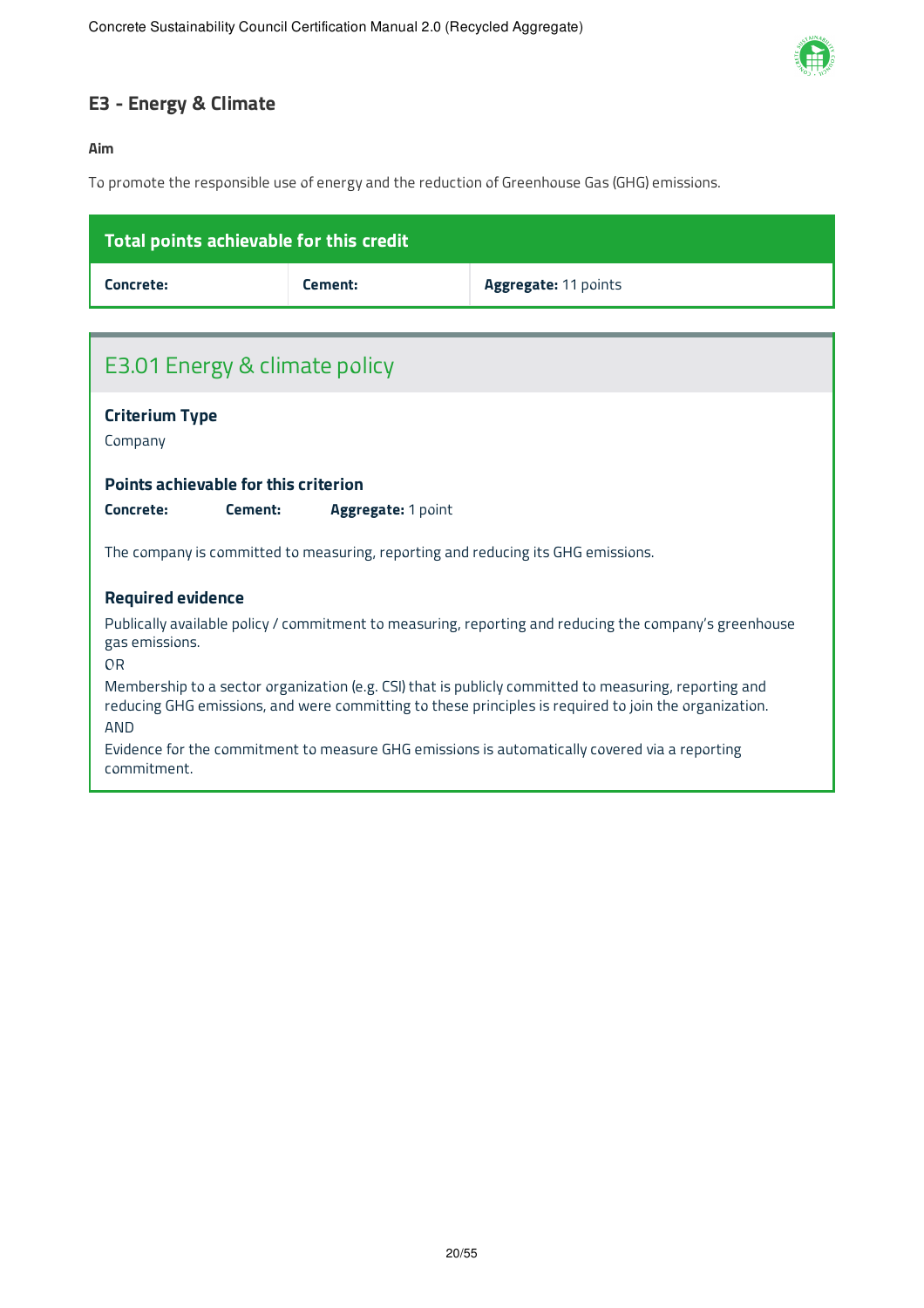

### E3.02 Monitoring of GHG emissions

#### **Criterium Type**

Company

**Points achievable for this criterion Concrete: Cement: Aggregate:** 2 points

The company monitors its relevant GHG emissions. **Concrete:** GHG emissions relating to own operations and concrete delivery. **Cement:** GHG emissions as defined in the CSI protocol or equivalent (see the annex). **Aggregates:** GHG emissions relating to own operations and aggregate delivery.

#### **Required evidence**

Extract of the monitoring results and the related GHG emission calculations. OR Proof that the Company was successfully audited against the CSI charter within the last five years

### E3.03 Public reporting of monitoring results

#### **Criterium Type**

Company

#### **Points achievable for this criterion**

**Concrete: Cement: Aggregate:** 1 point

The company reports monitoring results on a yearly basis.

#### **Required evidence**

Copy of the latest publication / link to the latest publication (not older than 1 year) available upon certification.

OR

Proof that the Company was successfully audited against the CSI charter within the last five years.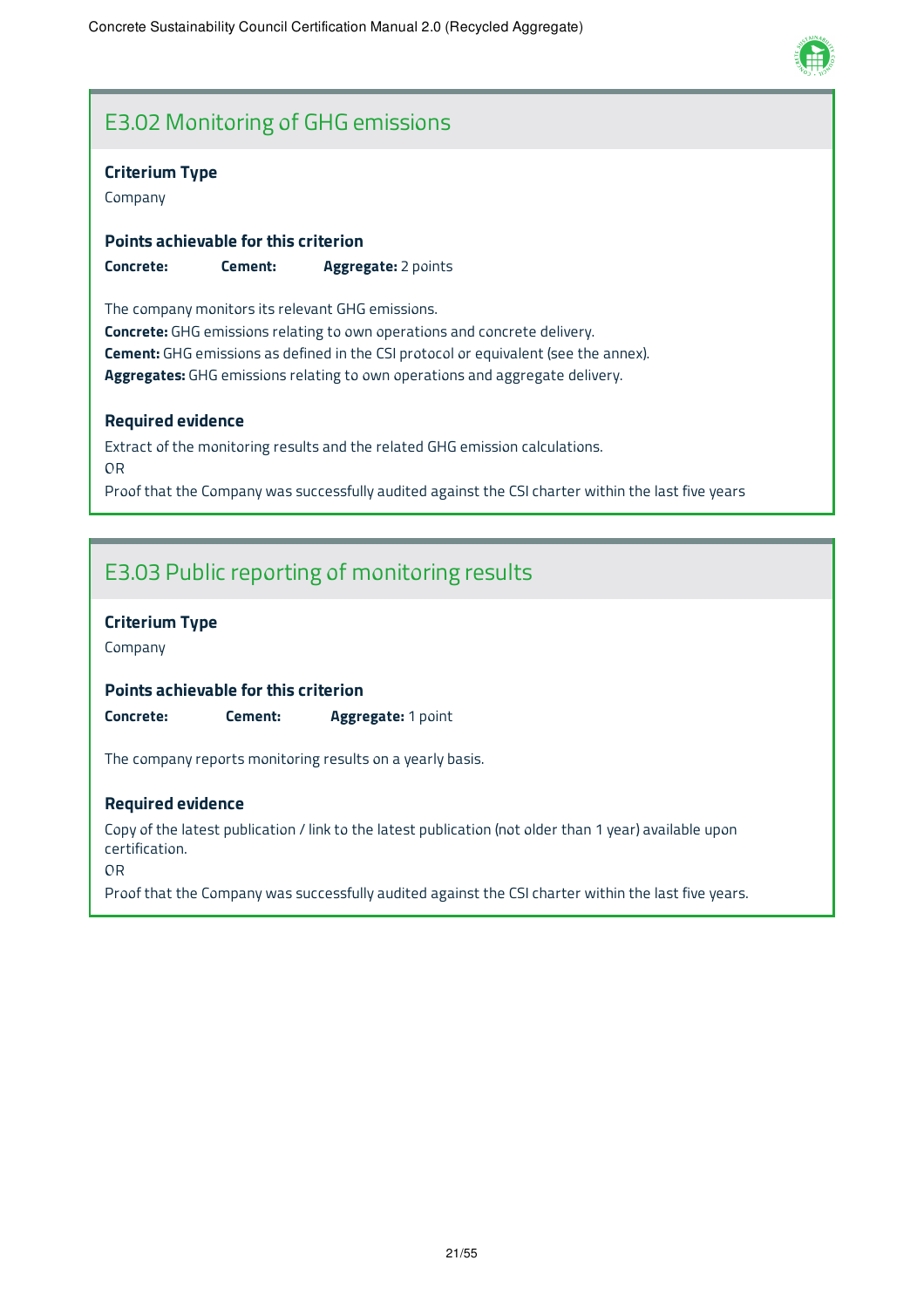

### E3.04 Externally verified reporting of GHG emissions

#### **Criterium Type**

Company

#### **Points achievable for this criterion**

**Concrete: Cement: Aggregate:** 1 point

The GHG reporting has been externally verified according to accepted standards (see the annex) and to at least a level of limited assurance.

#### **Required evidence**

Copy of the verification statement

### E3.08 Energy reduction potentials

#### **Criterium Type**

Plant

#### **Points achievable for this criterion**

**Concrete: Cement: Aggregate:** 2 points

The plant has identified potential actions to reduce its energy consumption.

#### **Required evidence**

Energy audit report or own analysis of energy consumption and energy reduction potentials. OR

ISO 50001 certificate

### E3.10 Implementation of energy reduction potentials

### **Criterium Type**

Plant

#### **Points achievable for this criterion**

**Concrete: Cement: Aggregate:** 3 points

The plant has implemented at least one of the energy reduction potentials identified in E3.08

#### **Required evidence**

Proof of implementation including an evaluation of the (expected) energy savings.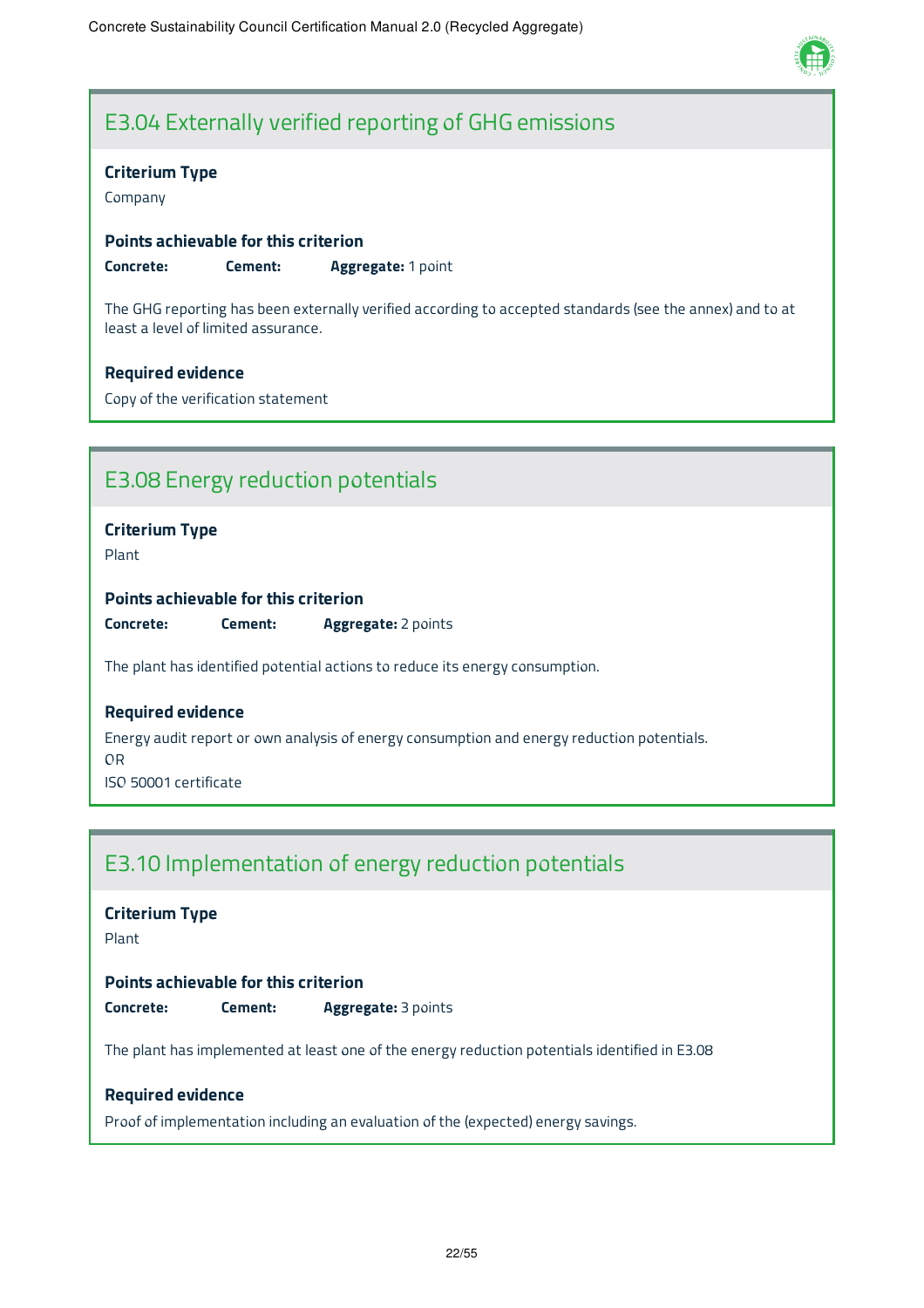

### E3.11 Energy saving awareness creation

#### **Criterium Type**

#### Plant

#### **Points achievable for this criterion**

**Concrete: Cement: Aggregate:** 1 point

#### **Prerequisite to obtain**

|           | Bronze | Silver | Gold | Platinum |
|-----------|--------|--------|------|----------|
| Concrete  |        |        |      |          |
| Cement    |        |        |      |          |
| Aggregate |        | x      | x    | x        |

Relevant workers have been made aware of

- the biggest drivers for energy (thermal/electricity) consumption
- and how they can contribute to reducing energy consumption.

#### **Required evidence**

Copy of relevant e-mail, notice or other information channel.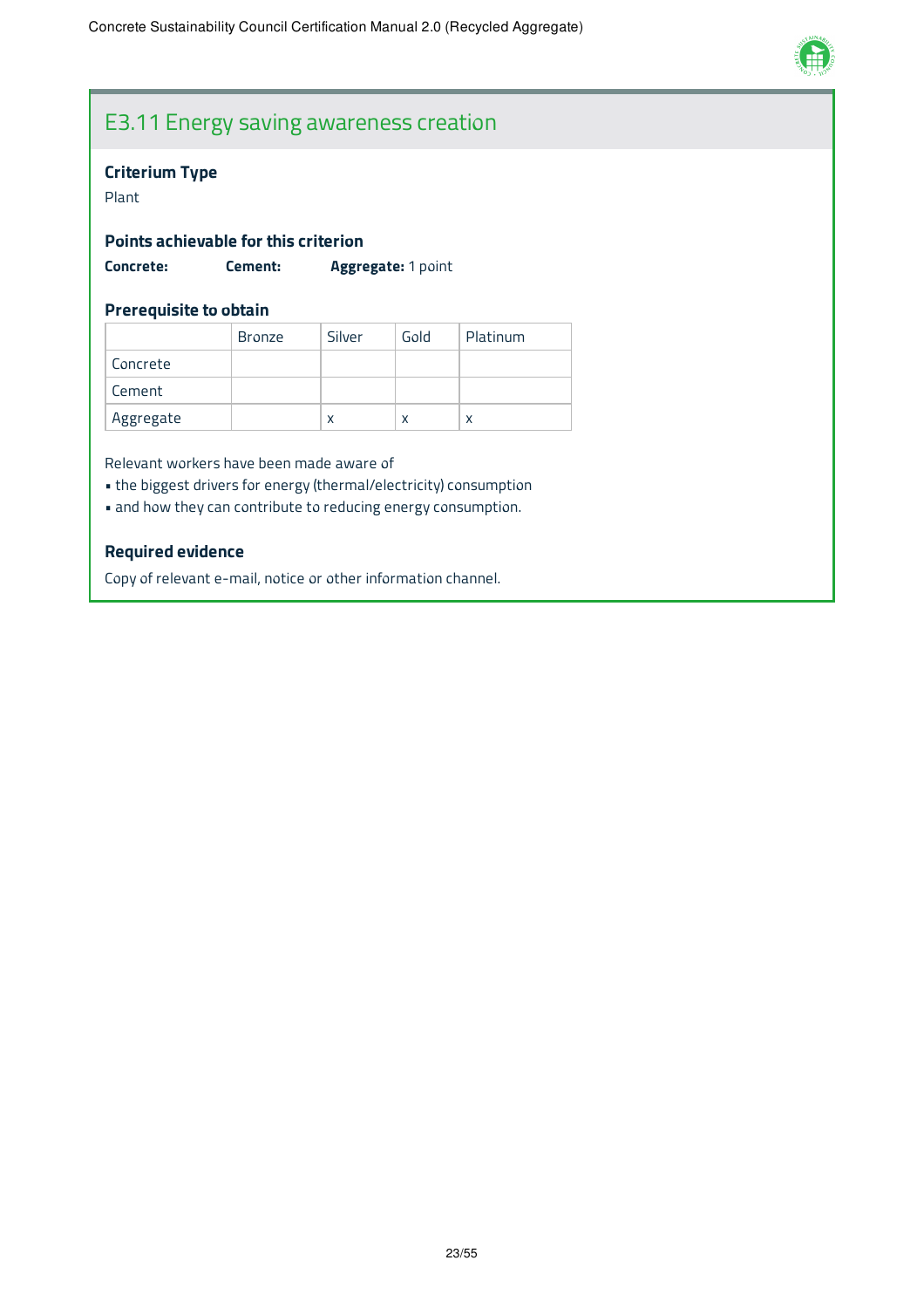

### **E4 - Air Quality**

#### **Aim**

To minimize emissions of air pollutants and particulate matter from exhaust gases.

| Total points achievable for this credit                                                           |                     |                     |  |  |
|---------------------------------------------------------------------------------------------------|---------------------|---------------------|--|--|
| Concrete:                                                                                         | Cement:             | Aggregate: 4 points |  |  |
|                                                                                                   |                     |                     |  |  |
| E4.09 Process and fugitive dust reduction measures                                                |                     |                     |  |  |
| <b>Criterium Type</b><br>Plant                                                                    |                     |                     |  |  |
| Points achievable for this criterion                                                              |                     |                     |  |  |
| Concrete:<br>Cement:                                                                              | Aggregate: 4 points |                     |  |  |
| Dust suppression measures (see the annex) have been implemented to effectively reduce process and |                     |                     |  |  |

st suppression measures (see the annex) have been implemented to effectively reduce process and fugitive dust emissions.

**Points achievable for this criterion:**

| Concrete<br>$\bullet$                 | <b>Cement</b>                                    | <b>Aggregates</b>                   |
|---------------------------------------|--------------------------------------------------|-------------------------------------|
| up to $4:$                            | up to $4:$                                       | up to $4:$                          |
| • 2 for one measure                   | • 2 for one measure                              | • 2 for one measure                 |
| • 4 as of two measures<br>implemented | 4 as of two measures<br>$\bullet$<br>implemented | 4 as of two measures<br>implemented |
| <b>Doguized ovidonce</b>              |                                                  |                                     |

**Required evidence**

Photographic evidence of one measure taken. Photographic evidence of second measure taken.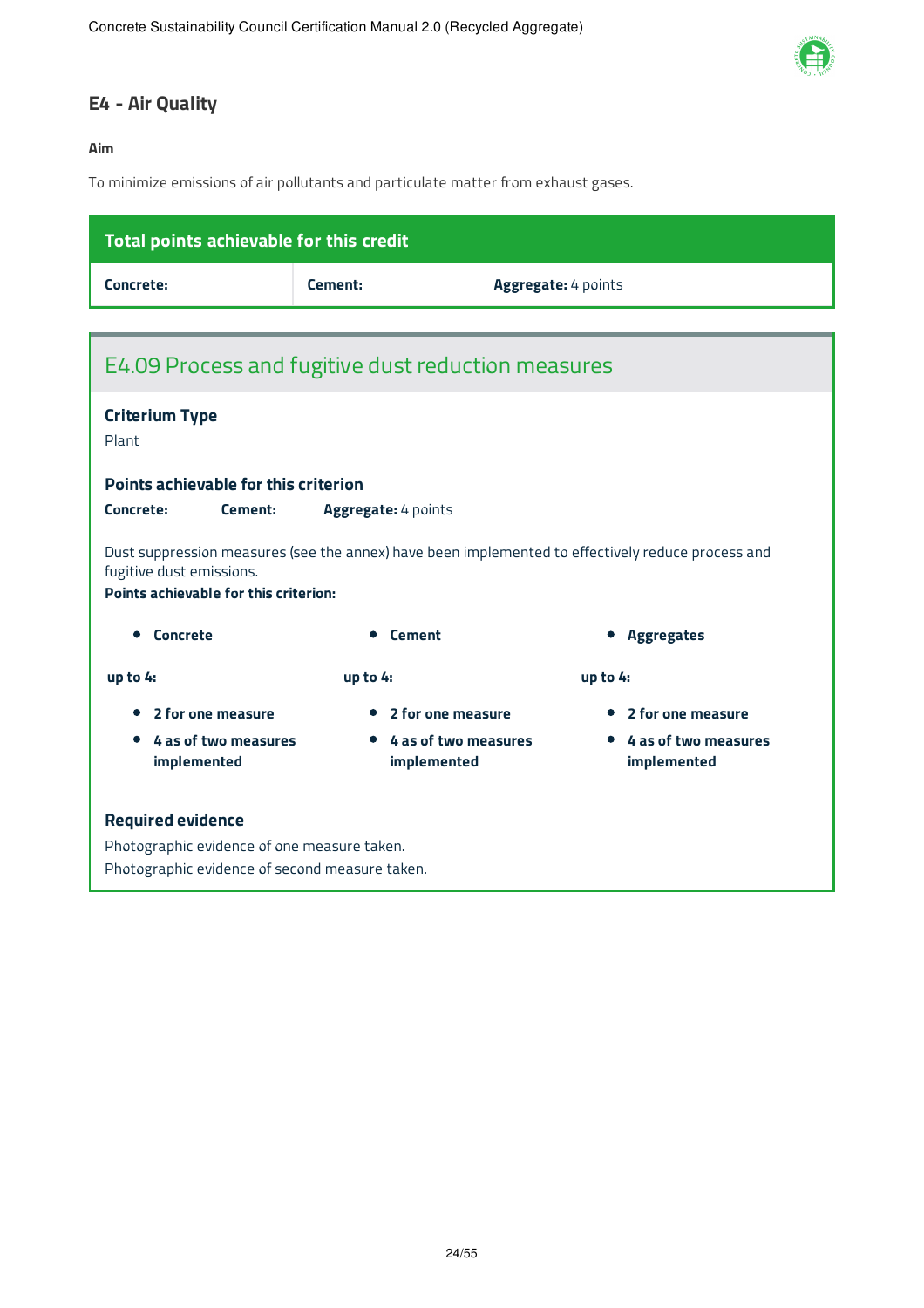

### **E5 - Water**

#### **Aim**

To optimize water use and to ensure that discharged water is of a quality that does not harm the environment.

| Total points achievable for this credit |         |                             |
|-----------------------------------------|---------|-----------------------------|
| Concrete:                               | Cement: | <b>Aggregate: 14 points</b> |

| E5.01 Water scarcity and impact<br><b>Criterium Type</b><br>Points achievable for this criterion<br>Cement:<br><b>Aggregate:</b> 2 points<br><b>Prerequisite to obtain</b><br>Silver<br>Gold<br>Platinum<br><b>Bronze</b><br>X<br>$\mathsf{X}$<br>X<br>For the area of the plant, water scarcity is assessed using recognized assessments (see the annex).<br><b>Required evidence</b><br>A copy of the water scarcity analysis incl. risk category.<br>A copy of the ESIA including a water assessment. |           |  |  |  |
|----------------------------------------------------------------------------------------------------------------------------------------------------------------------------------------------------------------------------------------------------------------------------------------------------------------------------------------------------------------------------------------------------------------------------------------------------------------------------------------------------------|-----------|--|--|--|
|                                                                                                                                                                                                                                                                                                                                                                                                                                                                                                          |           |  |  |  |
|                                                                                                                                                                                                                                                                                                                                                                                                                                                                                                          |           |  |  |  |
|                                                                                                                                                                                                                                                                                                                                                                                                                                                                                                          | Plant     |  |  |  |
|                                                                                                                                                                                                                                                                                                                                                                                                                                                                                                          |           |  |  |  |
|                                                                                                                                                                                                                                                                                                                                                                                                                                                                                                          |           |  |  |  |
|                                                                                                                                                                                                                                                                                                                                                                                                                                                                                                          | Concrete: |  |  |  |
|                                                                                                                                                                                                                                                                                                                                                                                                                                                                                                          |           |  |  |  |
|                                                                                                                                                                                                                                                                                                                                                                                                                                                                                                          |           |  |  |  |
|                                                                                                                                                                                                                                                                                                                                                                                                                                                                                                          |           |  |  |  |
|                                                                                                                                                                                                                                                                                                                                                                                                                                                                                                          | Concrete  |  |  |  |
|                                                                                                                                                                                                                                                                                                                                                                                                                                                                                                          | Cement    |  |  |  |
|                                                                                                                                                                                                                                                                                                                                                                                                                                                                                                          | Aggregate |  |  |  |
|                                                                                                                                                                                                                                                                                                                                                                                                                                                                                                          |           |  |  |  |
|                                                                                                                                                                                                                                                                                                                                                                                                                                                                                                          |           |  |  |  |
|                                                                                                                                                                                                                                                                                                                                                                                                                                                                                                          |           |  |  |  |
|                                                                                                                                                                                                                                                                                                                                                                                                                                                                                                          |           |  |  |  |
|                                                                                                                                                                                                                                                                                                                                                                                                                                                                                                          | <b>OR</b> |  |  |  |
|                                                                                                                                                                                                                                                                                                                                                                                                                                                                                                          |           |  |  |  |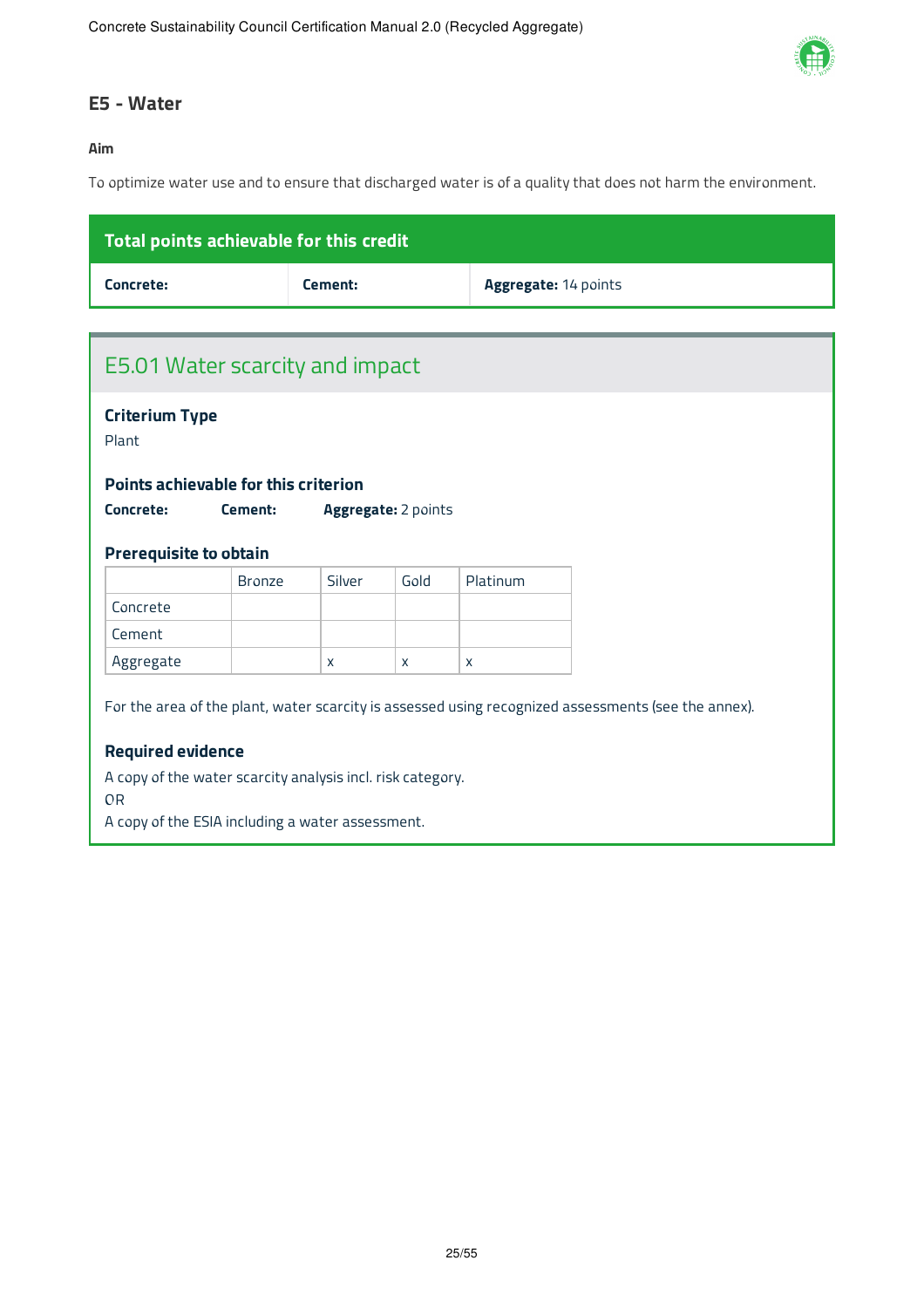

### E5.02 Water monitoring

#### **Criterium Type**

Company

#### **Points achievable for this criterion**

**Concrete: Cement: Aggregate:** 2 points

#### **Prerequisite to obtain**

|           | <b>Bronze</b> | Silver | Gold | Platinum |
|-----------|---------------|--------|------|----------|
| Concrete  |               |        |      |          |
| Cement    |               |        |      |          |
| Aggregate |               | X      |      |          |

The company monitors and reports water consumption according to the GCCA Sustainability Guidelines for the monitoring and reporting of water in cement manufacturing or an equivalent water protocol (see the annex).

#### **Required evidence**

Proof that the company monitors and reports according to the GCCA Sustainability Guidelines for the monitoring and reporting of water in cement manufacturing or an equivalent water protocol

OR

Proof that the company was successfully audited against the CSI charter within the last five years.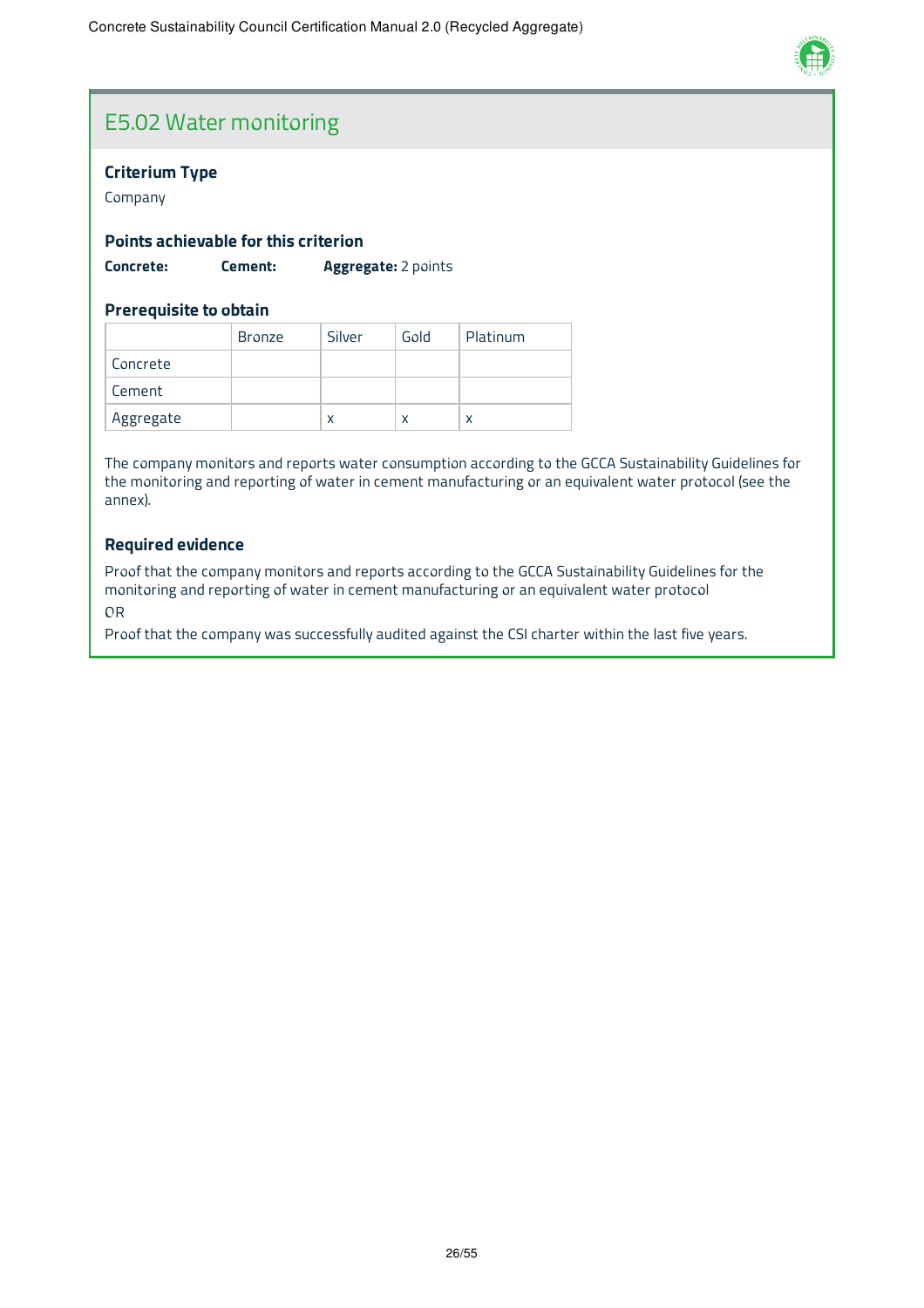

### E5.03 Water target

#### **Criterium Type**

Company

#### **Points achievable for this criterion**

**Concrete: Cement: Aggregate:** 2 points

#### **Prerequisite to obtain**

|           | <b>Bronze</b> | Silver | Gold | Platinum |
|-----------|---------------|--------|------|----------|
| Concrete  |               |        |      |          |
| Cement    |               |        |      |          |
| Aggregate |               | x      | X    |          |

#### **Prerequisite to obtain, if the plant is located in water scarce areas according to E5.01.**

The company has at least one publicly declared improvement target related to water use and regularly reports on its implementation progress. Possible targets include, but are not restricted to, the key performance indicators defined in the GCCA Sustainability Guidelines for the monitoring and reporting of water in cement manufacturing or an equivalent water protocol (see the annex).

#### **Required evidence**

Copy of a non-confidential document stating the target or link to the public statement detailing the water related target (mandatory in water scarce areas according to E5.01).

### E5.04 Verification of water reporting

#### **Criterium Type**

Company

#### **Points achievable for this criterion**

**Concrete: Cement: Aggregate:** 2 points

The company carries out assurance at least once every three years using recognized, independent assurance practitioners and the scope of assured data covers at least the total water withdrawal according to the GCCA Sustainability Guidelines for the monitoring and reporting of water in cement manufacturing or an equivalent water protocol (see the annex).

#### **Required evidence**

Certification / Assurance report OR Proof that the company was successfully audited against the CSI charter within the last five years.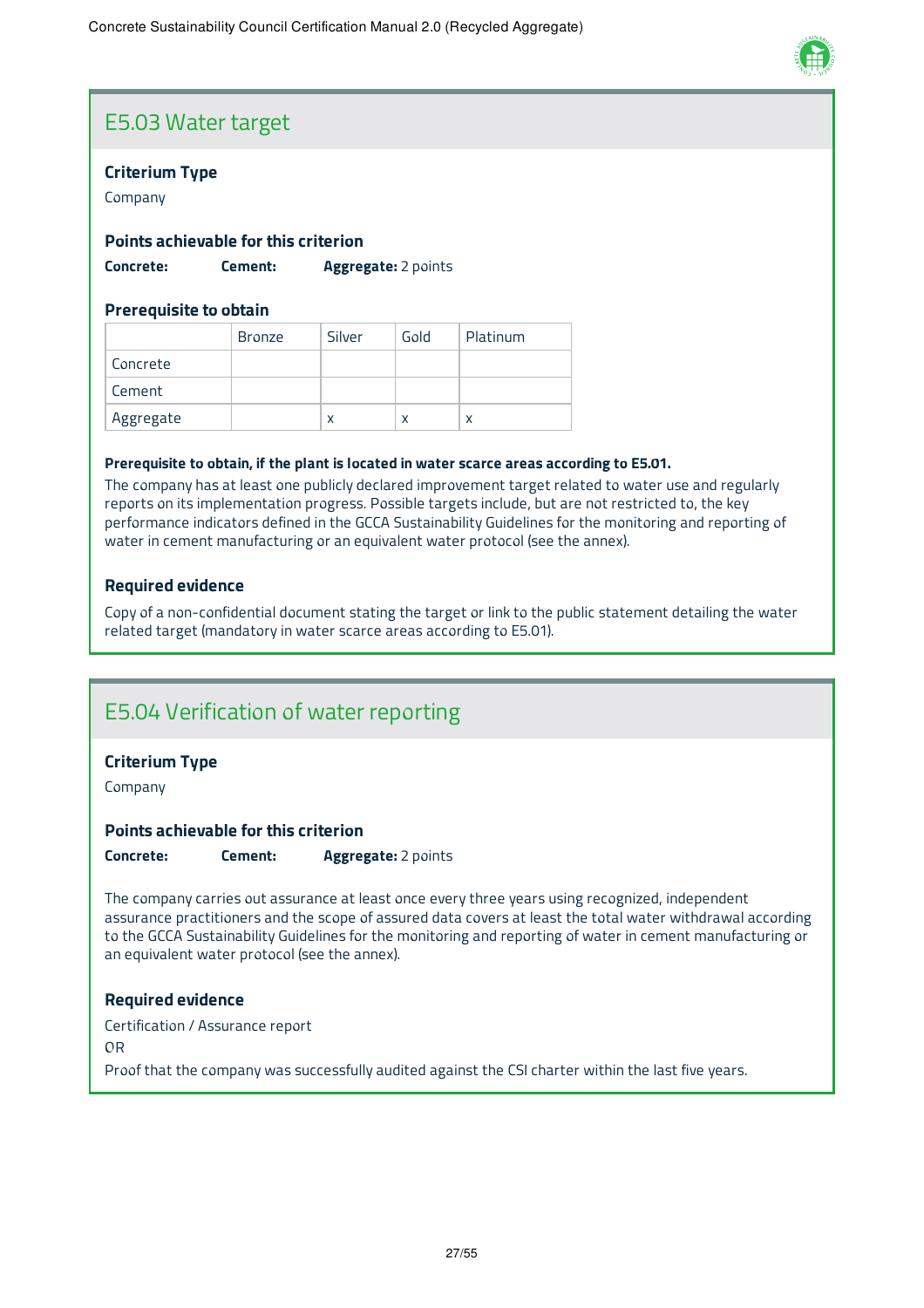

### E5.05 Report on water use and quality of discharged water

### **Criterium Type**

#### Plant

#### **Points achievable for this criterion**

**Concrete: Cement: Aggregate:** 2 points

The plant reports water in terms of quantity of use, quality of the discharged water to its stakeholders on at least an annual basis.

The criterion is also awarded if - at the exception of sanitary water - no water is discharged.

#### **Required evidence**

#### **Copy of the public report or link to the public website**

#### **OR**

Minutes, letters or similar of the communication to stakeholders. OR Evidence that - at the exception of sanitary water - no water is discharged.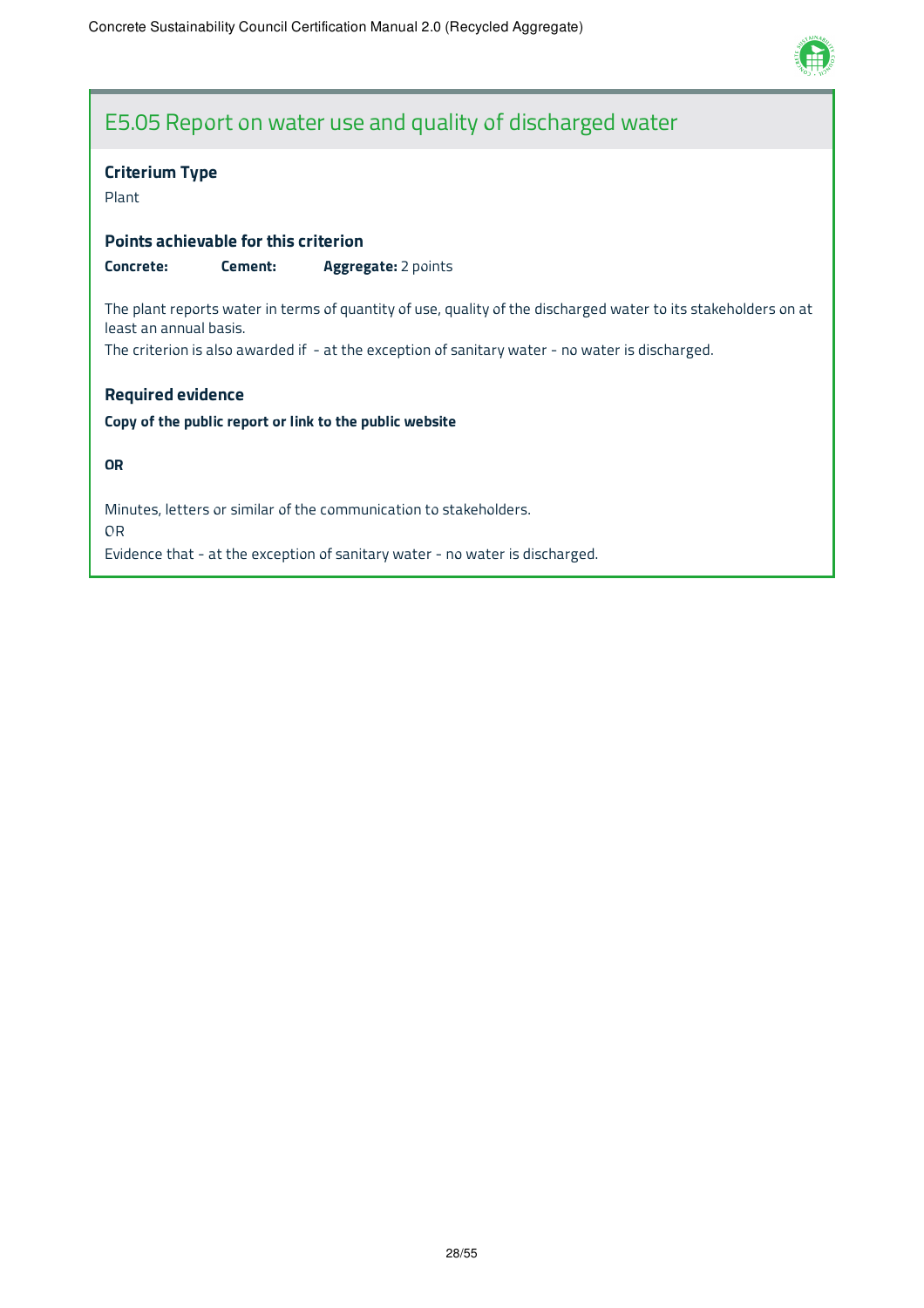

# E5.06 Action for reduction of water consumption

#### **Criterium Type**

Company

#### **Points achievable for this criterion**

**Concrete: Cement: Aggregate:** 2 points

The company has achieved the previous water improvement target (E5.03) or, if the target is in the future, can show that it is on track to meet it.

OR

The plant has a recycling facility, which treats rainwater and water from washing trucks. The criterion is also awarded if - at the exception of sanitary water - no water is discharged.

#### **Required evidence**

Proof that the target has been met, or, if the target is in the future, proof that the plant is on track to achieve it (=at least linear progress must be demonstrated) OR

Evidence that a recycling facility for rainwater and water from washing trucks is in place, e.g.

- Photographic evidence
- Water flow diagrams
- Stormwater management plan incl. the reference to the recycling plant

OR

Evidence that - at the exception of sanitary water - no water is discharged.

### E5.07 Action for improving the quality of discharged water

#### **Criterium Type**

Plant

#### **Points achievable for this criterion**

**Concrete: Cement: Aggregate:** 2 points

The plant has a system in place to enhance the quality of water discharged, e.g. by filtration or sedimentation.

The criterion is also awarded if - at the exception of sanitary water - no water is discharged.

#### **Required evidence**

Relevant evidence (e.g. photographic) that a system to enhance water quality is in place .

OR

Evidence that - at the exception of sanitary water - no water is discharged.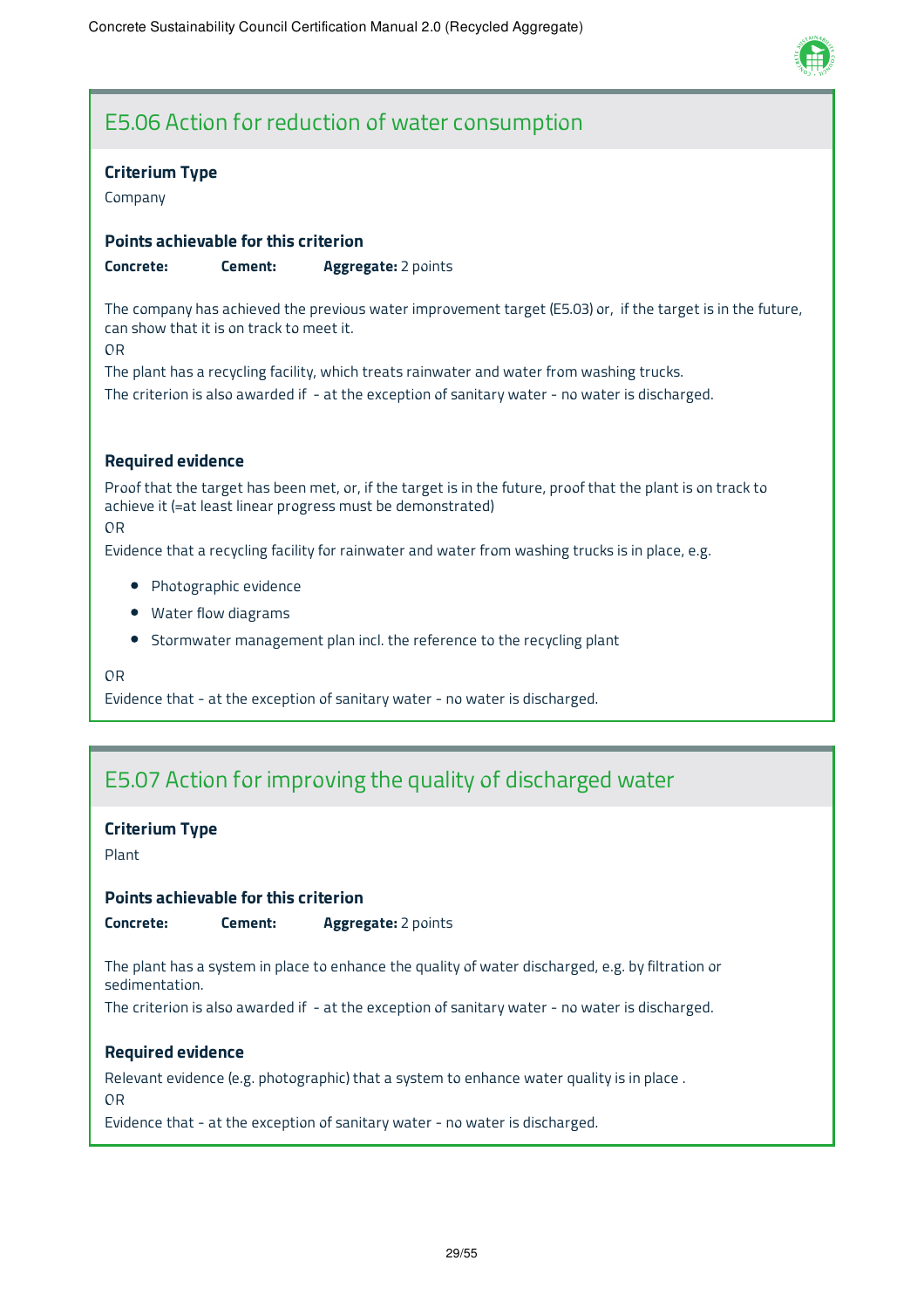

#### **E8 - Transport**

#### **Aim**

To minimize environmental impact of transportation.

| Total points achievable for this credit |                                                                                                           |                      |  |  |  |  |
|-----------------------------------------|-----------------------------------------------------------------------------------------------------------|----------------------|--|--|--|--|
| Concrete:                               | Cement:                                                                                                   | Aggregate: 12 points |  |  |  |  |
|                                         |                                                                                                           |                      |  |  |  |  |
| <b>E8.01 Transport policy</b>           |                                                                                                           |                      |  |  |  |  |
| <b>Criterium Type</b><br>Company        |                                                                                                           |                      |  |  |  |  |
| Points achievable for this criterion    |                                                                                                           |                      |  |  |  |  |
| Concrete:<br>Cement:                    | Aggregate: 4 points                                                                                       |                      |  |  |  |  |
| products to customers.                  | The organizations has a policy that addresses the environmental impacts of the transport of materials and |                      |  |  |  |  |
| <b>Required evidence</b>                |                                                                                                           |                      |  |  |  |  |
| A copy of the policy.                   |                                                                                                           |                      |  |  |  |  |
|                                         |                                                                                                           |                      |  |  |  |  |
| E8.02 Transport management system       |                                                                                                           |                      |  |  |  |  |
| <b>Criterium Type</b>                   |                                                                                                           |                      |  |  |  |  |

Company

**Points achievable for this criterion**

**Concrete: Cement: Aggregate:** 4 points

#### **Prerequisite to obtain**

|           | <b>Bronze</b> | Silver | Gold | Platinum |
|-----------|---------------|--------|------|----------|
| Concrete  |               |        |      |          |
| Cement    |               |        |      |          |
| Aggregate |               | X      | x    |          |

The plant has a dispatching system in place that contains e.g. operations related transportation data in terms of modes of transportation and distances covered. Distances travelled by contractors directly related to the organization's operations and directly contracted by the organization are also covered.

#### **Required evidence**

Extract of the transportation management system (or logistical disposition system) showing that it contains the required items.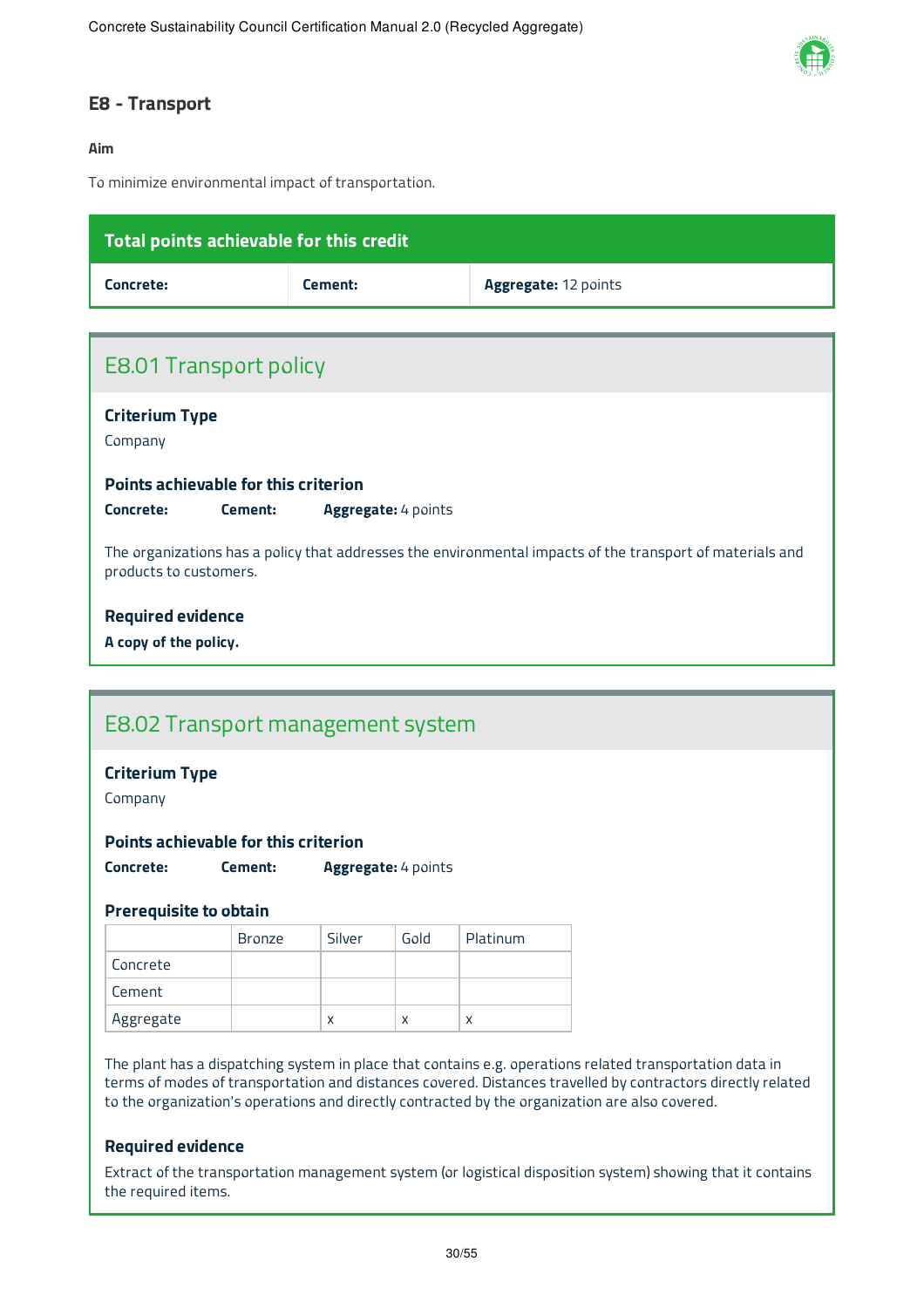

### E8.03 Assessment of clean technologies and methods

#### **Criterium Type**

Company

#### **Points achievable for this criterion**

**Concrete: Cement: Aggregate:** 4 points

The organization performs regular assessments geared towards minimizing impacts, including, for example, centralized dispatching systems, information technology tools for optimizing routes (GPS), training of drivers, awareness training and (real time) fuel consumption monitoring. The assessment must be performed at least every three years.

#### **Required evidence**

Evidence that the assessments are performed according to the requirements.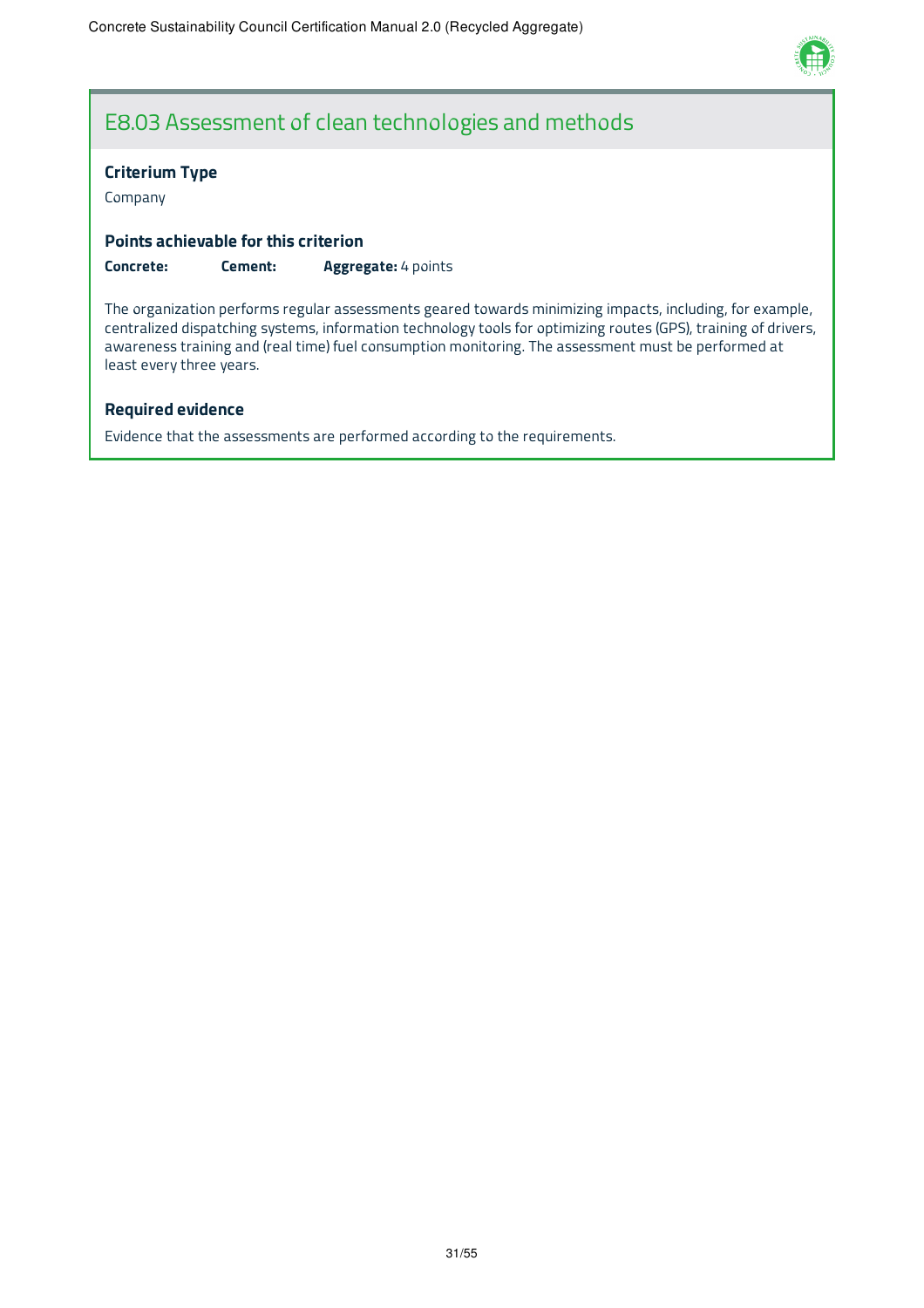# **Social**

### **S1 - Local Community**

#### **Aim**

To contribute to higher levels of well-being in the community in which the company operates.

| Total points achievable for this credit |         |                             |
|-----------------------------------------|---------|-----------------------------|
| Concrete:                               | Cement: | <b>Aggregate: 10 points</b> |

| S1.01 Policy                                                                                                                                                                          |
|---------------------------------------------------------------------------------------------------------------------------------------------------------------------------------------|
| <b>Criterium Type</b><br>Company                                                                                                                                                      |
| Points achievable for this criterion<br>Concrete:<br>Aggregate: 2 points<br>Cement:                                                                                                   |
| The company has a policy in place to engage with local community on a regular basis (at least once every<br>three years if there are no major changes affecting the local community). |
| <b>Required evidence</b><br>A copy of the policy.                                                                                                                                     |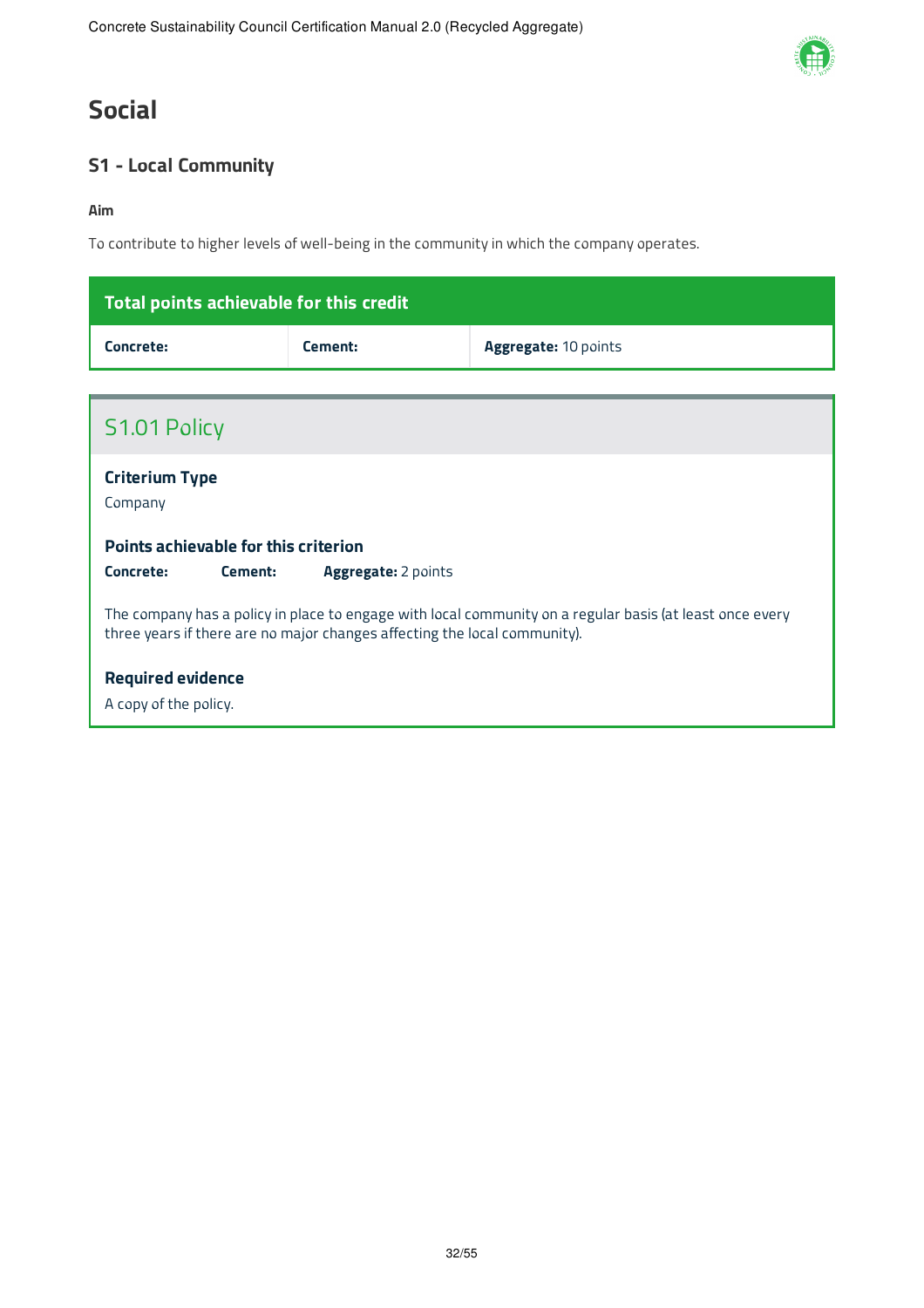

# S1.02 Social investment

#### **Criterium Type**

Company

#### **Points achievable for this criterion**

**Concrete: Cement: Aggregate:** 2 points

#### **Prerequisite to obtain**

|           | <b>Bronze</b> | Silver | Gold | Platinum |
|-----------|---------------|--------|------|----------|
| Concrete  |               |        |      |          |
| Cement    |               |        |      |          |
| Aggregate |               | X      | x    |          |

The company has a written policy to invest resources in initiatives and programs aimed at improving the social aspects of community life through for example the following:

- taking into account the promotion of community development in planning social investment projects;
- avoiding actions that perpetuate a community`s dependence on the company's philanthropic activities, ongoing presence or support;
- partnering with other organizations, including government, business or non-governmental organizations (NGOs) to maximize synergies and make use of complementary resources, knowledge and skills;
- contributing to programs that provide access to food and other essential products for vulnerable or discriminated groups and persons with low income;
- taking into account land devaluation and displacement;
- improving the local infrastructure  $\bullet$

#### **Required evidence**

A copy of the policy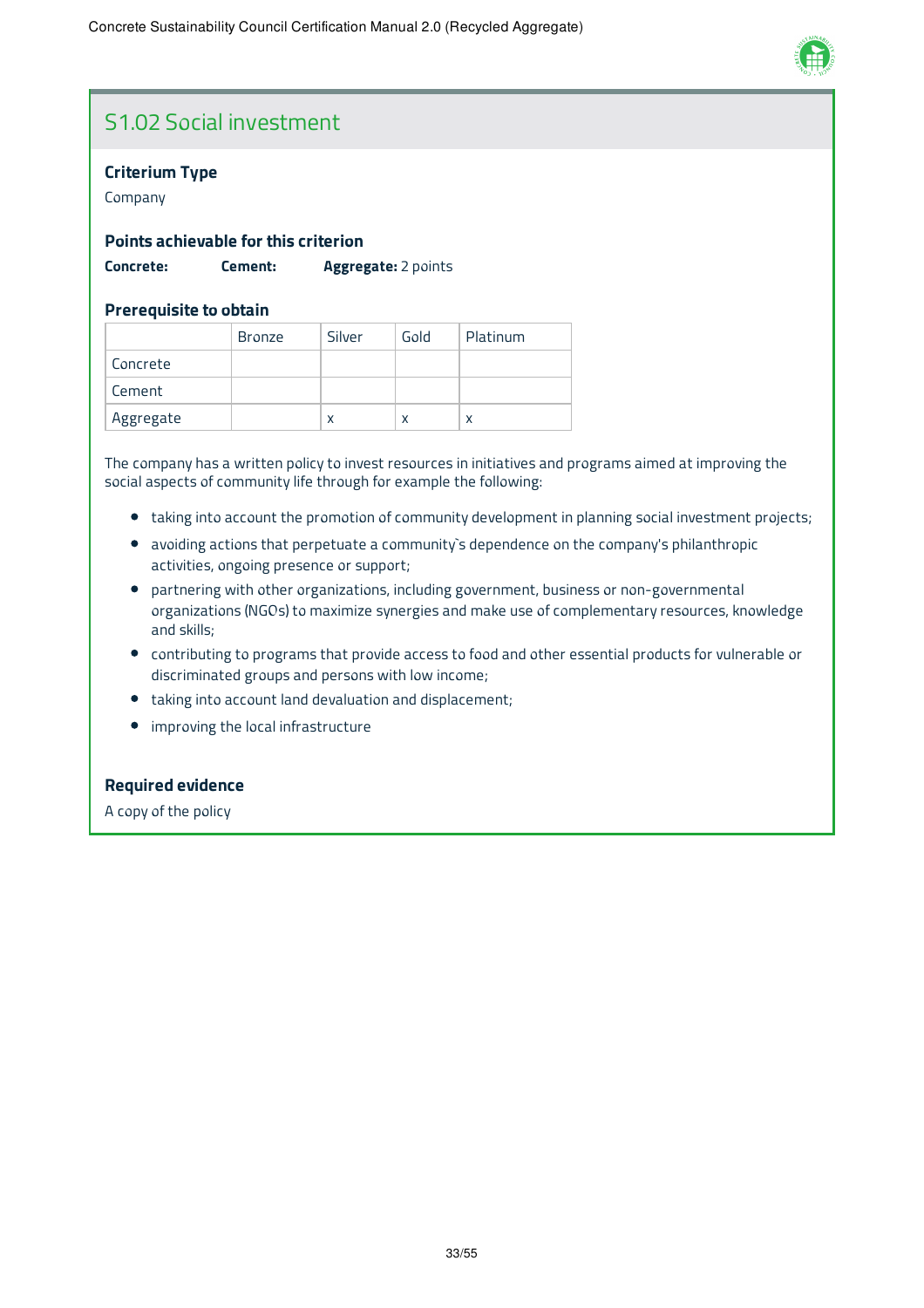

### S1.03 Communication & information

#### **Criterium Type**

Plant

**Points achievable for this criterion**

**Concrete: Cement: Aggregate:** 1 point

The plant actively communicates with and informs local community on all aspects that have or could significant impact on them, such as increase/decrease of economic activities (extension/reduction of the plant), pollution (land, air, water, noise) and traffic.

#### **Required evidence**

Evidence of active communication and information, such as site visits for the local community and local authorities, meetings, information sessions, flyers, folders and other forms of communication that actively seek to reach the local community.

### S1.04 Noise management plan

#### **Criterium Type**

Plant

**Points achievable for this criterion**

**Concrete: Cement: Aggregate:** 1 point

- A noise and/or vibration management plan is in place.
- Stakeholders representing the local community have been consulted when establishing the plan, unless no residential areas are affected.

#### **Required evidence**

Copy of the noise management plan

OR

equivalent evidence such as e.g. national law or a building/operational permit with a reference to noise limits and/or noise management

Evidence of the stakeholder consultation

OR

equivalent evidence such as e.g. building/operational permit in case a dialogue is part of the requirements and if noise protection is covered by national law

OR

evidence that no residential areas are affected by noise from the plant (e.g. zoning plan or other suitable maps)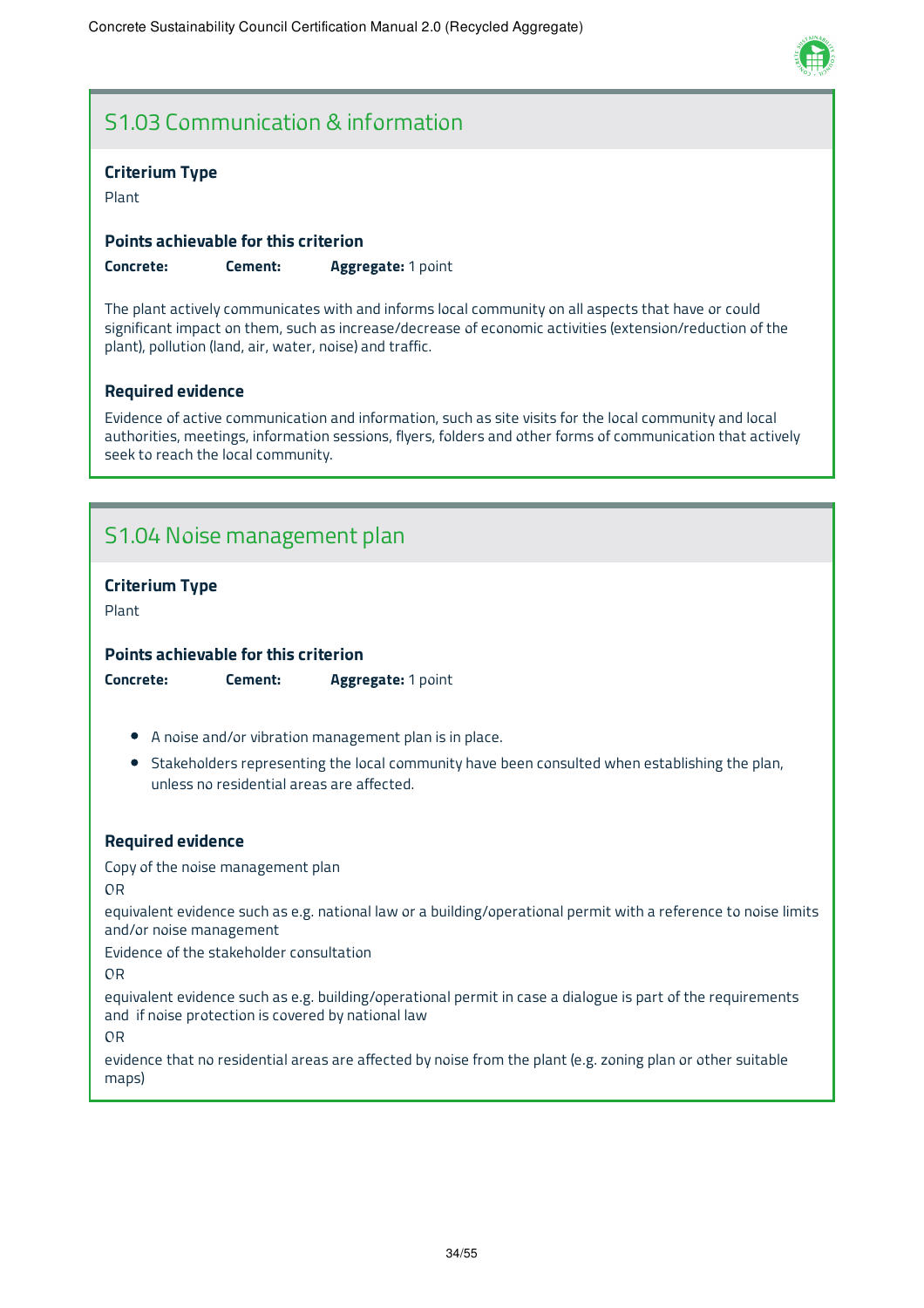

# S1.05 Implementation of the noise pollution, vibration and/or management plan

#### **Criterium Type**

Plant

**Points achievable for this criterion Concrete: Cement: Aggregate:** 1 point

The strategies of the noise pollution, vibration and/or management plan have been implemented.

#### **Required evidence**

Evidence that measures taken, such as photos

### S1.06 Safety around site for the local community

#### **Criterium Type**

Plant

#### **Points achievable for this criterion**

**Concrete: Cement: Aggregate:** 2 points

The plant has taken active safety measures such that risks of injuries to passerby are minimized, such as:

- proper fences around the site;
- **•** signs to warn of any risks (e.g. swimming, fishing, high voltage)
- site visits for the local community explaining safety hazards

#### **Required evidence**

Evidence (photographs) of the measures taken; for a site visit, evidence that attention to safety hazards is part of the visit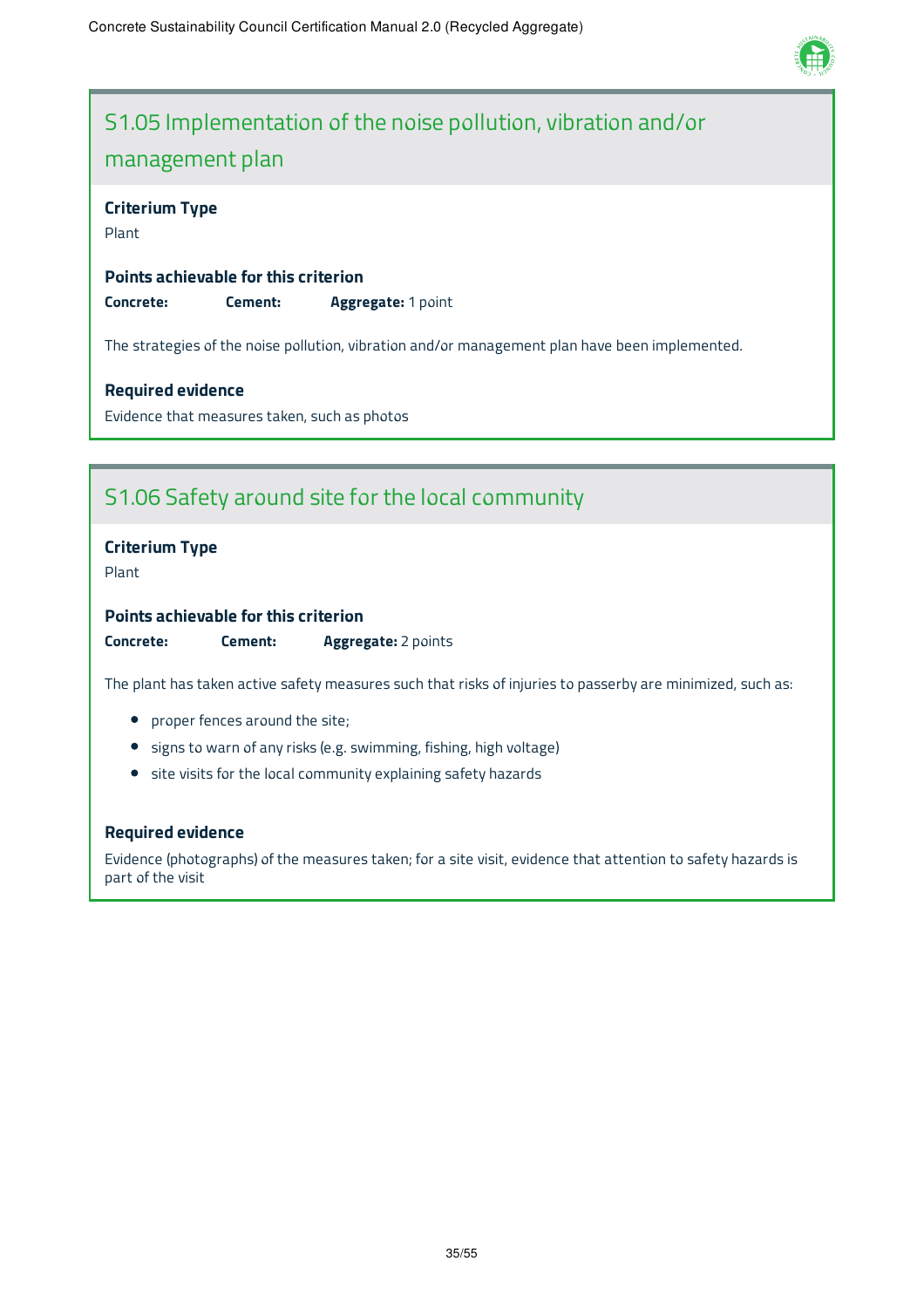

# S1.07 Transport to and from the site

#### **Criterium Type**

Plant

**Points achievable for this criterion**

**Concrete: Cement: Aggregate:** 1 point

Measures are taken to minimize the risk of accidents in the local community related to site transportation, such as:

- clear routing for trucks to the site(s)
- measures that reduce the risk of accidents (e.g. fences around play areas, accident prevention on trucks)

#### **Required evidence**

Evidence (photographs) of the measures taken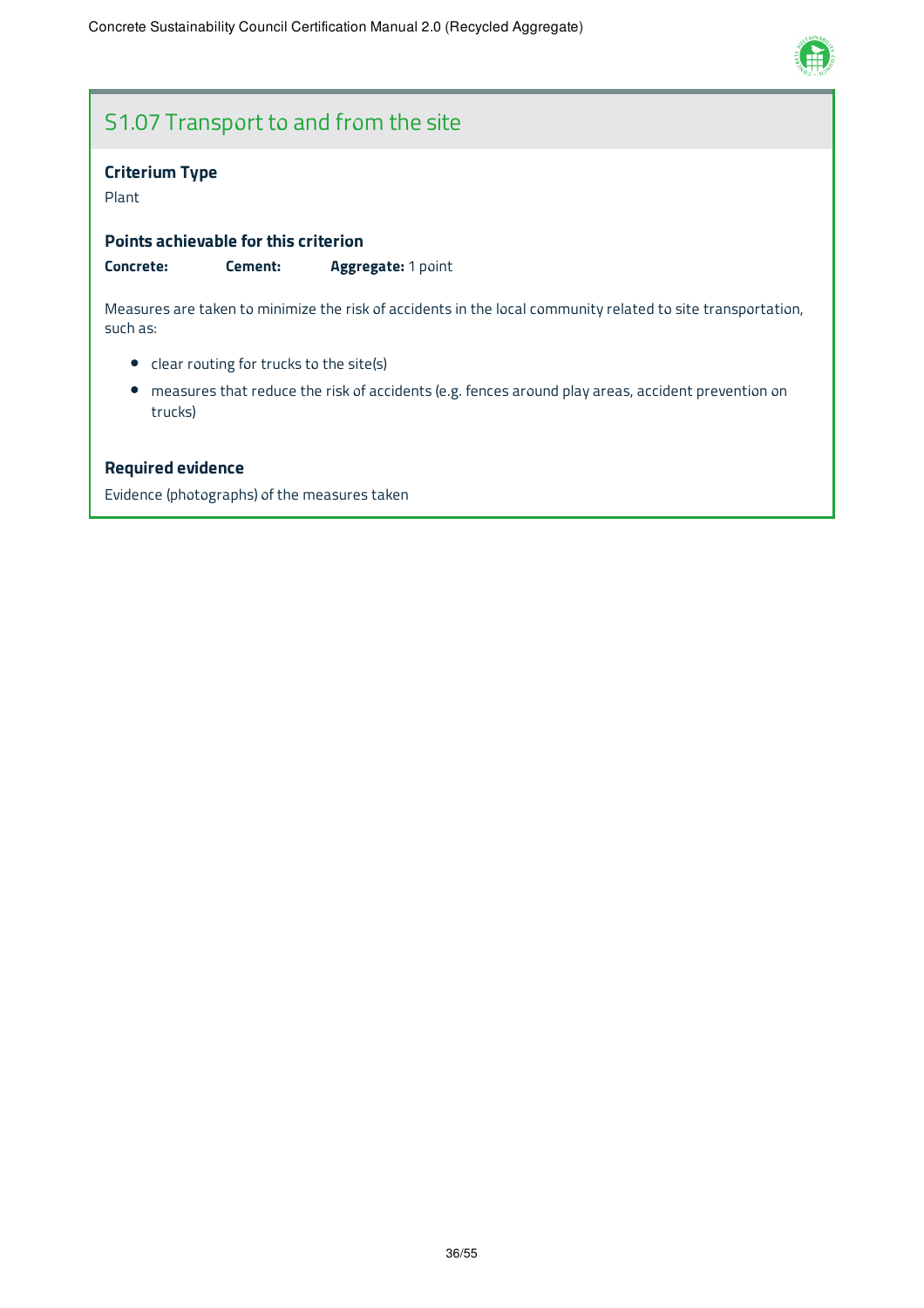

### **S3 - Occupational Health & Safety**

#### **Aim**

- to ensure the inclusion of workers into occupational safety and health (OSH) matters
- to protect the physical, mental and social well-being of workers
- to prevent harm to health caused by working conditions

| Total points achievable for this credit |         |                             |
|-----------------------------------------|---------|-----------------------------|
| Concrete:                               | Cement: | <b>Aggregate: 18 points</b> |

|                                  | <b>S3.01 Risk analysis</b>           |        |                     |          |  |  |  |
|----------------------------------|--------------------------------------|--------|---------------------|----------|--|--|--|
| <b>Criterium Type</b><br>Company |                                      |        |                     |          |  |  |  |
|                                  | Points achievable for this criterion |        |                     |          |  |  |  |
|                                  |                                      |        |                     |          |  |  |  |
| Concrete:                        | Cement:                              |        | Aggregate: 2 points |          |  |  |  |
| <b>Prerequisite to obtain</b>    |                                      |        |                     |          |  |  |  |
|                                  | <b>Bronze</b>                        | Silver | Gold                | Platinum |  |  |  |
| Concrete                         |                                      |        |                     |          |  |  |  |
| Cement                           |                                      |        |                     |          |  |  |  |

#### **Required evidence**

Evidence of the analysis - not older than two years at the moment of certification. The credit is obtained at company level, but evidence should indicate that the analysis is performed at every single plant, e.g. by providing exemplary documents covering plants within the scope of certification.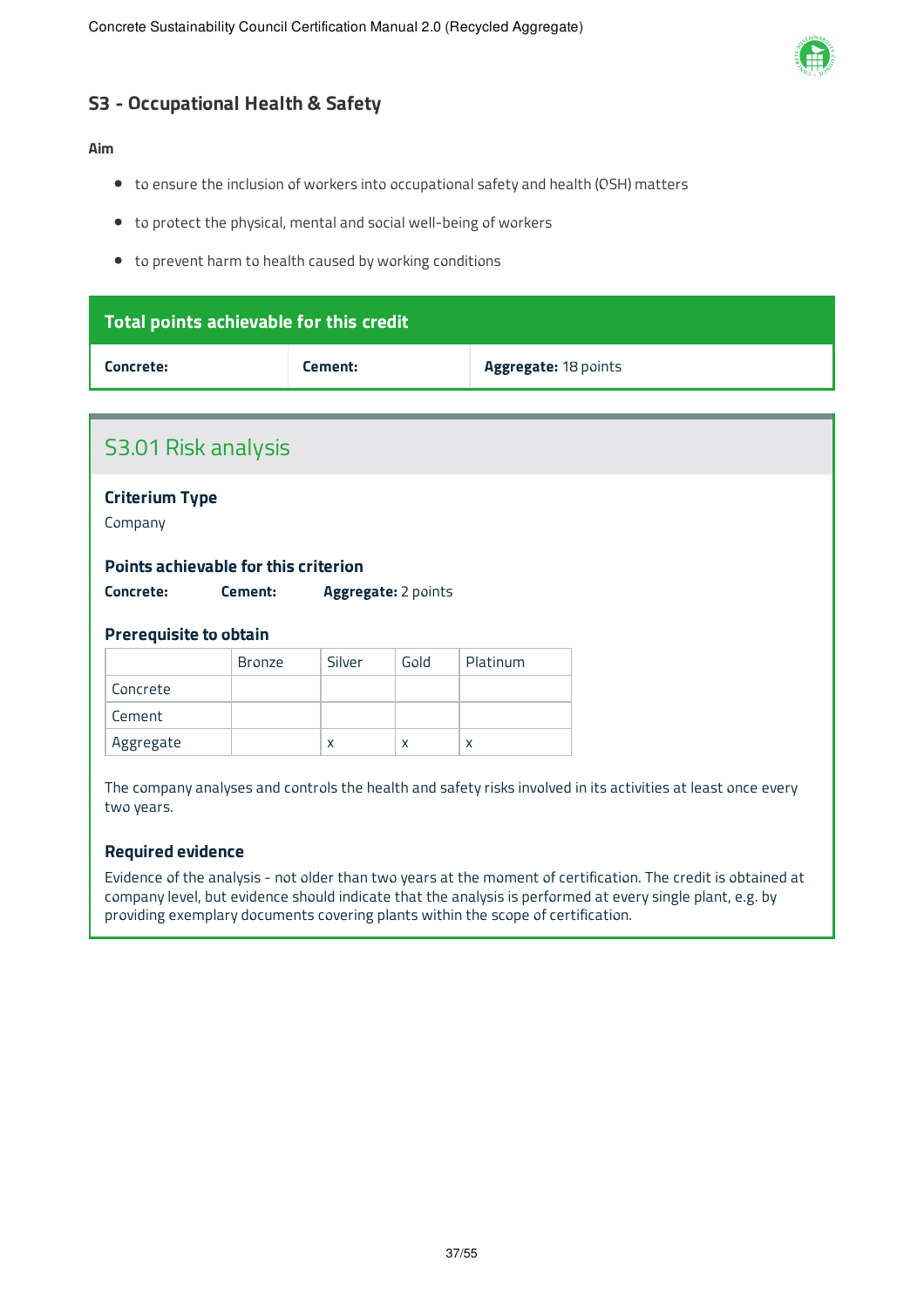

### S3.02 Risk analysis at least once every year

#### **Criterium Type**

Company

#### **Points achievable for this criterion**

**Concrete: Cement: Aggregate:** 1 point

The company analyses and controls the health and safety risks involved in its activities at least once every year.

#### **Required evidence**

Evidence of the analysis - not older than one year at the moment of certification.

### S3.03 Preventive actions

#### **Criterium Type**

Company

**Points achievable for this criterion**

**Concrete: Cement: Aggregate:** 2 points

The company takes preventive actions based on the findings of S3.01 and S3.02.

#### **Required evidence**

Evidence that shows implementation actions, e.g. photographs of new equipments, educational documents, other documents providing evidence that measures have been taken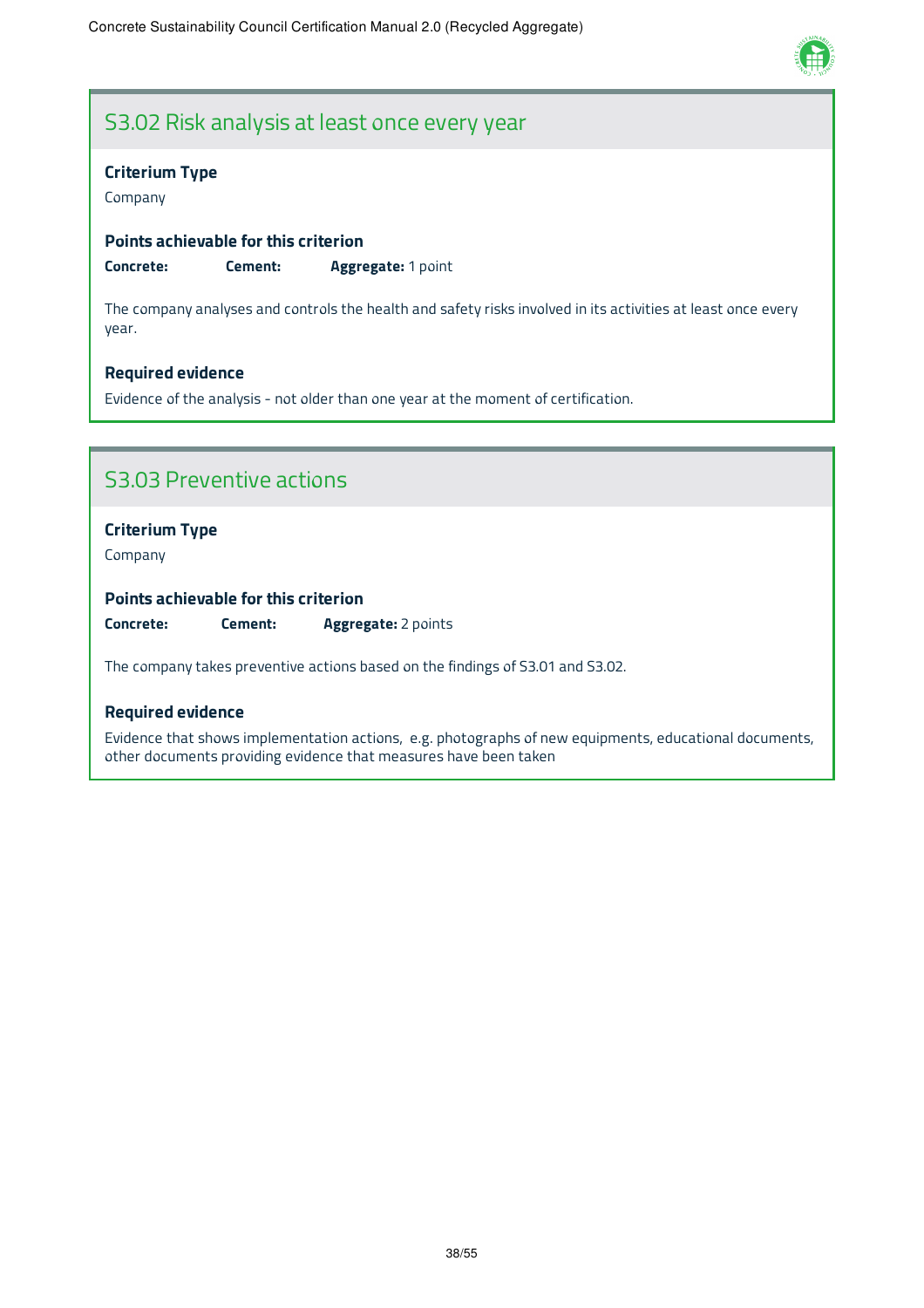

# S3.04 Occupational health and safety policy

#### **Criterium Type**

Company

#### **Points achievable for this criterion**

**Concrete: Cement: Aggregate:** 2 points

#### **Prerequisite to obtain**

|           | <b>Bronze</b> | Silver | Gold | Platinum |
|-----------|---------------|--------|------|----------|
| Concrete  |               |        |      |          |
| Cement    |               |        |      |          |
| Aggregate |               | x      | χ    | x        |

The company has an OHS policy in place which for example refers to:

- the scope of the policy
- training for health and safety;
- toolbox instructions;
- health and safety related measures;
- registration of illness and safety incidents;
- responsibilities

#### **Required evidence**

Copy of the policy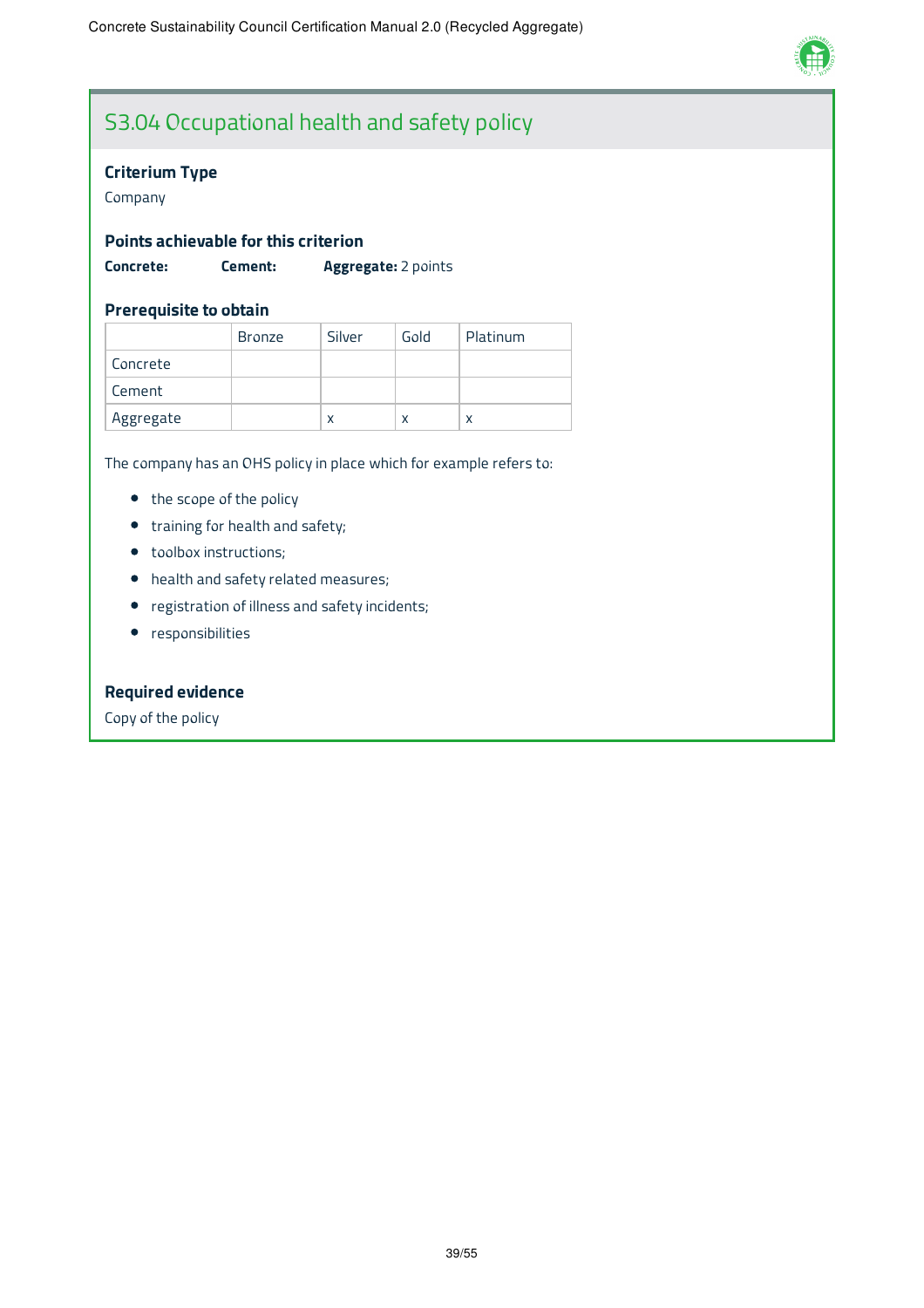

# S3.05 Availability of the OHS policy

#### **Criterium Type**

Company

#### **Points achievable for this criterion**

**Concrete: Cement: Aggregate:** 1 point

#### **Prerequisite to obtain**

|           | <b>Bronze</b> | Silver | Gold | Platinum |
|-----------|---------------|--------|------|----------|
| Concrete  |               |        |      |          |
| Cement    |               |        |      |          |
| Aggregate |               |        | X    | x        |

The policy is shared with, and is available to every employee.

#### **Required evidence**

Evidence that the policy is available to all employees.

### S3.06 Access to medical treatment

#### **Criterium Type**

Plant

#### **Points achievable for this criterion**

**Concrete: Cement: Aggregate:** 1 point

#### **Prerequisite to obtain**

|           | <b>Bronze</b> | Silver | Gold | Platinum |
|-----------|---------------|--------|------|----------|
| Concrete  |               |        |      |          |
| Cement    |               |        |      |          |
| Aggregate |               | x      |      | x        |

The plant ensures quick access to medical treatment.

AND

If the plant has regularly more than five employees per shift on site, there should be at least one trained first aider in each shift.

#### **Required evidence**

Evidence about the availability of 1st aid or medical treatment within reasonable proximity. Evidence that there is at least one trained first aider in each shift (e.g. shift plans, number of trained first aiders)

OR

Evidence that normally not more than five employees per shift are on site (e.g. shift plans).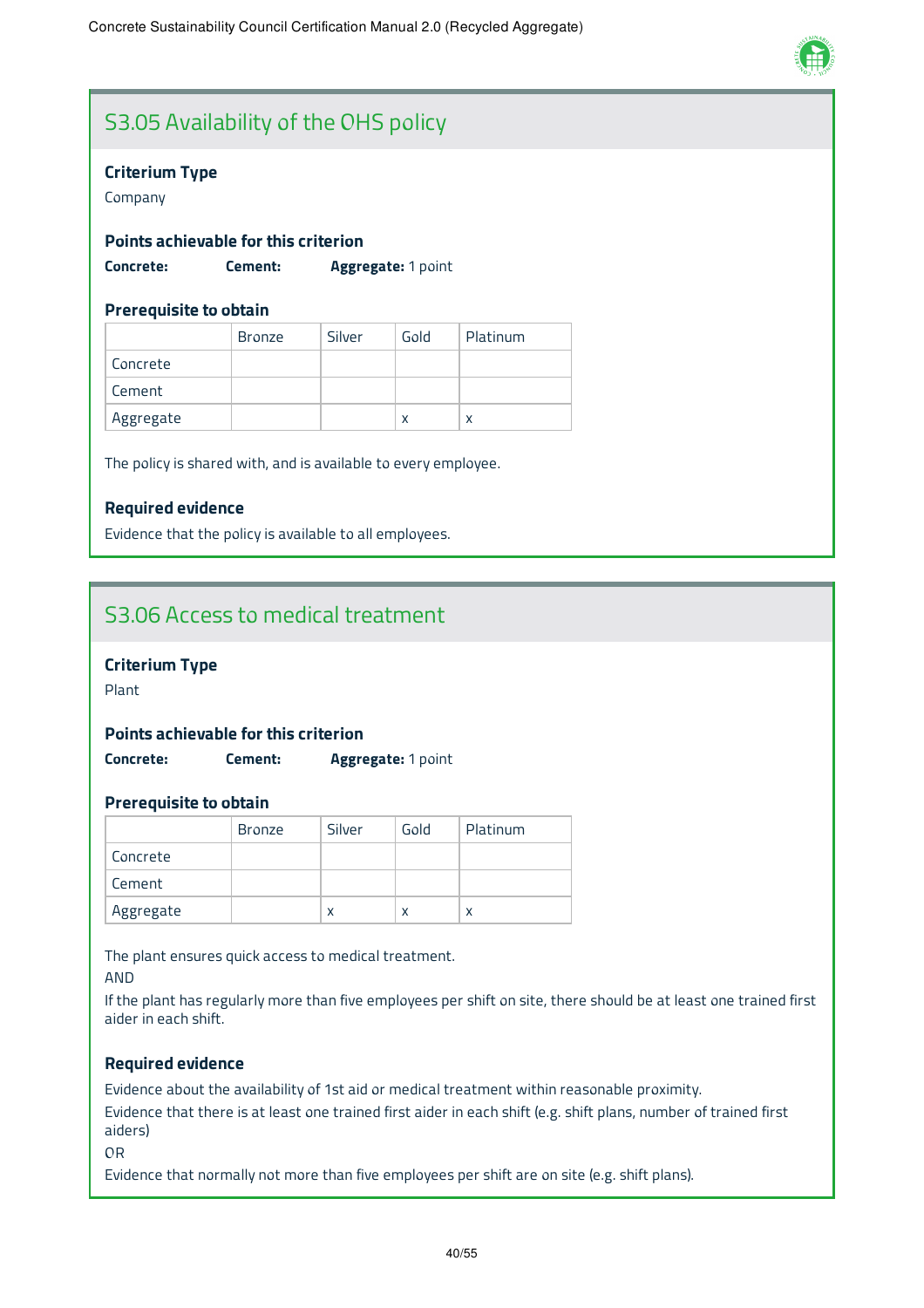

### S3.07 Access to clean drinking water

#### **Criterium Type**

Plant

**Points achievable for this criterion Concrete: Cement: Aggregate:** 1 point

Access to clean drinking water and sanitation for the workforce must be guaranteed.

#### **Required evidence**

Evidence about the access to clean drinking water and sanitation, e.g. signed WASH pledge or photographs of facility or water quality report of municipality.

### S3.08 Training on health and safety

#### **Criterium Type**

Plant

#### **Points achievable for this criterion**

**Concrete: Cement: Aggregate:** 2 points

#### **Prerequisite to obtain**

|           | <b>Bronze</b> | Silver | Gold | Platinum |
|-----------|---------------|--------|------|----------|
| Concrete  |               |        |      |          |
| Cement    |               |        |      |          |
| Aggregate |               | X      | X    | x        |

The employees are regularly trained on health and safety issues related to their work. For example:

- by instructions
- meetings with employees addressing health and safety issues

#### **Required evidence**

e.g. minutes of trainings, scripts of educational trainings not older than one year at the moment of certification.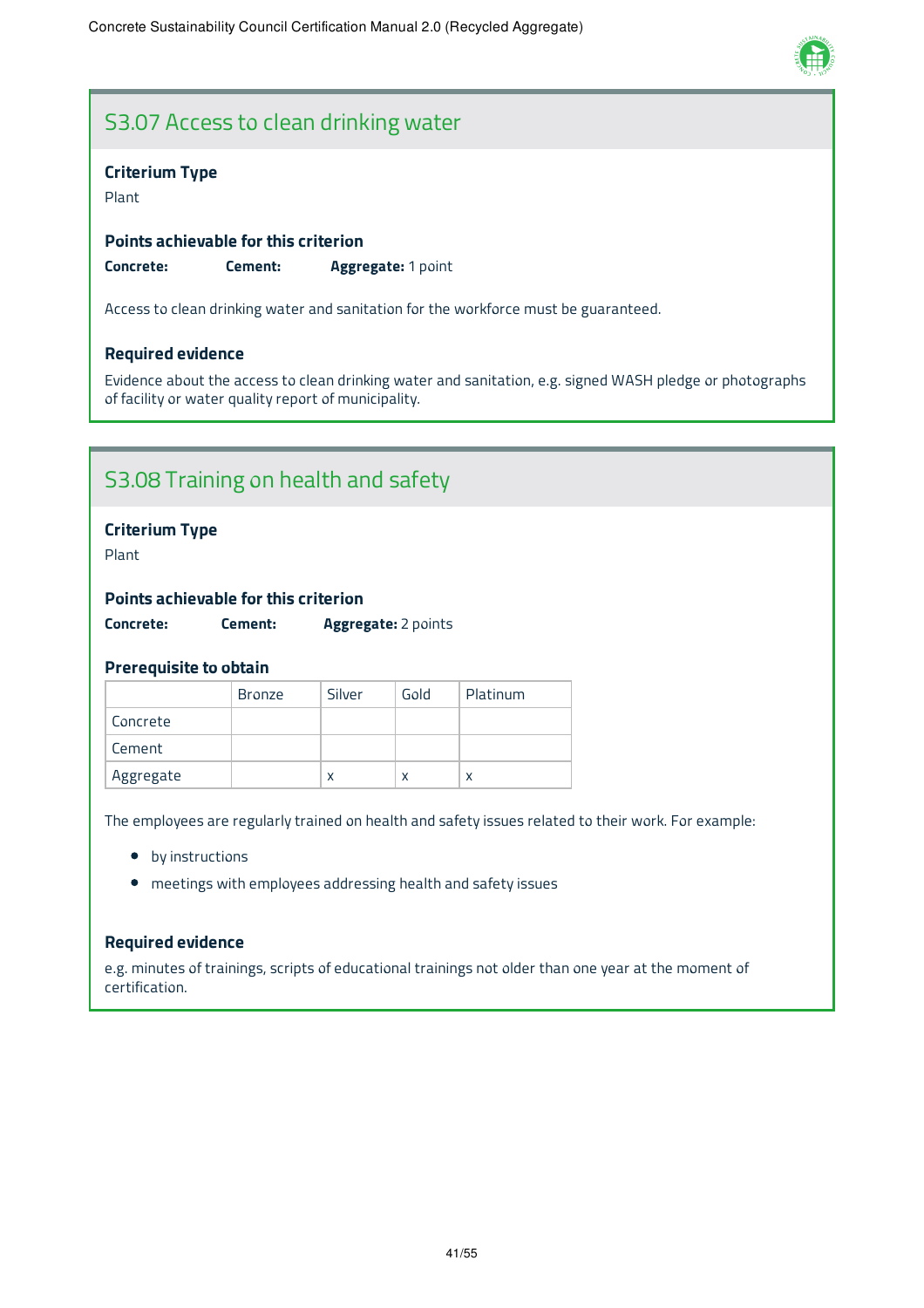

# S3.09 Recording of incidents

#### **Criterium Type**

Company

#### **Points achievable for this criterion**

**Concrete: Cement: Aggregate:** 2 points

#### **Prerequisite to obtain**

|           | <b>Bronze</b> | Silver | Gold | Platinum |
|-----------|---------------|--------|------|----------|
| Concrete  |               |        |      |          |
| Cement    |               |        |      |          |
| Aggregate |               | x      | x    | x        |

The company records:

- near misses\*;
- medical incidents\*;
- lost time injuries\*;
- fatalities\*

(\*) equivalent terminologies may apply

#### **Required evidence**

Record/statistics of incidents not older than one year at the moment of certification.

### S3.10 Corrective actions based upon fatal incidents

#### **Criterium Type**

Company

**Points achievable for this criterion Concrete: Cement: Aggregate:** 2 points

The company analyses fatal incidents and implements corrective actions.

#### **Required evidence**

- Documentation of corrective actions taken after a fatal incident incl. internal communication
- In case no fatal incident has occured, documentation of a reporting & implementation procedure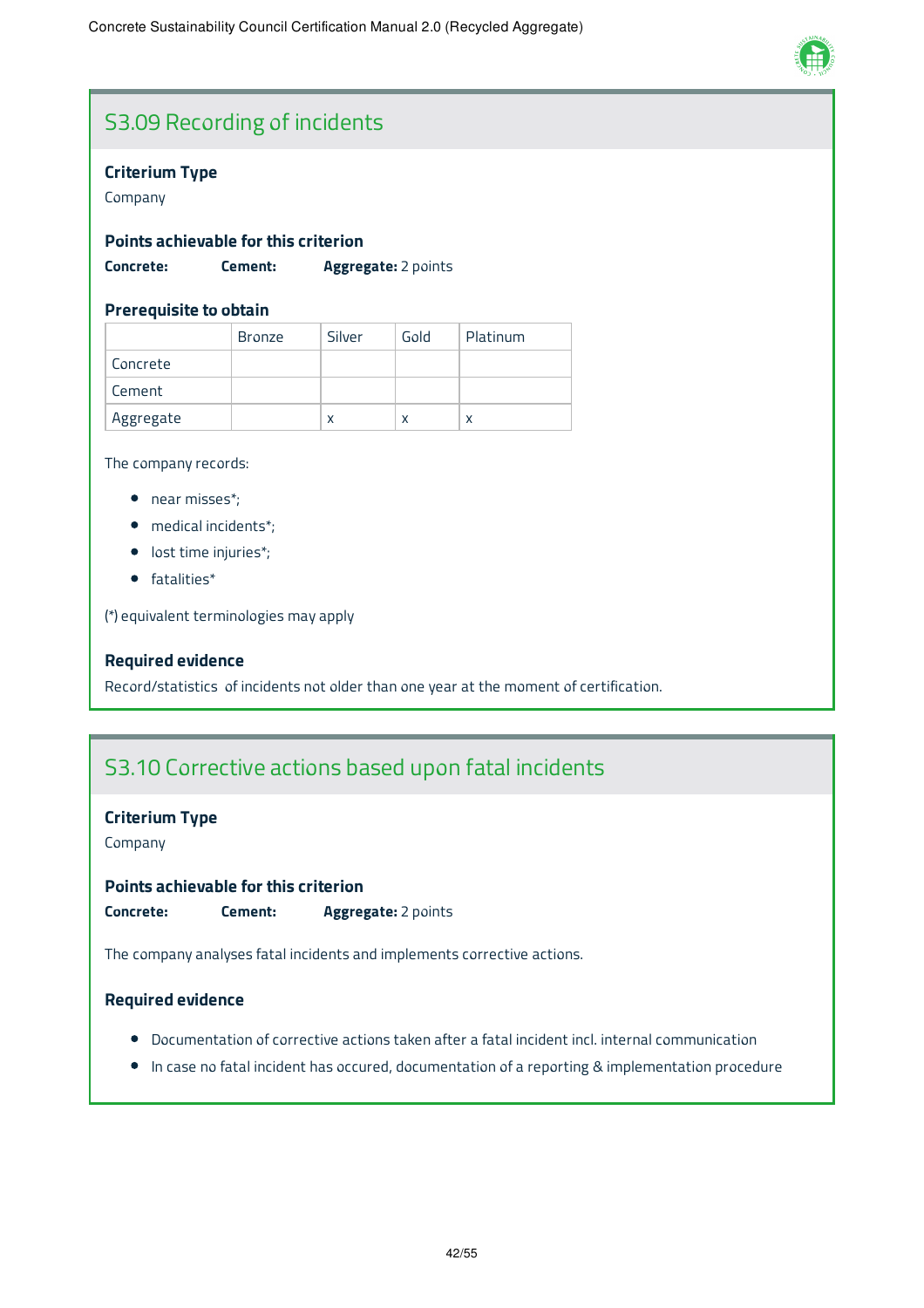

# S3.11 No lost time injuries (LTI) during last three years

#### **Criterium Type**

Plant

#### **Points achievable for this criterion**

**Concrete: Cement: Aggregate:** 1 point

#### **Prerequisite to obtain**

|           | <b>Bronze</b> | Silver | Gold | Platinum |
|-----------|---------------|--------|------|----------|
| Concrete  |               |        |      |          |
| Cement    |               |        |      |          |
| Aggregate |               |        |      | x        |

The plant has had no LTI during the last three years at the moment of certification.

#### **Required evidence**

Evidence in the record/statistics that no LTI incidents have occurred at the plant during the last three years at the moment of certification.

### S3.12 No fatality during last three years

#### **Criterium Type**

Plant

#### **Points achievable for this criterion**

**Concrete: Cement: Aggregate:** 1 point

#### **Prerequisite to obtain**

|           | Bronze | Silver | Gold | Platinum |
|-----------|--------|--------|------|----------|
| Concrete  |        |        |      |          |
| Cement    |        |        |      |          |
| Aggregate |        |        |      | x        |

The plant has had no fatality during the last three years at the moment of certification.

#### **Required evidence**

Evidence in the record/statistics that no fatal incidents have occurred at the plant during the last three years at the moment of certification.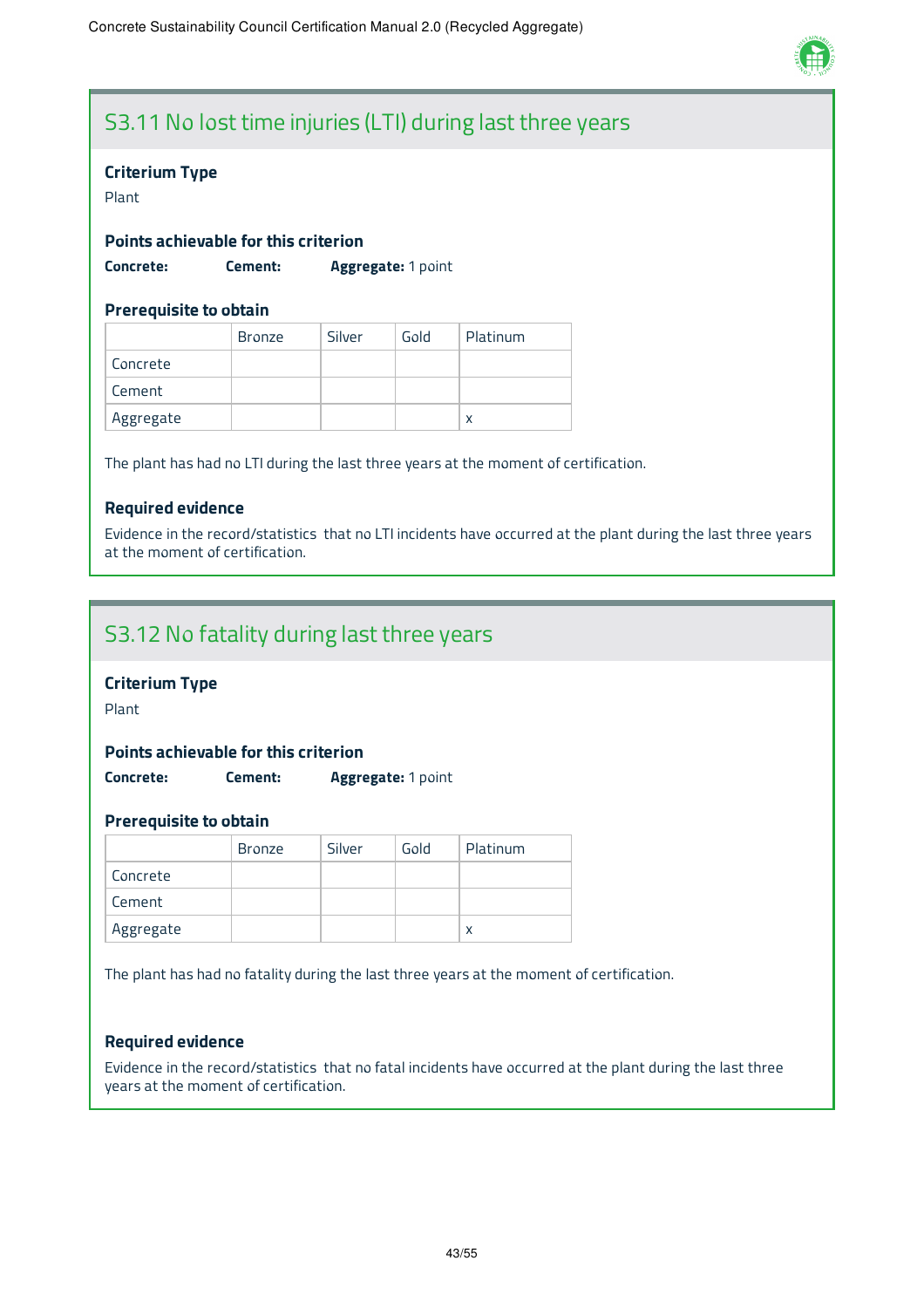

### **S4 - Labor Practices**

#### **Aim**

To ensure the fair and equitable treatment of workers.

| Total points achievable for this credit                                |                           |                                                                                                                                                                                                                                                                                                                     |  |  |  |  |
|------------------------------------------------------------------------|---------------------------|---------------------------------------------------------------------------------------------------------------------------------------------------------------------------------------------------------------------------------------------------------------------------------------------------------------------|--|--|--|--|
| Concrete:                                                              | Cement:                   | Aggregate: 8 points                                                                                                                                                                                                                                                                                                 |  |  |  |  |
|                                                                        |                           |                                                                                                                                                                                                                                                                                                                     |  |  |  |  |
| S4.01 Policy on social protection                                      |                           |                                                                                                                                                                                                                                                                                                                     |  |  |  |  |
| <b>Criterium Type</b>                                                  |                           |                                                                                                                                                                                                                                                                                                                     |  |  |  |  |
| Company                                                                |                           |                                                                                                                                                                                                                                                                                                                     |  |  |  |  |
| Points achievable for this criterion                                   |                           |                                                                                                                                                                                                                                                                                                                     |  |  |  |  |
| Concrete:<br>Cement:                                                   | <b>Aggregate: 1 point</b> |                                                                                                                                                                                                                                                                                                                     |  |  |  |  |
| extent.                                                                |                           | Where changes in operations would have major employment impacts, the company has a written<br>commitment to provide reasonable notice to the appropriate authorities and representatives of the workers<br>so that the implications may be examined jointly to mitigate any adverse impact to the greatest possible |  |  |  |  |
| <b>Required evidence</b>                                               |                           |                                                                                                                                                                                                                                                                                                                     |  |  |  |  |
| Copy of a formal document containing this commitment<br>0 <sub>R</sub> |                           |                                                                                                                                                                                                                                                                                                                     |  |  |  |  |
| local law in case this fulfills the requirement.                       |                           |                                                                                                                                                                                                                                                                                                                     |  |  |  |  |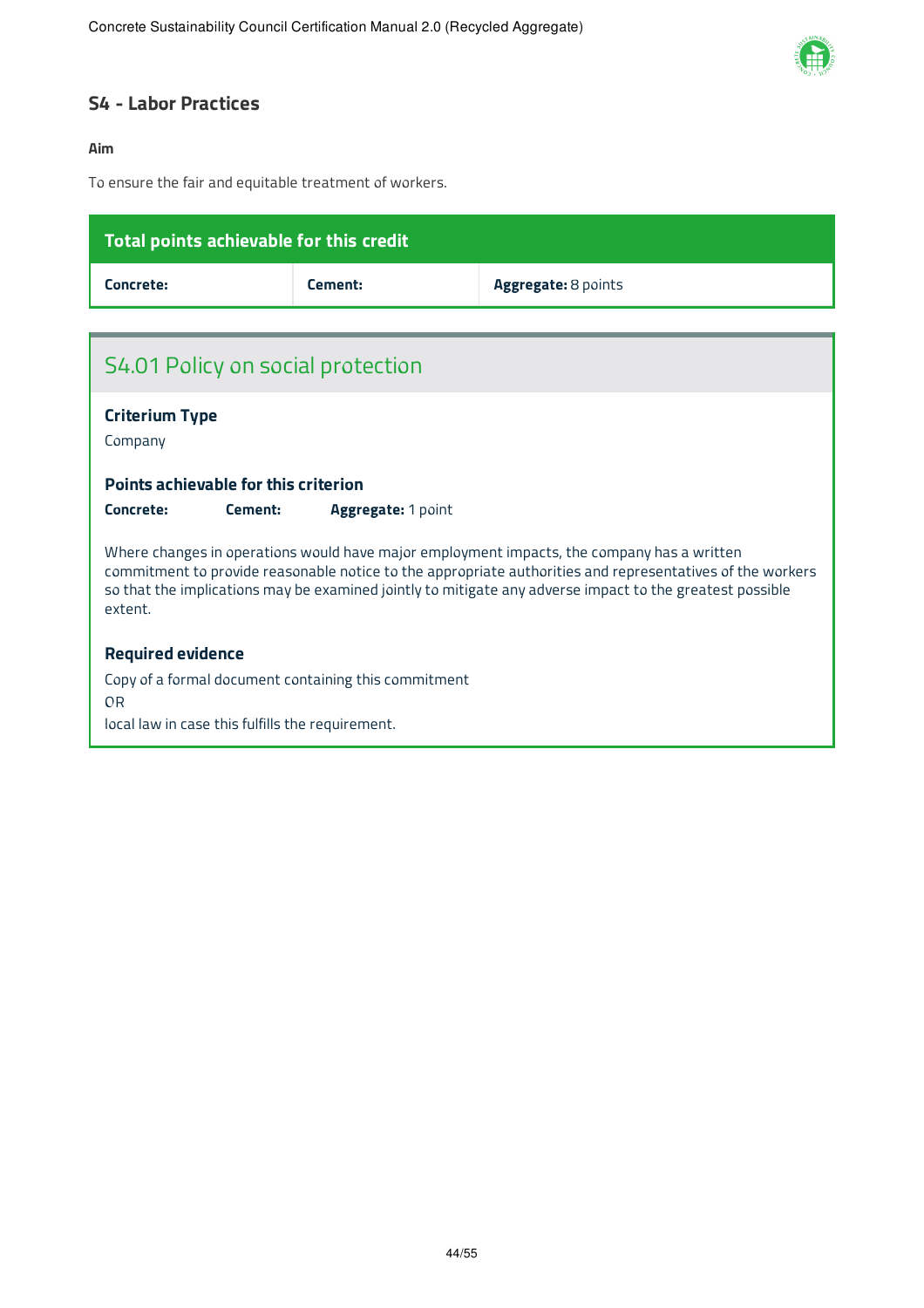

### S4.02 Personal record for all employees

#### **Criterium Type**

Company

#### **Points achievable for this criterion**

**Concrete: Cement: Aggregate:** 1 point

Every employee has a personal record dossier with proof of education and safety training relevant to the tasks the employees perform.

AND

All personal data and the privacy of the workers are protected against unauthorized access.

#### **Required evidence**

Evidence of the existence of personal records for all employees, for example a picture of the cover of the records of different people with different functions, or a letter signed by the person responsible for human resources that explains that records

are kept for all employees.

OR

Relevant local laws.

Explanation, where possible supported by photographic evidence (e.g. a locked room, filing cabinet or password protected program), of how personal data is protected.

OR

Relevant local laws.

### S4.03 Access to personal record for all employees

#### **Criterium Type**

Company

#### **Points achievable for this criterion**

**Concrete: Cement: Aggregate:** 1 point

All employees are granted access to their personal record upon first request.

#### **Required evidence**

Copy of a formal document containing this right to access. OR

Relevant local laws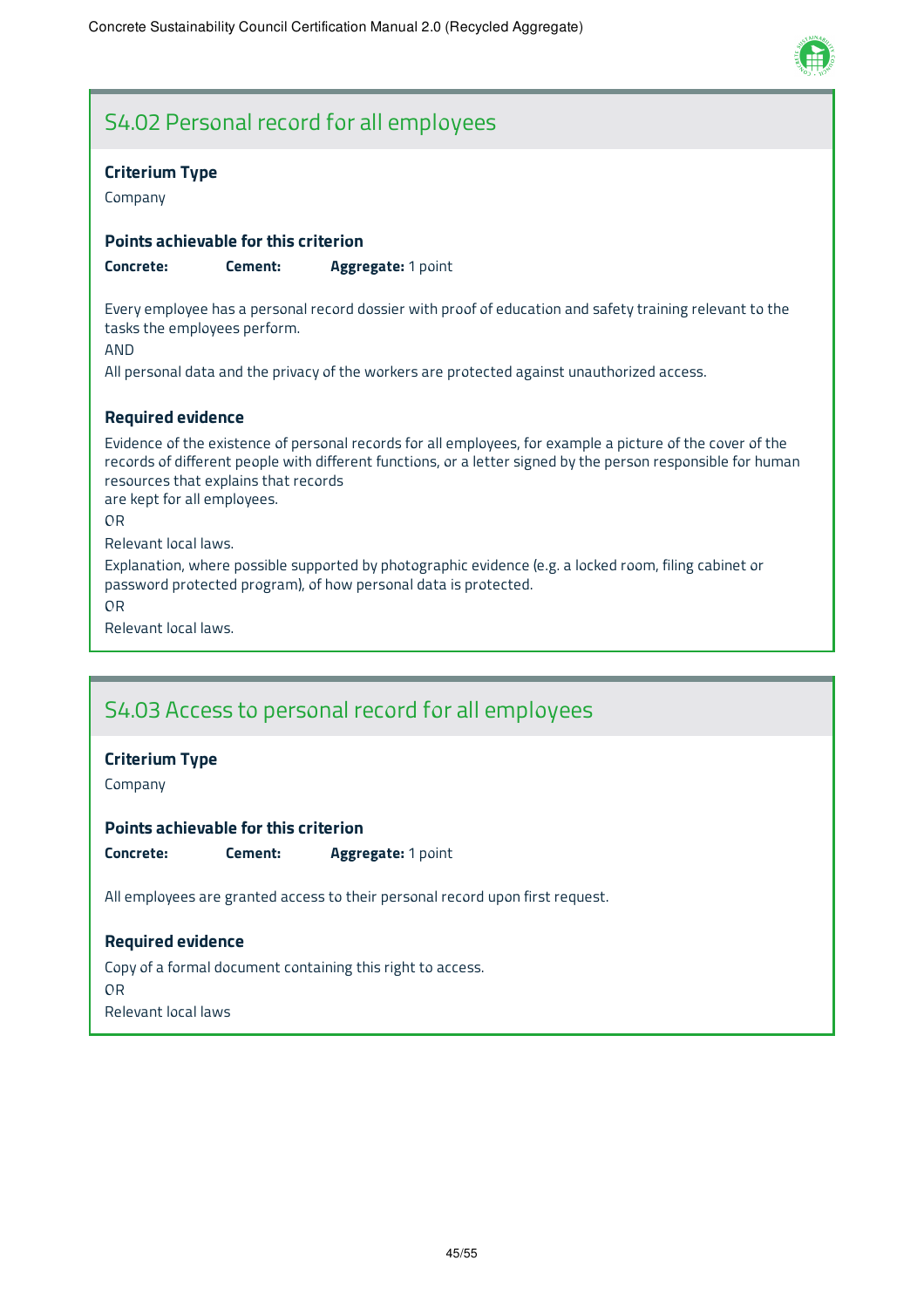

### S4.04 Personal evaluation

#### **Criterium Type**

Company

#### **Points achievable for this criterion**

**Concrete: Cement: Aggregate:** 1 point

An appraisal procedure is in place which foresees regular evaluation meetings with the employee; the results of the meeting being signed off by the employee.

#### **Required evidence**

Representative sample of cover sheets of current evaluation reports for different employees with different functions

AND

A copy of the appraisal procedure.

# S4.05 Availability of job profiles

#### **Criterium Type**

Company

#### **Points achievable for this criterion**

**Concrete: Cement: Aggregate:** 1 point

A profile has been made for every job

#### **Required evidence**

A copy of a number of representative function profiles.

### S4.06 Training in the workplace

#### **Criterium Type**

Company

#### **Points achievable for this criterion**

**Concrete: Cement: Aggregate:** 1 point

All workers at all stages of their work experience are provided with access to skills development, training and apprenticeships, and opportunities for career advancement.

#### **Required evidence**

Evidence of access to skills development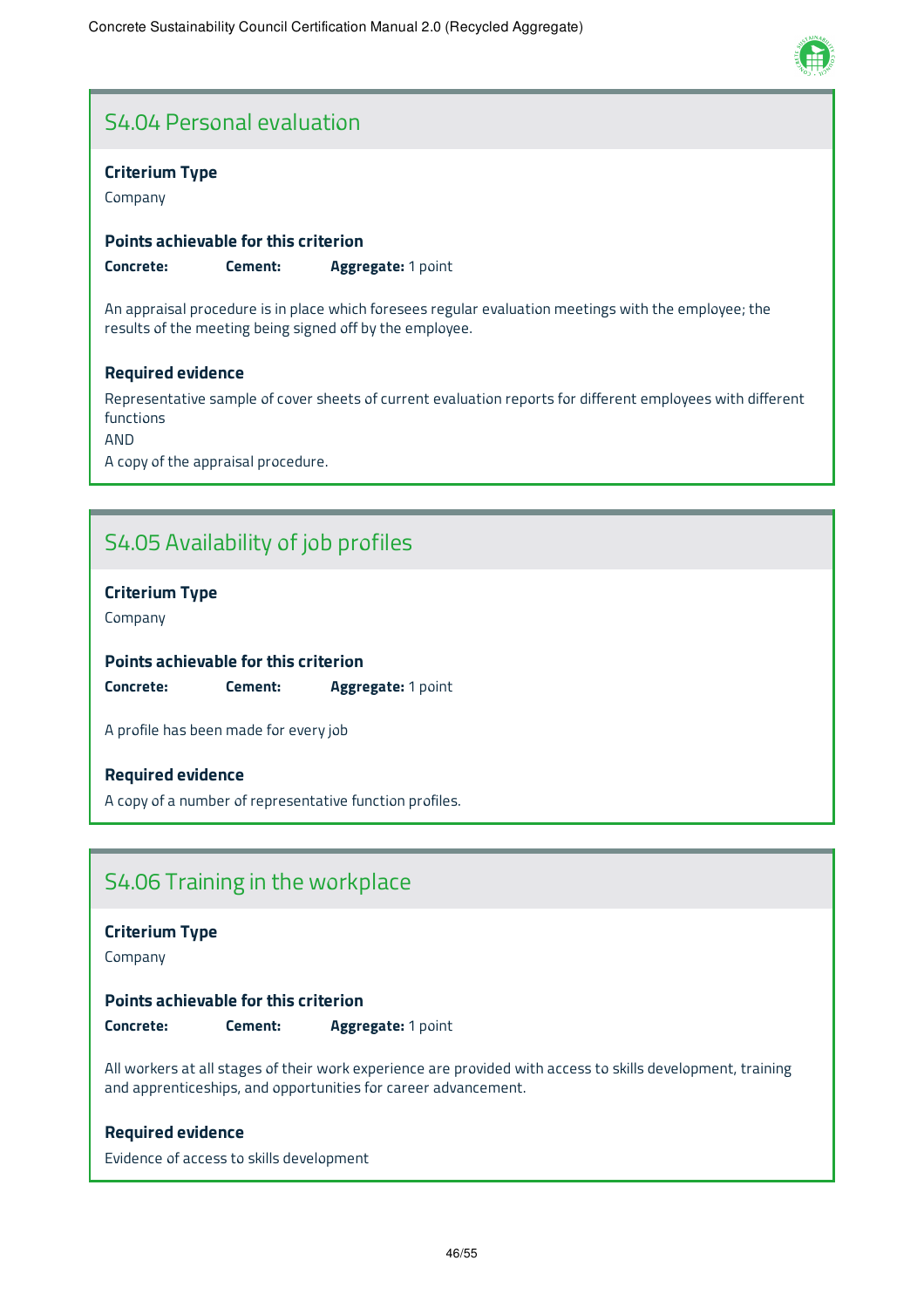

# S4.07 Preventive medical examination

#### **Criterium Type**

Company

#### **Points achievable for this criterion**

**Concrete: Cement: Aggregate:** 1 point

Regular preventive medical examination is offered to all employees at no cost at least every three years as recommended in the CSI health management handbook.

#### **Required evidence**

Evidence of preventive medical examination no older than three years.

### S4.08 Work-life balance

#### **Criterium Type**

Company

#### **Points achievable for this criterion**

**Concrete: Cement: Aggregate:** 1 point

#### **Prerequisite to obtain**

|           | <b>Bronze</b> | Silver | Gold | Platinum |
|-----------|---------------|--------|------|----------|
| Concrete  |               |        |      |          |
| Cement    |               |        |      |          |
| Aggregate |               |        |      |          |

Conditions of work permit work-life balance in terms of reasonable working hours (overtime is voluntary and infrequent), parental leave and child care, and other services.

#### **Required evidence**

Evidence that choices in work-life balance are possible, such as evidence of facilities, voluntary contractual agreements

OR

Evidence (e.g. exemplary time sheets), that working hours comply with contract or locals laws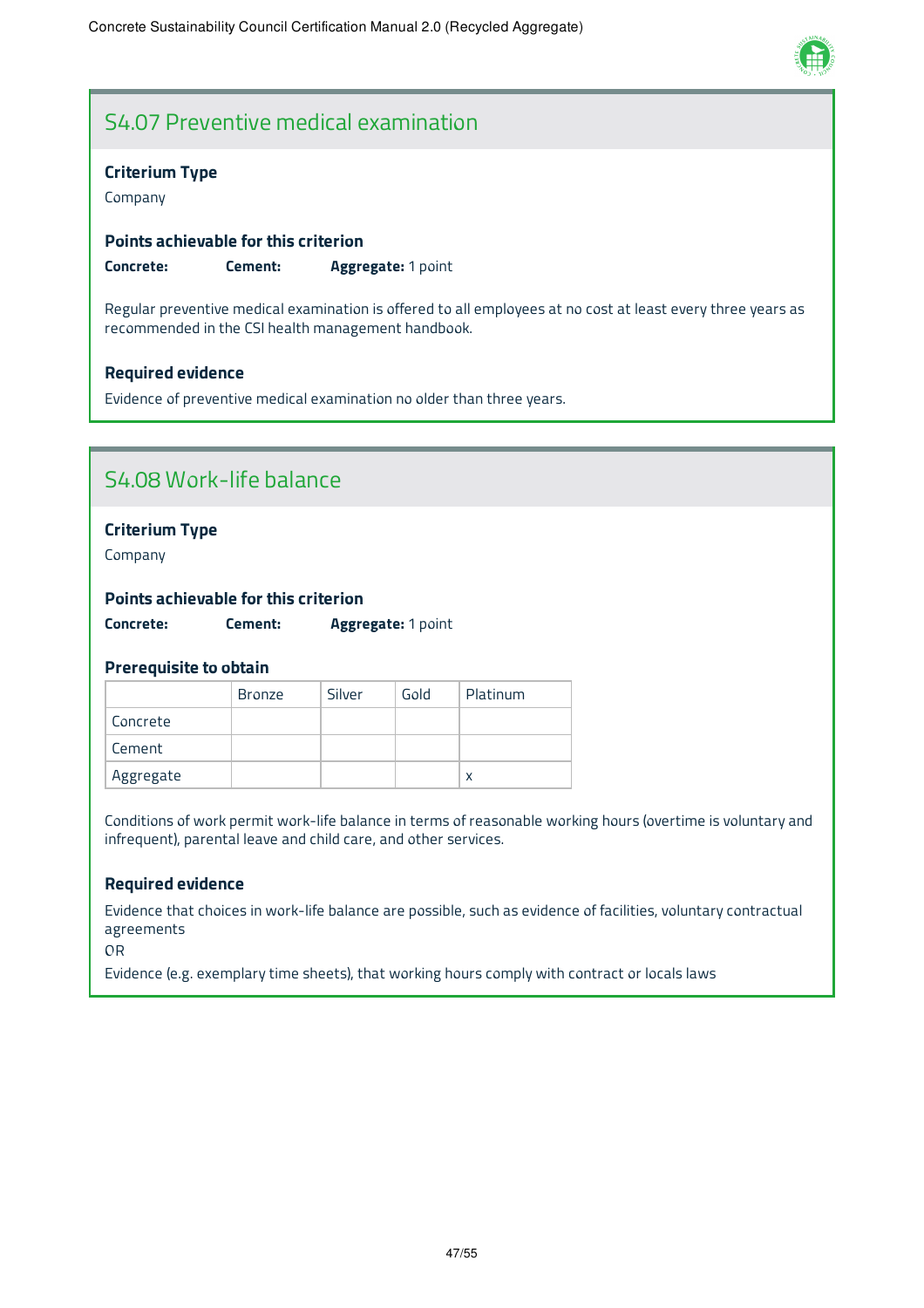

# S4.09 (EP) External control of social standards and compliance with human rights

#### **Criterium Type**

Company

#### **Points achievable for this criterion**

**Concrete: Cement: Aggregate:** 1 point

Exemplary Performance criteria:

There is a reasonable level of external control of social standards and compliance with human rights via a dedicated external adequacy audit.

#### **Required evidence**

Adequacy investigation comprising the following elements of human rights management:

- 1. Culture (includes "tone from the top")
- 2. Objectives
- 3. Risks (includes risk assessments, reporting, KPIs)
- 4. Programme (includes policy, whistleblowing, case management, sanctions)
- 5. Organisation
- 6. Communication (includes communication concept and trainings)
- 7. Controls (includes audits)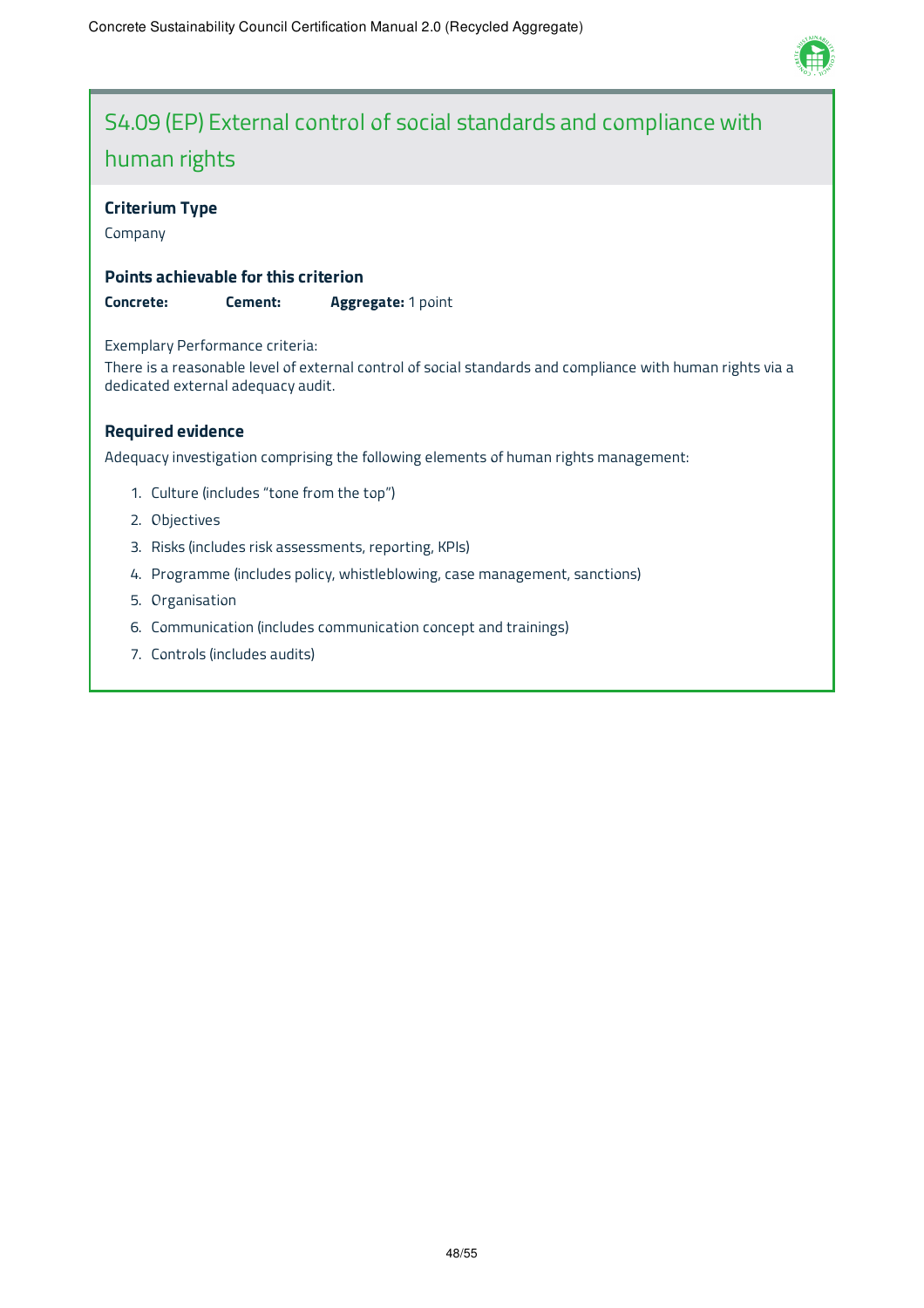# **Economics**

### **B1 - Local Economy**

#### **Aim**

To promote the adoption of practices for the economic benefits of the local community.

| Total points achievable for this credit |         |                            |
|-----------------------------------------|---------|----------------------------|
| Concrete:                               | Cement: | <b>Aggregate:</b> 4 points |

| <b>Criterium Type</b><br>Plant |                                      |        |                     |          |  |
|--------------------------------|--------------------------------------|--------|---------------------|----------|--|
|                                | Points achievable for this criterion |        |                     |          |  |
| Concrete:                      | Cement:                              |        | Aggregate: 4 points |          |  |
|                                |                                      |        |                     |          |  |
| <b>Prerequisite to obtain</b>  |                                      |        |                     |          |  |
|                                | <b>Bronze</b>                        | Silver | Gold                | Platinum |  |
| Concrete                       |                                      |        |                     |          |  |
| Cement                         |                                      |        |                     |          |  |

#### **Required evidence**

Evidence where the local economy is supported, e.g. by local hire, local training, suppliers, involvement of local businesses etc., taking into account the legal boundaries.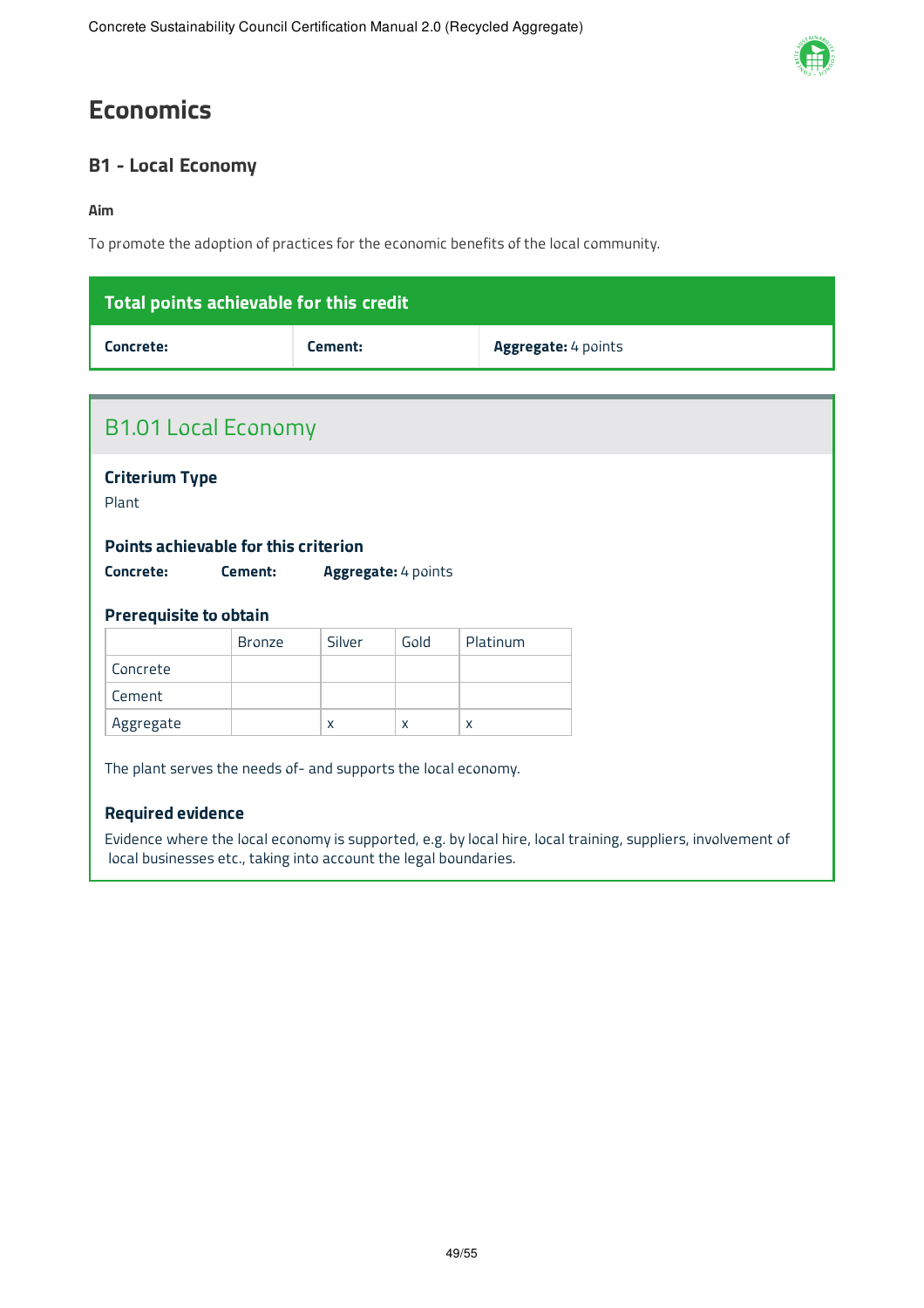

#### **B2 - Ethical Business**

#### **Aim**

To operate the business in a fair and ethical manner.

| Total points achievable for this credit   |         |                     |
|-------------------------------------------|---------|---------------------|
| Concrete:                                 | Cement: | Aggregate: 9 points |
|                                           |         |                     |
| B <sub>2.01</sub> Ethical risk assessment |         |                     |
| <b>Criterium Type</b><br>Company          |         |                     |
| Points achievable for this criterion      |         |                     |

| Concrete: | Cement: | <b>Aggregate: 3 points</b> |
|-----------|---------|----------------------------|

#### **Prerequisite to obtain**

|           | <b>Bronze</b> | Silver | Gold | Platinum |
|-----------|---------------|--------|------|----------|
| Concrete  |               |        |      |          |
| Cement    |               |        |      |          |
| Aggregate |               | X      | X    |          |

The company conducts and documents risk assessments of its operations focused on the avoidance of bribery and corruption, fair marketing, and respect of property rights, with maximum intervals of three years.

#### **Required evidence**

Evidence that a risk assessment has been performed less than 3 years before; this can be a confirmation that the auditor has seen the assessment or a copy of the assessment.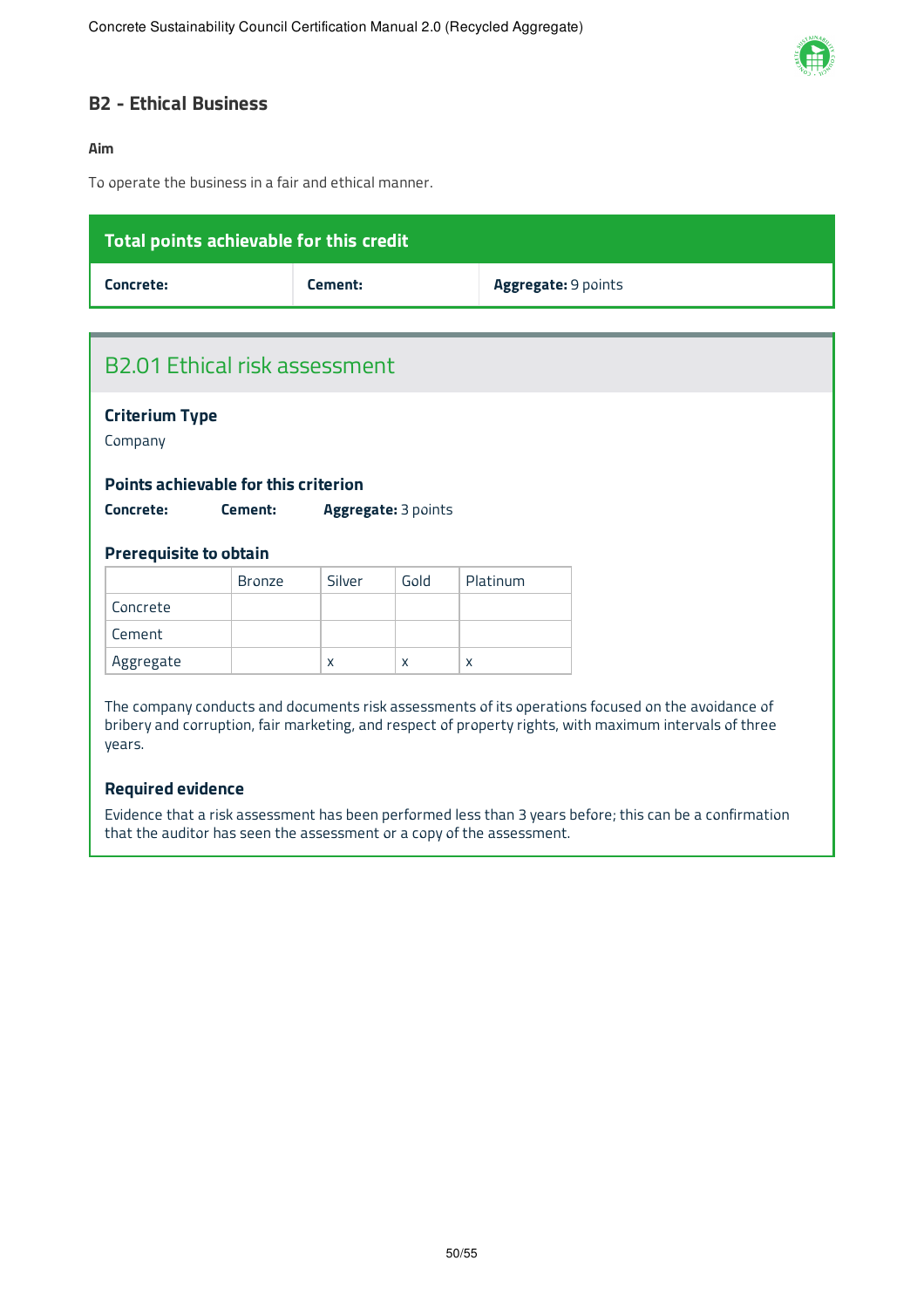

### B2.02 Policy or code for ethical business

#### **Criterium Type**

Company

#### **Points achievable for this criterion**

**Concrete: Cement: Aggregate:** 3 points

The company has a policy (or a number of policies) or code of business ethics (or a number of codes) in place. The policy (policies, code/codes) includes procedures that cover anti-corruption, fair competition and marketing, respect for property rights, responsible political involvement and confidential investigation.

#### **Required evidence**

A copy of the code, proving that suppliers are within the scope.

### B2.03 Confidential investigation

#### **Criterium Type**

Company

#### **Points achievable for this criterion**

**Concrete: Cement: Aggregate:** 1 point

The organization has a mechanism for confidential investigation, resolution and reporting of suspected cases of bribery and/or corruption in place.

#### **Required evidence**

Evidence that a mechanism for confidential investigation (on company level) is in place. E.g.:

- a company hotline
- a publicly available telephone number to submit a complaint

### B2.04 Responsible political involvement

#### **Criterium Type**

Company

#### **Points achievable for this criterion**

**Concrete: Cement: Aggregate:** 1 point

The company has trainings in place to secure the ethical business behaviour of its relevant employees.

#### **Required evidence**

Evidence of the training procedure, program, exemplary certificates or similar.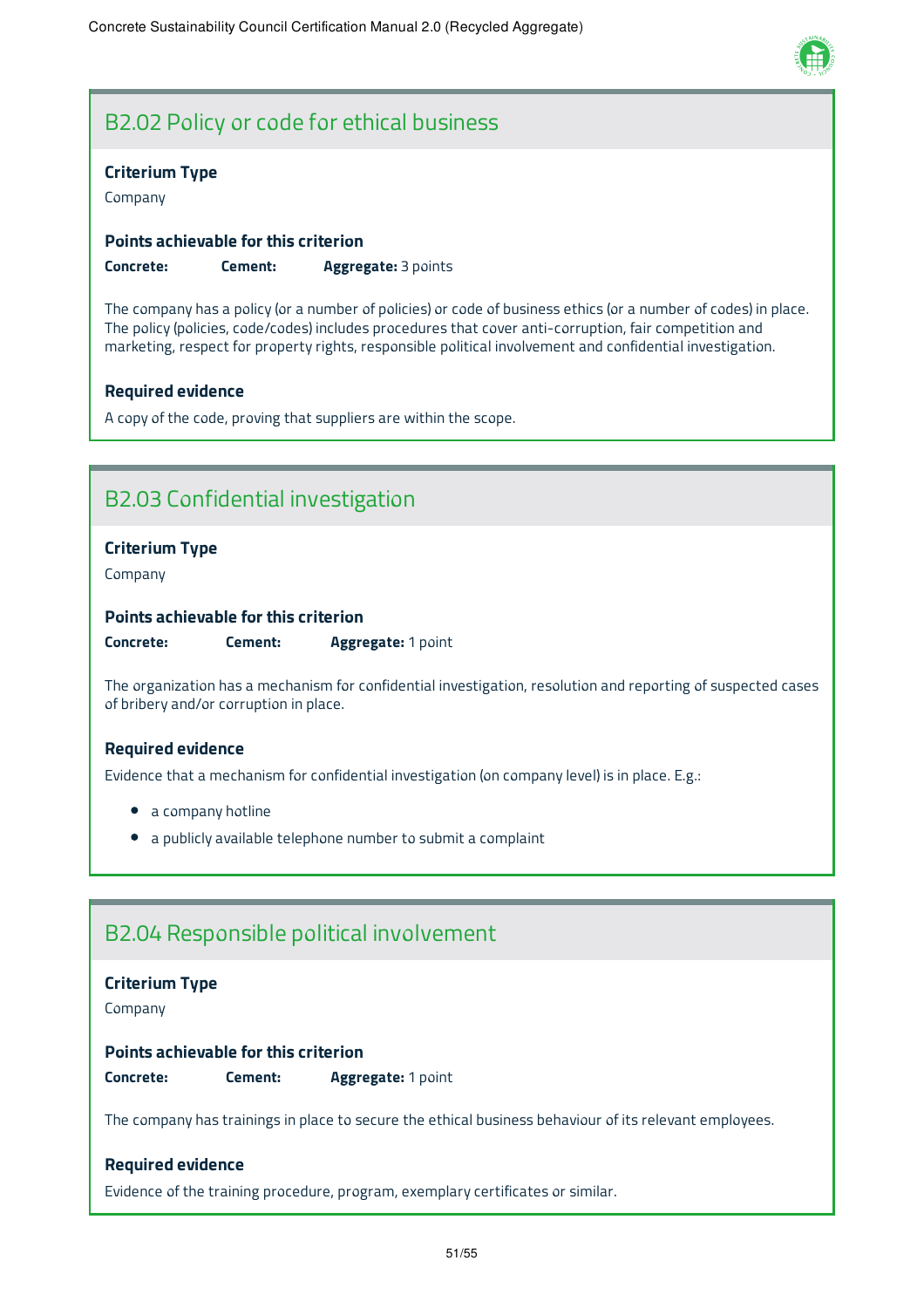

# B2.05 Respect for property rights

#### **Criterium Type**

Company

**Points achievable for this criterion**

**Concrete: Cement: Aggregate:** 1 point

The company recognizes property rights, both physical and intellectual.

#### **Required evidence**

A policy or statement addressing respecting property rights.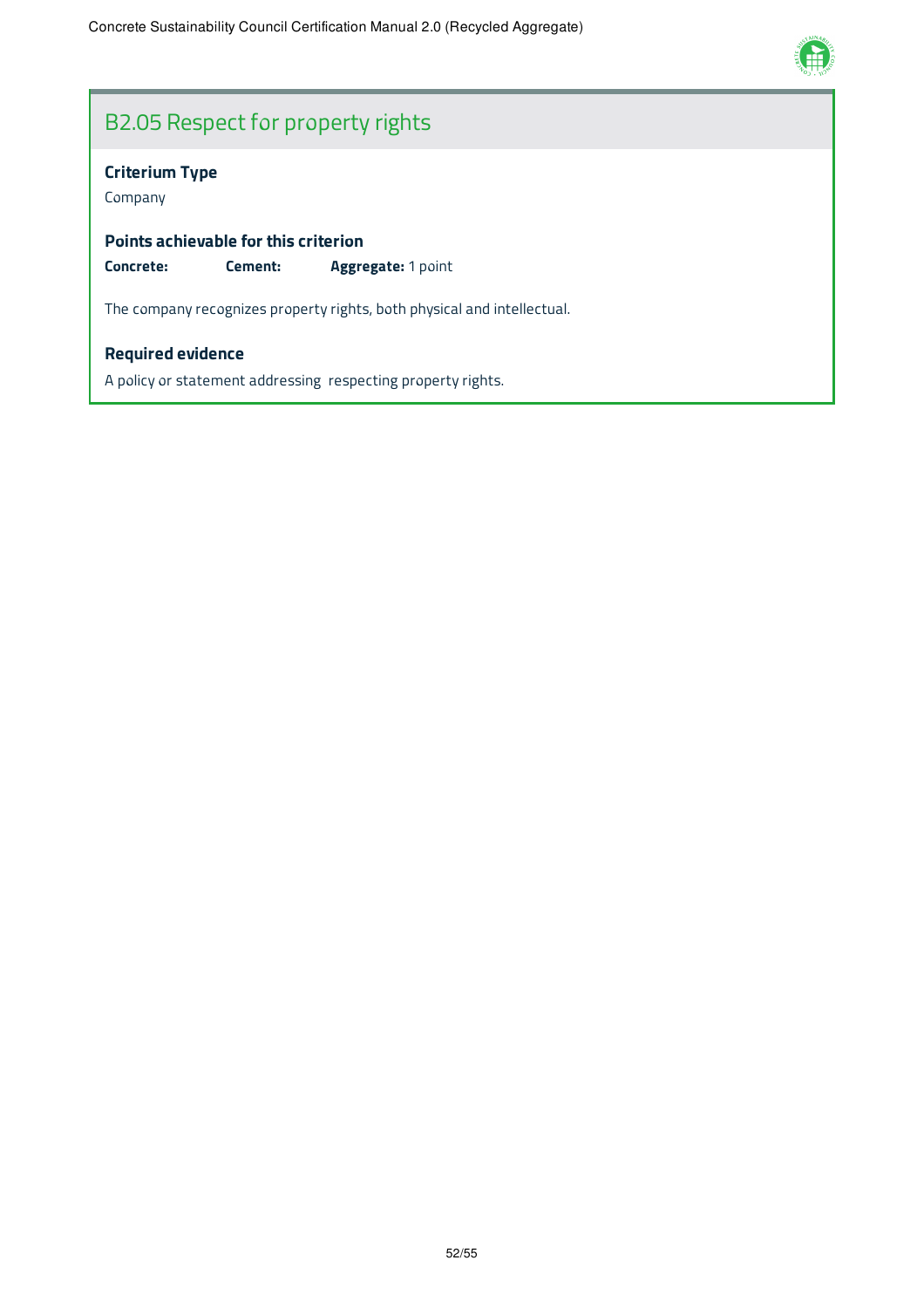

#### **B3 - Innovation**

#### **Aim**

To stimulate

- the development and implementation of new solutions that contribute to the sustainability of the operations, its products, its suppliers or other parts of the value chain,
- execution of best practices in the field of sustainability that are not covered by this certification systems, and
- exemplary performance under any criterion in this system.

| Total points achievable for this credit |         |                            |  |
|-----------------------------------------|---------|----------------------------|--|
| Concrete:                               | Cement: | <b>Aggregate: 9 points</b> |  |

### B3.01 Innovative solutions and/or exemplary performance

#### **Criterium Type**

Company

#### **Points achievable for this criterion**

**Concrete: Cement: Aggregate:** 9 points

The company develops, tests and/or implements innovative practices/products or demonstrates exemplary performance in the field of responsible sourcing in the sense of this CSC system and beyond.

#### **Required evidence**

The approval letter of the Innovation Committee, including the number of points to be awarded for the innovation or exemplary performance.

The formal process of applying for the Innovation Credit is described in the Innovation Credit Guidelines (see the annex).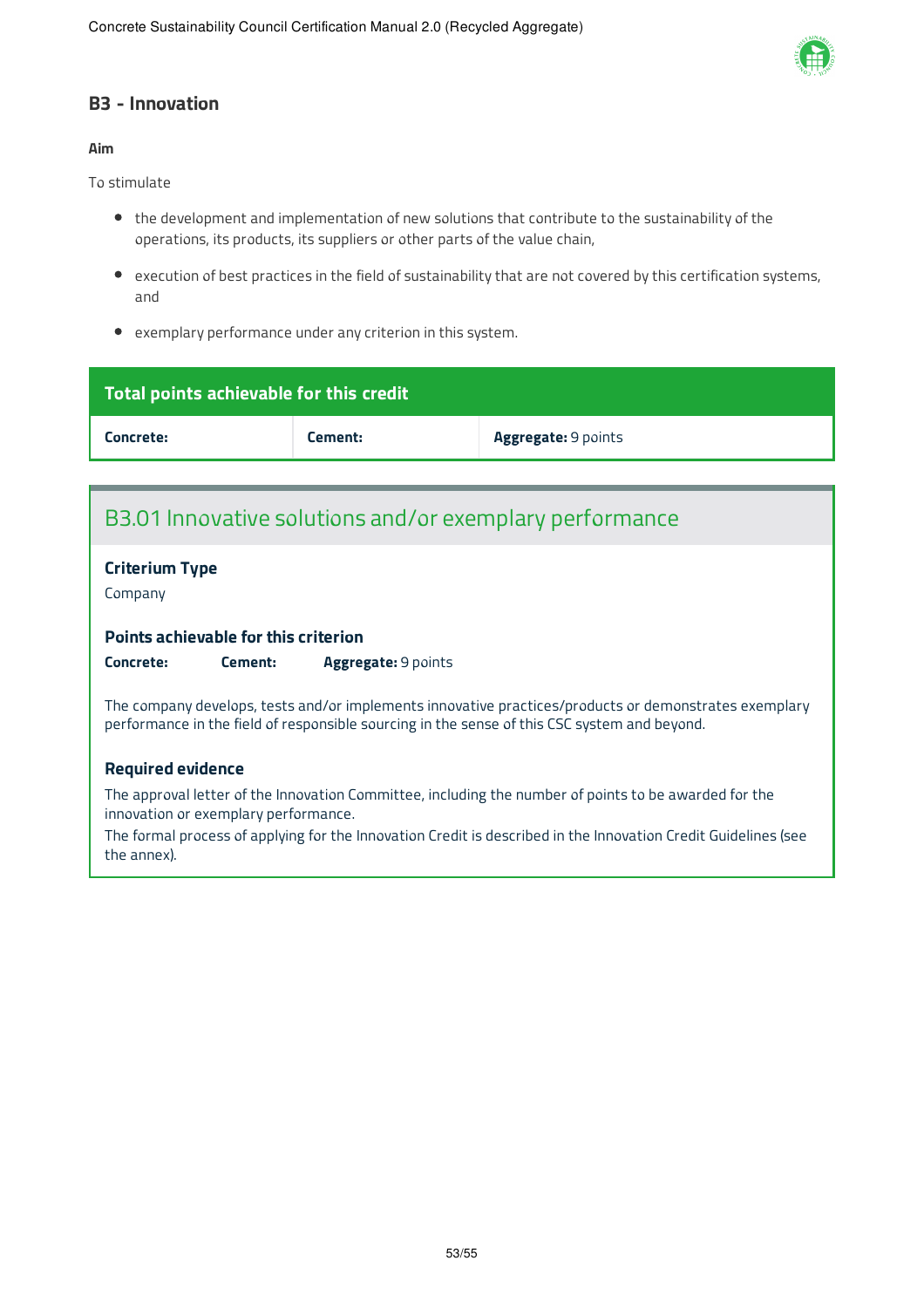

### **B4 - Feedback Procedure**

#### **Aim**

To establish a channel that allows the local community, employees and customers to provide feedback to the company.

| Total points achievable for this credit                                                                                                                                                                                                                         |         |                     |  |  |
|-----------------------------------------------------------------------------------------------------------------------------------------------------------------------------------------------------------------------------------------------------------------|---------|---------------------|--|--|
| Concrete:                                                                                                                                                                                                                                                       | Cement: | Aggregate: 3 points |  |  |
|                                                                                                                                                                                                                                                                 |         |                     |  |  |
| B4.01 Feedback and complaints procedure for the local community                                                                                                                                                                                                 |         |                     |  |  |
| <b>Criterium Type</b><br>Plant                                                                                                                                                                                                                                  |         |                     |  |  |
| <b>Points achievable for this criterion</b>                                                                                                                                                                                                                     |         |                     |  |  |
| Concrete:<br>Cement:<br><b>Aggregate: 1 point</b>                                                                                                                                                                                                               |         |                     |  |  |
| A feedback and complaint procedure and complaint facility is in place for the local community.                                                                                                                                                                  |         |                     |  |  |
| <b>Required evidence</b>                                                                                                                                                                                                                                        |         |                     |  |  |
| Link on website<br>0 <sub>R</sub><br>phone number<br><b>OR</b><br>Email address<br><b>OR</b><br>contact details of a responsible person to handle the complaints.<br>The contact can also be on company level, as long as it covers local complaints/grievance. |         |                     |  |  |